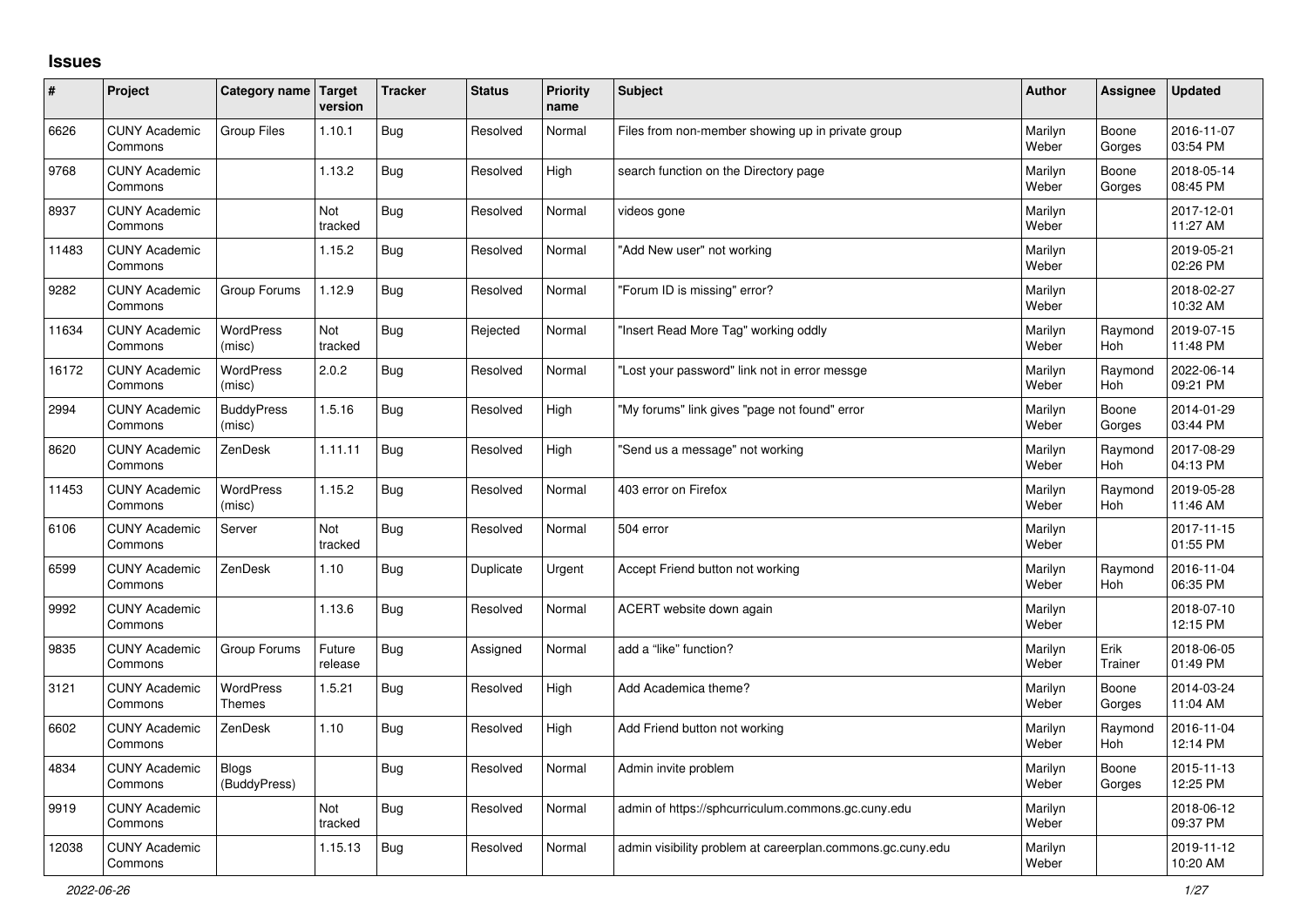| #     | Project                         | Category name   Target            | version        | <b>Tracker</b> | <b>Status</b> | <b>Priority</b><br>name | <b>Subject</b>                                                                          | <b>Author</b>    | Assignee              | <b>Updated</b>         |
|-------|---------------------------------|-----------------------------------|----------------|----------------|---------------|-------------------------|-----------------------------------------------------------------------------------------|------------------|-----------------------|------------------------|
| 3620  | <b>CUNY Academic</b><br>Commons | Groups (misc)                     | Not<br>tracked | <b>Bug</b>     | Resolved      | Normal                  | admins of The Group for Group Admins                                                    | Marilyn<br>Weber |                       | 2014-11-03<br>08:38 AM |
| 13013 | <b>CUNY Academic</b><br>Commons |                                   | Not<br>tracked | Bug            | Resolved      | Normal                  | an invite to Group Admins from Brian Foote?!                                            | Marilyn<br>Weber |                       | 2020-07-07<br>02:36 PM |
| 8200  | <b>CUNY Academic</b><br>Commons | Groups (misc)                     | Not<br>tracked | Bug            | Resolved      | Normal                  | Announcements has disappeared                                                           | Marilyn<br>Weber | Boone<br>Gorges       | 2017-05-26<br>04:04 PM |
| 8924  | <b>CUNY Academic</b><br>Commons | <b>WordPress</b><br>Plugins       | 1.12.4         | Bug            | Resolved      | Normal                  | auto-remove feature on http://pcp.gc.cuny.edu                                           | Marilyn<br>Weber | <b>Matt Gold</b>      | 2017-12-04<br>10:18 AM |
| 7376  | <b>CUNY Academic</b><br>Commons | Email<br>Notifications            |                | Bug            | Rejected      | Normal                  | automatic forwarding of blog posts not working                                          | Marilyn<br>Weber | Boone<br>Gorges       | 2017-05-01<br>10:36 PM |
| 10260 | <b>CUNY Academic</b><br>Commons |                                   |                | Bug            | Rejected      | Normal                  | bad activation email                                                                    | Marilyn<br>Weber |                       | 2018-08-30<br>01:25 PM |
| 15279 | <b>CUNY Academic</b><br>Commons |                                   |                | Bug            | Rejected      | Normal                  | big delay - cloning the history site                                                    | Marilyn<br>Weber |                       | 2022-02-09<br>01:49 PM |
| 13675 | <b>CUNY Academic</b><br>Commons | Group Library                     | 1.18.1         | Bug            | Resolved      | High                    | broken Library                                                                          | Marilyn<br>Weber |                       | 2020-12-09<br>05:02 PM |
| 5319  | <b>CUNY Academic</b><br>Commons |                                   | Not<br>tracked | Bug            | Resolved      | Normal                  | <b>Broken URL</b>                                                                       | Marilyn<br>Weber | Marilyn<br>Weber      | 2017-11-15<br>05:46 PM |
| 10772 | <b>CUNY Academic</b><br>Commons | Groups (misc)                     | 1.14.2         | Bug            | Resolved      | Normal                  | can't create groups                                                                     | Marilyn<br>Weber |                       | 2018-12-04<br>10:42 AM |
| 5435  | <b>CUNY Academic</b><br>Commons |                                   | Not<br>tracked | Bug            | Resolved      | Urgent                  | Can't see the dashboard                                                                 | Marilyn<br>Weber |                       | 2016-04-12<br>11:33 AM |
| 6410  | <b>CUNY Academic</b><br>Commons |                                   |                | Bug            | Duplicate     | Immediate               | Cannot log in - gives privacy error                                                     | Marilyn<br>Weber | Boone<br>Gorges       | 2016-10-24<br>10:01 AM |
| 8125  | <b>CUNY Academic</b><br>Commons | <b>WordPress</b><br><b>Themes</b> | 1.10.19        | Bug            | Resolved      | High                    | careerplan admin page failing to load with "currently unable to handle<br>this request" | Marilyn<br>Weber |                       | 2017-07-13<br>12:54 PM |
| 3673  | <b>CUNY Academic</b><br>Commons |                                   |                | Bug            | Rejected      | Normal                  | CBox pagination issue with the Wiki                                                     | Marilyn<br>Weber |                       | 2014-11-20<br>04:08 PM |
| 3674  | <b>CUNY Academic</b><br>Commons |                                   |                | Bug            | Rejected      | Normal                  | CBox pagination issue with the Wiki                                                     | Marilyn<br>Weber |                       | 2014-11-20<br>05:03 PM |
| 16198 | <b>CUNY Academic</b><br>Commons |                                   | 2.0.1          | Bug            | Resolved      | Normal                  | Change role to                                                                          | Marilyn<br>Weber | Boone<br>Gorges       | 2022-06-14<br>11:35 AM |
| 9340  | <b>CUNY Academic</b><br>Commons | WordPress<br>Plugins              | 1.12.10        | Bug            | Resolved      | Normal                  | change the web preview?                                                                 | Marilyn<br>Weber | Raymond<br><b>Hoh</b> | 2018-03-13<br>11:50 AM |
| 7100  | <b>CUNY Academic</b><br>Commons | <b>WordPress</b><br>Plugins       | 1.10.5         | Bug            | Resolved      | High                    | Cincopa plugin problem                                                                  | Marilyn<br>Weber | Boone<br>Gorges       | 2016-12-19<br>10:32 AM |
| 9335  | <b>CUNY Academic</b><br>Commons | <b>WordPress</b><br><b>Themes</b> | 1.12.10        | Bug            | Resolved      | Normal                  | clone http://digitalscholarship.ccny.cuny.edu site?                                     | Marilyn<br>Weber | Boone<br>Gorges       | 2018-03-14<br>12:43 PM |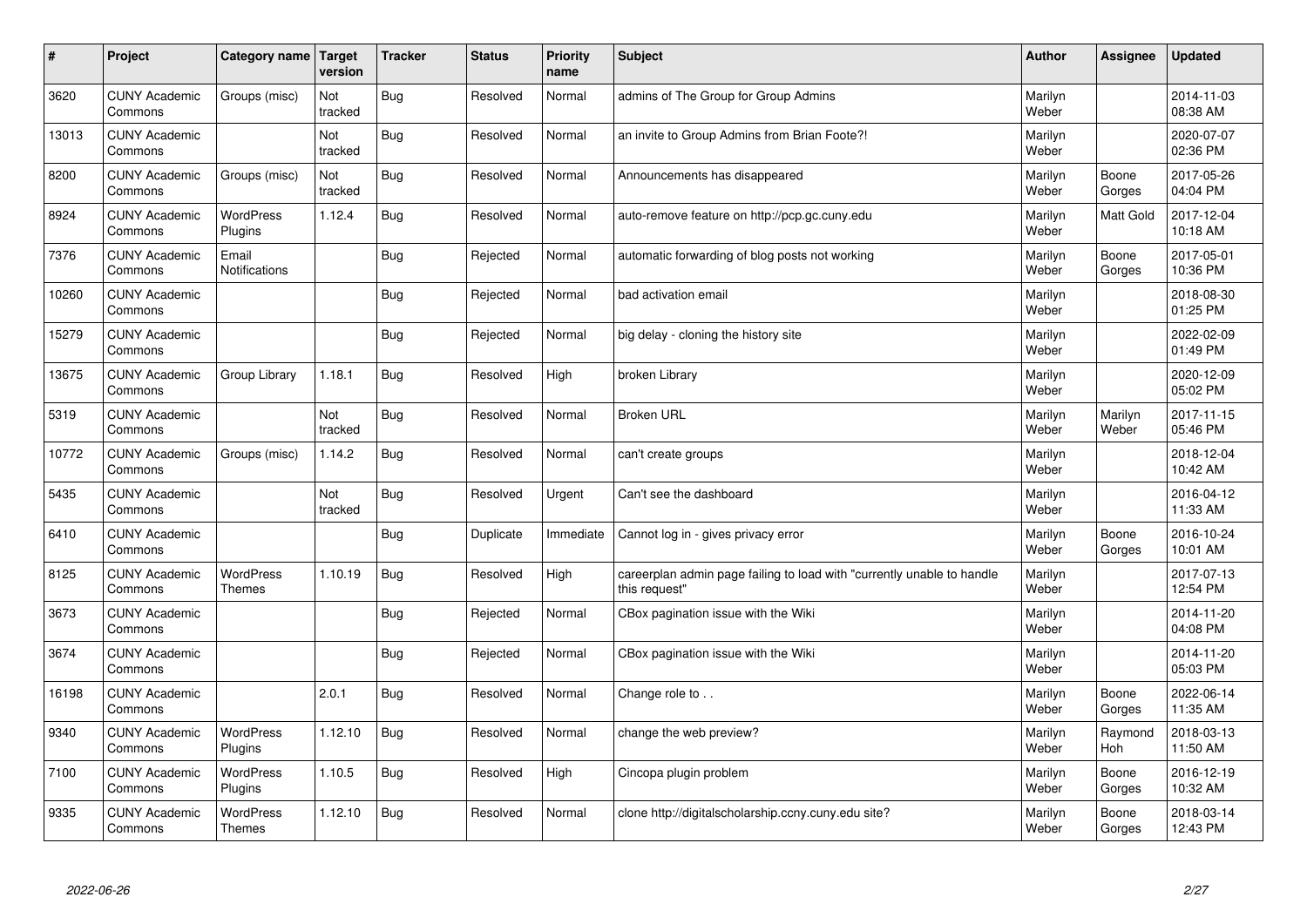| $\sharp$ | Project                         | Category name   Target      | version        | <b>Tracker</b> | <b>Status</b>        | <b>Priority</b><br>name | <b>Subject</b>                                 | <b>Author</b>    | Assignee         | Updated                |
|----------|---------------------------------|-----------------------------|----------------|----------------|----------------------|-------------------------|------------------------------------------------|------------------|------------------|------------------------|
| 3138     | <b>CUNY Academic</b><br>Commons | Documentation               | Not<br>tracked | Bug            | Resolved             | Normal                  | Codex documentation                            | Marilyn<br>Weber | scott voth       | 2016-03-04<br>08:49 AM |
| 7994     | <b>CUNY Academic</b><br>Commons | <b>WordPress</b><br>(misc)  | 1.10.17        | Bug            | Resolved             | Urgent                  | Comments not appearing                         | Marilyn<br>Weber |                  | 2017-04-20<br>11:16 AM |
| 10562    | <b>CUNY Academic</b><br>Commons |                             |                | Bug            | Rejected             | Normal                  | Commons is down                                | Marilyn<br>Weber |                  | 2018-10-23<br>10:49 AM |
| 3530     | <b>CUNY Academic</b><br>Commons | Server                      | Not<br>tracked | Bug            | Resolved             | High                    | Commons running very slowly/ "connection lost" | Marilyn<br>Weber | Matt Gold        | 2014-10-08<br>09:34 AM |
| 7226     | <b>CUNY Academic</b><br>Commons | Registration                | Not<br>tracked | Bug            | Abandoned            | Normal                  | Community college student cannot register?     | Marilyn<br>Weber |                  | 2017-11-15<br>01:55 PM |
| 3417     | <b>CUNY Academic</b><br>Commons | <b>BuddyPress</b><br>(misc) | Not<br>tracked | Bug            | Rejected             | High                    | copying two commons groups                     | Marilyn<br>Weber | Marilyn<br>Weber | 2014-11-05<br>09:56 AM |
| 13328    | <b>CUNY Academic</b><br>Commons | Group Forums                | Not<br>tracked | Bug            | Reporter<br>Feedback | Normal                  | cross-posting in two related groups            | Marilyn<br>Weber | Raymond<br>Hoh   | 2020-09-15<br>10:39 PM |
| 8878     | <b>CUNY Academic</b><br>Commons | cuny.is                     | Not<br>tracked | Bug            | Resolved             | Urgent                  | cuny is site link won't work                   | Marilyn<br>Weber | Boone<br>Gorges  | 2017-11-01<br>03:06 PM |
| 3093     | <b>CUNY Academic</b><br>Commons | <b>WordPress</b><br>Plugins |                | Bug            | Rejected             | Normal                  | Custom Google Maps                             | Marilyn<br>Weber | Boone<br>Gorges  | 2014-05-02<br>10:52 AM |
| 5968     | <b>CUNY Academic</b><br>Commons | Membership                  | Not<br>tracked | Bug            | Resolved             | Normal                  | Deleting account without knowing password      | Marilyn<br>Weber | Matt Gold        | 2017-11-15<br>06:19 PM |
| 10176    | <b>CUNY Academic</b><br>Commons | Documentation               | Not<br>tracked | Bug            | Resolved             | Normal                  | domain mapping requests                        | Marilyn<br>Weber | scott voth       | 2018-08-29<br>05:30 PM |
| 14509    | <b>CUNY Academic</b><br>Commons | <b>WordPress</b><br>Plugins | 1.18.12        | <b>Bug</b>     | Resolved             | Normal                  | Elementor Editor problem                       | Marilyn<br>Weber |                  | 2021-06-08<br>09:55 AM |
| 13947    | <b>CUNY Academic</b><br>Commons | <b>WordPress</b><br>Plugins | 1.18.4         | Bug            | Resolved             | Normal                  | Elementor plugin problem                       | Marilyn<br>Weber | Raymond<br>Hoh   | 2021-02-08<br>09:34 PM |
| 4542     | <b>CUNY Academic</b><br>Commons | <b>WordPress</b><br>Plugins | 1.8.10         | Bug            | Resolved             | Normal                  | Emailing group users problem                   | Marilyn<br>Weber | Boone<br>Gorges  | 2015-09-11<br>11:16 AM |
| 5875     | <b>CUNY Academic</b><br>Commons | <b>WordPress</b><br>Plugins | Not<br>tracked | Bug            | Resolved             | Normal                  | Events Calendar garbled in IE                  | Marilyn<br>Weber | Marilyn<br>Weber | 2017-11-15<br>05:45 PM |
| 8552     | <b>CUNY Academic</b><br>Commons | WordPress<br>Plugins        | 1.11.10        | Bug            | Resolved             | Normal                  | Events Calendar problem                        | Marilyn<br>Weber |                  | 2017-08-18<br>04:36 PM |
| 14410    | <b>CUNY Academic</b><br>Commons |                             | 1.18.10        | Bug            | Resolved             | Normal                  | events calendar problem?                       | Marilyn<br>Weber |                  | 2021-05-10<br>04:45 PM |
| 8917     | <b>CUNY Academic</b><br>Commons | <b>Group Files</b>          | 1.12.3         | Bug            | Resolved             | High                    | Files not downloading from Groups properly     | Marilyn<br>Weber | Boone<br>Gorges  | 2017-11-29<br>10:04 PM |
| 13227    | <b>CUNY Academic</b><br>Commons | Group Library               | 1.17.2         | Bug            | Resolved             | High                    | folder not appearing in library                | Marilyn<br>Weber |                  | 2020-08-21<br>04:22 PM |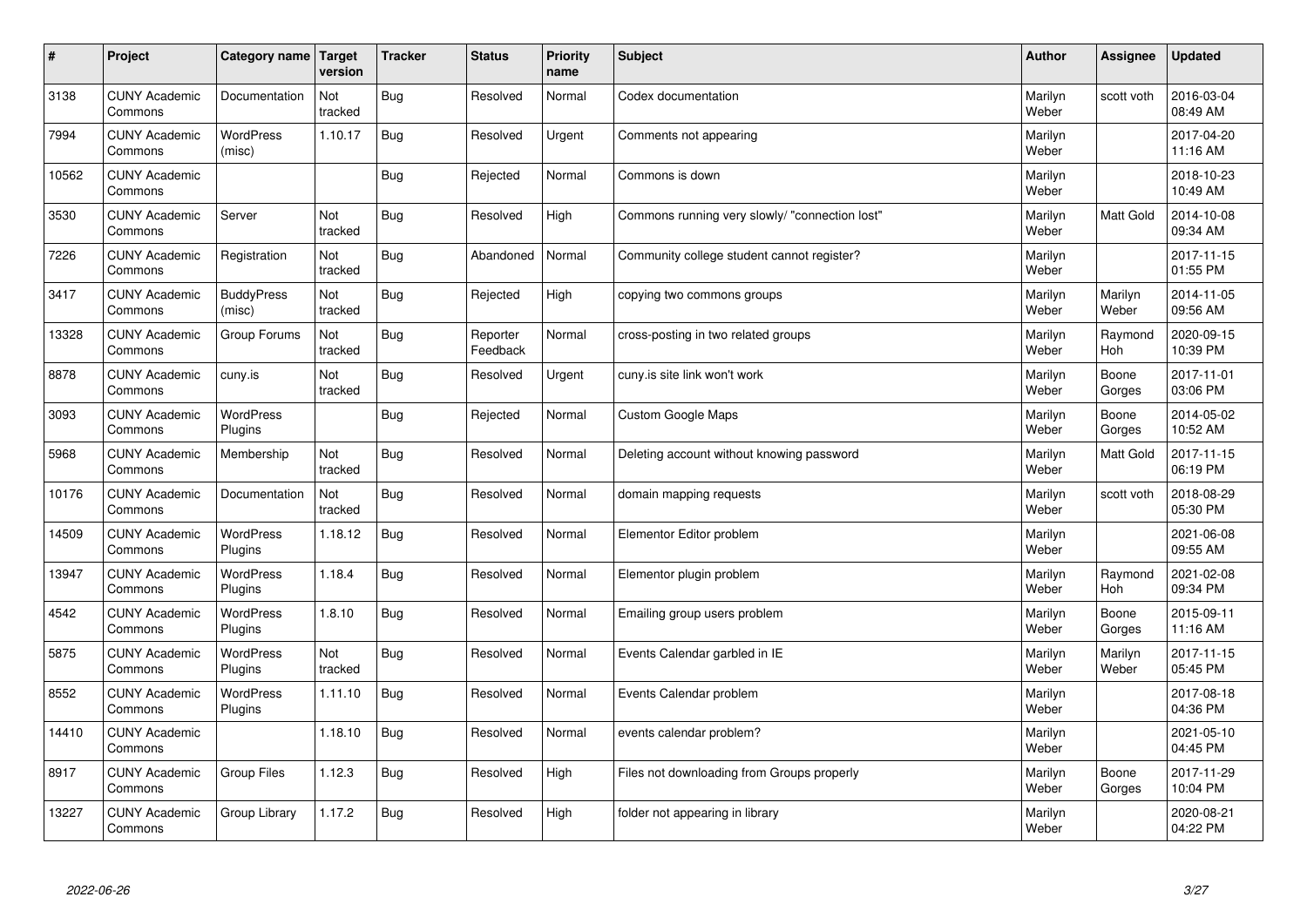| #     | Project                         | Category name   Target | version        | <b>Tracker</b> | <b>Status</b> | <b>Priority</b><br>name | <b>Subject</b>                                                              | <b>Author</b>    | Assignee              | Updated                |
|-------|---------------------------------|------------------------|----------------|----------------|---------------|-------------------------|-----------------------------------------------------------------------------|------------------|-----------------------|------------------------|
| 6893  | <b>CUNY Academic</b><br>Commons | Group Forums           |                | Bug            | Resolved      | Normal                  | Forum for CUNY Academic Commons Team is gone                                | Marilyn<br>Weber | Boone<br>Gorges       | 2016-12-01<br>08:08 AM |
| 10361 | <b>CUNY Academic</b><br>Commons | Group Forums           | 1.13.10        | Bug            | Resolved      | Normal                  | forum post pending oddity                                                   | Marilyn<br>Weber |                       | 2018-09-25<br>10:45 AM |
| 13341 | <b>CUNY Academic</b><br>Commons | Group Forums           | 1.17.4         | Bug            | Resolved      | Normal                  | Forum reply problems                                                        | Marilyn<br>Weber | Raymond<br><b>Hoh</b> | 2020-09-22<br>12:08 PM |
| 7310  | <b>CUNY Academic</b><br>Commons |                        | 1.10.7         | Bug            | Resolved      | Normal                  | Friendship request mystery.                                                 | Marilyn<br>Weber | Boone<br>Gorges       | 2017-01-05<br>03:12 PM |
| 5448  | <b>CUNY Academic</b><br>Commons | Email<br>Notifications | 1.10.2         | Bug            | Rejected      | Normal                  | garbled CAC activity digests                                                | Marilyn<br>Weber | Raymond<br>Hoh        | 2016-11-20<br>02:38 AM |
| 11567 | <b>CUNY Academic</b><br>Commons | <b>Group Files</b>     | 1.15.4         | Bug            | Resolved      | Normal                  | Group files pagination doesn't work properly in folders                     | Marilyn<br>Weber | Boone<br>Gorges       | 2019-06-25<br>04:22 PM |
| 6313  | <b>CUNY Academic</b><br>Commons | Groups (misc)          |                | Bug            | Duplicate     | Normal                  | group member no longer in group, can't rejoin.                              | Marilyn<br>Weber |                       | 2016-10-14<br>09:27 PM |
| 12487 | <b>CUNY Academic</b><br>Commons | Group Forums           | 1.16.7         | Bug            | Resolved      | Normal                  | group posting problems?                                                     | Marilyn<br>Weber | Raymond<br>Hoh        | 2020-03-10<br>11:40 AM |
| 6286  | <b>CUNY Academic</b><br>Commons | Groups (misc)          | Not<br>tracked | Bug            | Resolved      | Immediate               | Groups pages not displaying at all!                                         | Marilyn<br>Weber | Boone<br>Gorges       | 2017-11-15<br>10:57 AM |
| 2777  | <b>CUNY Academic</b><br>Commons | WordPress<br>(misc)    | Not<br>tracked | Bug            | Resolved      | Normal                  | Hero slide access                                                           | Marilyn<br>Weber | Boone<br>Gorges       | 2013-09-07<br>12:26 PM |
| 7995  | <b>CUNY Academic</b><br>Commons | Domain<br>Mapping      | Not<br>tracked | Bug            | Resolved      | Urgent                  | http://on.socialpaper.gc.cuny.edu down?                                     | Marilyn<br>Weber |                       | 2017-04-21<br>11:07 AM |
| 11964 | <b>CUNY Academic</b><br>Commons | Layout                 | 1.15.12        | Bug            | Resolved      | Normal                  | https://commons.gc.cuny.edu/create/ not displaying correctly in Edge        | Marilyn<br>Weber | Raymond<br>Hoh        | 2019-10-22<br>11:54 AM |
| 13715 | <b>CUNY Academic</b><br>Commons |                        | Not<br>tracked | Bug            | Resolved      | High                    | https://ulysses.commons.gc.cuny.edu down                                    | Marilyn<br>Weber |                       | 2020-12-22<br>03:02 PM |
| 5059  | <b>CUNY Academic</b><br>Commons |                        | Not<br>tracked | Bug            | Resolved      | Normal                  | Instagram embed?                                                            | Marilyn<br>Weber |                       | 2016-01-26<br>12:05 AM |
| 14008 | <b>CUNY Academic</b><br>Commons |                        |                | Bug            | Resolved      | High                    | invisible user                                                              | Marilyn<br>Weber |                       | 2021-02-18<br>05:53 PM |
| 6860  | <b>CUNY Academic</b><br>Commons | User<br>Onboarding     | 1.12           | Bug            | Resolved      | Normal                  | Invitation to join a group is appearing as an invitiation to join the site! | Marilyn<br>Weber | Boone<br>Gorges       | 2017-10-30<br>10:03 AM |
| 12006 | <b>CUNY Academic</b><br>Commons | Group<br>Invitations   | 1.15.13        | Bug            | Resolved      | Immediate               | Invite system is broken.                                                    | Marilyn<br>Weber | Boone<br>Gorges       | 2019-10-23<br>10:16 AM |
| 6800  | <b>CUNY Academic</b><br>Commons |                        |                | Bug            | Rejected      | Immediate               | Is something going on?                                                      | Marilyn<br>Weber |                       | 2016-11-18<br>04:40 PM |
| 10537 | <b>CUNY Academic</b><br>Commons |                        | Not<br>tracked | Bug            | Resolved      | Normal                  | jpegs not showing                                                           | Marilyn<br>Weber |                       | 2018-10-23<br>10:51 AM |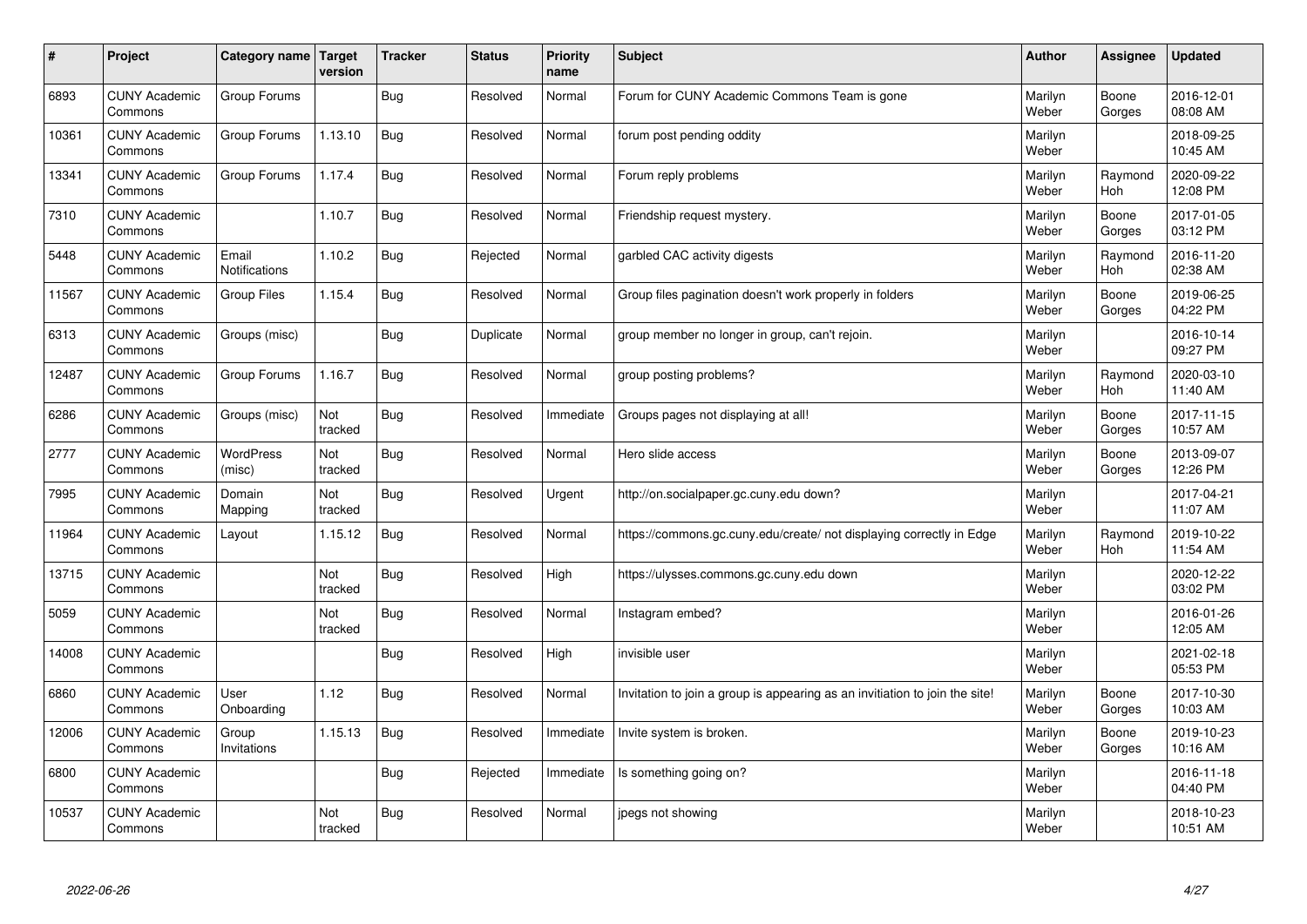| $\sharp$ | Project                         | Category name   Target            | version        | <b>Tracker</b> | <b>Status</b> | <b>Priority</b><br>name | <b>Subject</b>                                                                          | <b>Author</b>    | Assignee              | <b>Updated</b>         |
|----------|---------------------------------|-----------------------------------|----------------|----------------|---------------|-------------------------|-----------------------------------------------------------------------------------------|------------------|-----------------------|------------------------|
| 7349     | <b>CUNY Academic</b><br>Commons | Membership                        | Not<br>tracked | Bug            | Resolved      | Normal                  | <b>LACUNY</b> Institute website                                                         | Marilyn<br>Weber | Boone<br>Gorges       | 2017-01-11<br>04:26 PM |
| 14304    | <b>CUNY Academic</b><br>Commons | Group Library                     | 1.18.8         | Bug            | Resolved      | Normal                  | Library items change folders when adding subsequent items in new<br>folders             | Marilyn<br>Weber | Boone<br>Gorges       | 2021-04-13<br>11:21 AM |
| 14411    | <b>CUNY Academic</b><br>Commons | <b>WordPress</b><br><b>Themes</b> | 1.18.10        | Bug            | Resolved      | Normal                  | logo problems                                                                           | Marilyn<br>Weber |                       | 2021-05-03<br>04:37 PM |
| 14885    | <b>CUNY Academic</b><br>Commons | <b>WordPress</b><br>Plugins       | 1.18.22        | Bug            | Resolved      | Normal                  | Long Loading Times -- Wordpress Admin Site                                              | Marilyn<br>Weber | Raymond<br><b>Hoh</b> | 2021-10-26<br>12:28 PM |
| 5684     | <b>CUNY Academic</b><br>Commons | <b>Group Files</b>                | Not<br>tracked | Bug            | Resolved      | Normal                  | Making Group files appear as Blog entries                                               | Marilyn<br>Weber | Boone<br>Gorges       | 2017-11-20<br>03:28 PM |
| 4013     | <b>CUNY Academic</b><br>Commons |                                   |                | Bug            | Duplicate     | Normal                  | Math question?                                                                          | Marilyn<br>Weber |                       | 2015-04-22<br>04:05 PM |
| 8638     | <b>CUNY Academic</b><br>Commons | Group Blogs                       | 1.11.11        | Bug            | Resolved      | Normal                  | members not syncing from group to site                                                  | Marilyn<br>Weber |                       | 2017-09-01<br>03:50 PM |
| 8259     | <b>CUNY Academic</b><br>Commons |                                   | Not<br>tracked | Bug            | Resolved      | Normal                  | missing dashboard                                                                       | Marilyn<br>Weber |                       | 2017-11-15<br>01:28 PM |
| 12363    | <b>CUNY Academic</b><br>Commons | <b>WordPress</b><br>Plugins       | 1.16.5         | Bug            | Resolved      | Urgent                  | more bbPress problems - now students unable to post either a new<br>thread or a comment | Marilyn<br>Weber | Raymond<br>Hoh        | 2020-03-17<br>03:07 PM |
| 13827    | <b>CUNY Academic</b><br>Commons | Group Forums                      | 1.18.3         | Bug            | Resolved      | Normal                  | more forum post problems                                                                | Marilyn<br>Weber | Raymond<br>Hoh        | 2021-01-22<br>08:19 PM |
| 8721     | <b>CUNY Academic</b><br>Commons | <b>WordPress</b><br>Plugins       | 1.11.13        | Bug            | Resolved      | Normal                  | more problems with Events calendar                                                      | Marilyn<br>Weber |                       | 2017-09-21<br>10:35 AM |
| 6338     | <b>CUNY Academic</b><br>Commons |                                   |                | Bug            | Rejected      | Normal                  | Multiple email notifications for each blog post                                         | Marilyn<br>Weber | Boone<br>Gorges       | 2016-10-18<br>08:45 PM |
| 5834     | <b>CUNY Academic</b><br>Commons |                                   |                | Bug            | Resolved      | Normal                  | My access to cdev                                                                       | Marilyn<br>Weber | Boone<br>Gorges       | 2016-07-25<br>03:12 PM |
| 8661     | <b>CUNY Academic</b><br>Commons | Group Blogs                       | Not<br>tracked | Bug            | Resolved      | Normal                  | new group, old site, can't link?                                                        | Marilyn<br>Weber |                       | 2017-11-15<br>01:26 PM |
| 4577     | <b>CUNY Academic</b><br>Commons | Registration                      | Not<br>tracked | Bug            | Resolved      | Normal                  | New users are not getting their email verification                                      | Marilyn<br>Weber | Boone<br>Gorges       | 2016-01-26<br>03:30 PM |
| 8131     | <b>CUNY Academic</b><br>Commons | WordPress<br>Plugins              | 1.11           | Bug            | Resolved      | Normal                  | Newsletters plug-in                                                                     | Marilyn<br>Weber | Boone<br>Gorges       | 2017-05-11<br>09:42 PM |
| 5177     | <b>CUNY Academic</b><br>Commons | Toolbar                           | 1.9.6          | Bug            | Resolved      | Normal                  | No "My Papers" tab                                                                      | Marilyn<br>Weber | Raymond<br><b>Hoh</b> | 2016-01-29<br>08:37 AM |
| 11088    | <b>CUNY Academic</b><br>Commons | Group Blogs                       | Not<br>tracked | <b>Bug</b>     | Resolved      | Normal                  | no notification for comments                                                            | Marilyn<br>Weber |                       | 2019-02-15<br>03:30 PM |
| 6575     | <b>CUNY Academic</b><br>Commons | Groups (misc)                     |                | <b>Bug</b>     | Rejected      | Normal                  | No papers link for the group "social paper"                                             | Marilyn<br>Weber |                       | 2016-11-02<br>10:39 PM |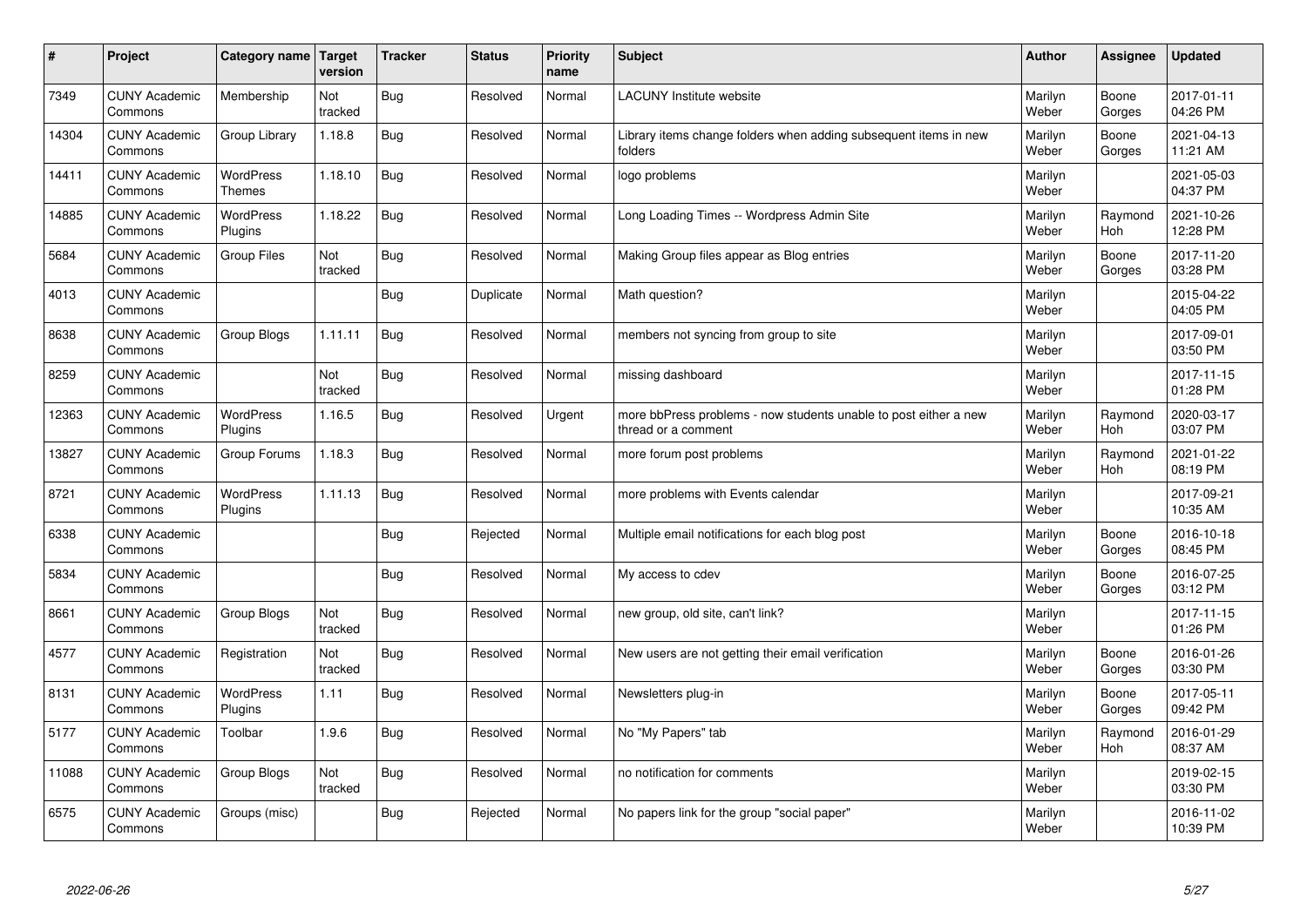| $\sharp$ | Project                         | Category name               | Target<br>version | <b>Tracker</b> | <b>Status</b>        | <b>Priority</b><br>name | <b>Subject</b>                                          | <b>Author</b>    | <b>Assignee</b>       | Updated                |
|----------|---------------------------------|-----------------------------|-------------------|----------------|----------------------|-------------------------|---------------------------------------------------------|------------------|-----------------------|------------------------|
| 12584    | <b>CUNY Academic</b><br>Commons |                             | Not<br>tracked    | Bug            | Resolved             | Urgent                  | No way to register                                      | Marilyn<br>Weber |                       | 2020-03-27<br>02:38 PM |
| 9330     | <b>CUNY Academic</b><br>Commons | <b>WordPress</b><br>Plugins | 1.12.10           | Bug            | Resolved             | Normal                  | part 2 of problems with the Leaflet plug -in            | Marilyn<br>Weber |                       | 2018-03-04<br>05:58 PM |
| 14448    | <b>CUNY Academic</b><br>Commons | Password<br>Reset           | Not<br>tracked    | Bug            | Rejected             | Normal                  | password reset weirdness                                | Marilyn<br>Weber | Raymond<br><b>Hoh</b> | 2021-05-12<br>01:34 PM |
| 13768    | <b>CUNY Academic</b><br>Commons | Domain<br>Mapping           | Not<br>tracked    | Bug            | Resolved             | Normal                  | patricksweeney.commons.gc.cuny.edu down                 | Marilyn<br>Weber | Raymond<br><b>Hoh</b> | 2021-01-12<br>10:47 AM |
| 11971    | <b>CUNY Academic</b><br>Commons | Email<br>Notifications      | Future<br>release | Bug            | Reporter<br>Feedback | Low                     | Pictures obscured in emailed post notifications         | Marilyn<br>Weber | Raymond<br>Hoh        | 2019-11-21<br>01:14 PM |
| 5346     | <b>CUNY Academic</b><br>Commons | Toolbar                     | 1.9.11            | <b>Bug</b>     | Resolved             | Normal                  | possible dynamic HTML code bug?                         | Marilyn<br>Weber | Boone<br>Gorges       | 2016-03-22<br>10:53 AM |
| 12483    | <b>CUNY Academic</b><br>Commons |                             | 1.16.7            | <b>Bug</b>     | Resolved             | High                    | post error                                              | Marilyn<br>Weber |                       | 2020-02-28<br>02:44 PM |
| 9276     | <b>CUNY Academic</b><br>Commons |                             |                   | Bug            | Resolved             | High                    | problem adding a member to a group - wrong username?    | Marilyn<br>Weber |                       | 2018-02-25<br>12:47 PM |
| 5184     | <b>CUNY Academic</b><br>Commons | Social Paper                |                   | Bug            | Rejected             | Normal                  | Problem linking SP to a group                           | Marilyn<br>Weber | Boone<br>Gorges       | 2016-02-21<br>12:27 PM |
| 13378    | <b>CUNY Academic</b><br>Commons |                             | 1.17.5            | Bug            | Resolved             | Normal                  | problem on one of my sites                              | Marilyn<br>Weber |                       | 2020-09-24<br>05:27 PM |
| 9154     | <b>CUNY Academic</b><br>Commons | Events                      | 1.12.8            | Bug            | Resolved             | Normal                  | problem with group calendar                             | Marilyn<br>Weber | Raymond<br>Hoh        | 2018-02-13<br>10:49 AM |
| 4734     | <b>CUNY Academic</b><br>Commons | <b>BuddyPress</b><br>Docs   | 1.8.13            | Bug            | Resolved             | High                    | Problems with "Create New Doc"                          | Marilyn<br>Weber | Boone<br>Gorges       | 2015-10-09<br>07:53 AM |
| 4962     | <b>CUNY Academic</b><br>Commons | Events                      | 1.8.18            | Bug            | Resolved             | High                    | Problems with text entry field in the Events Calendar   | Marilyn<br>Weber | Raymond<br>Hoh        | 2015-12-01<br>06:57 PM |
| 9192     | <b>CUNY Academic</b><br>Commons | WordPress<br>Plugins        | 1.12.8            | Bug            | Resolved             | Normal                  | problems with the Leaflet plug -in                      | Marilyn<br>Weber | Boone<br>Gorges       | 2018-02-13<br>11:07 AM |
| 6101     | <b>CUNY Academic</b><br>Commons | <b>Public Portfolio</b>     |                   | <b>Bug</b>     | Resolved             | High                    | Profile update problems                                 | Marilyn<br>Weber | Boone<br>Gorges       | 2016-12-01<br>03:50 PM |
| 5667     | <b>CUNY Academic</b><br>Commons | <b>Public Portfolio</b>     | 1.9.18            | Bug            | Resolved             | Normal                  | publication section on my public portfolio won't update | Marilyn<br>Weber | Boone<br>Gorges       | 2016-06-12<br>10:19 AM |
| 13633    | <b>CUNY Academic</b><br>Commons |                             | Not<br>tracked    | Bug            | Resolved             | High                    | PublicsLab site down                                    | Marilyn<br>Weber |                       | 2020-11-30<br>02:01 PM |
| 5969     | <b>CUNY Academic</b><br>Commons | Registration                | 1.9.27            | <b>Bug</b>     | Resolved             | Normal                  | Queens students unable to join                          | Marilyn<br>Weber | Boone<br>Gorges       | 2016-09-04<br>09:41 PM |
| 4496     | <b>CUNY Academic</b><br>Commons | cuny.is                     | 1.8.9             | Bug            | Resolved             | Normal                  | Quick links broken?                                     | Marilyn<br>Weber | Boone<br>Gorges       | 2015-08-28<br>10:39 AM |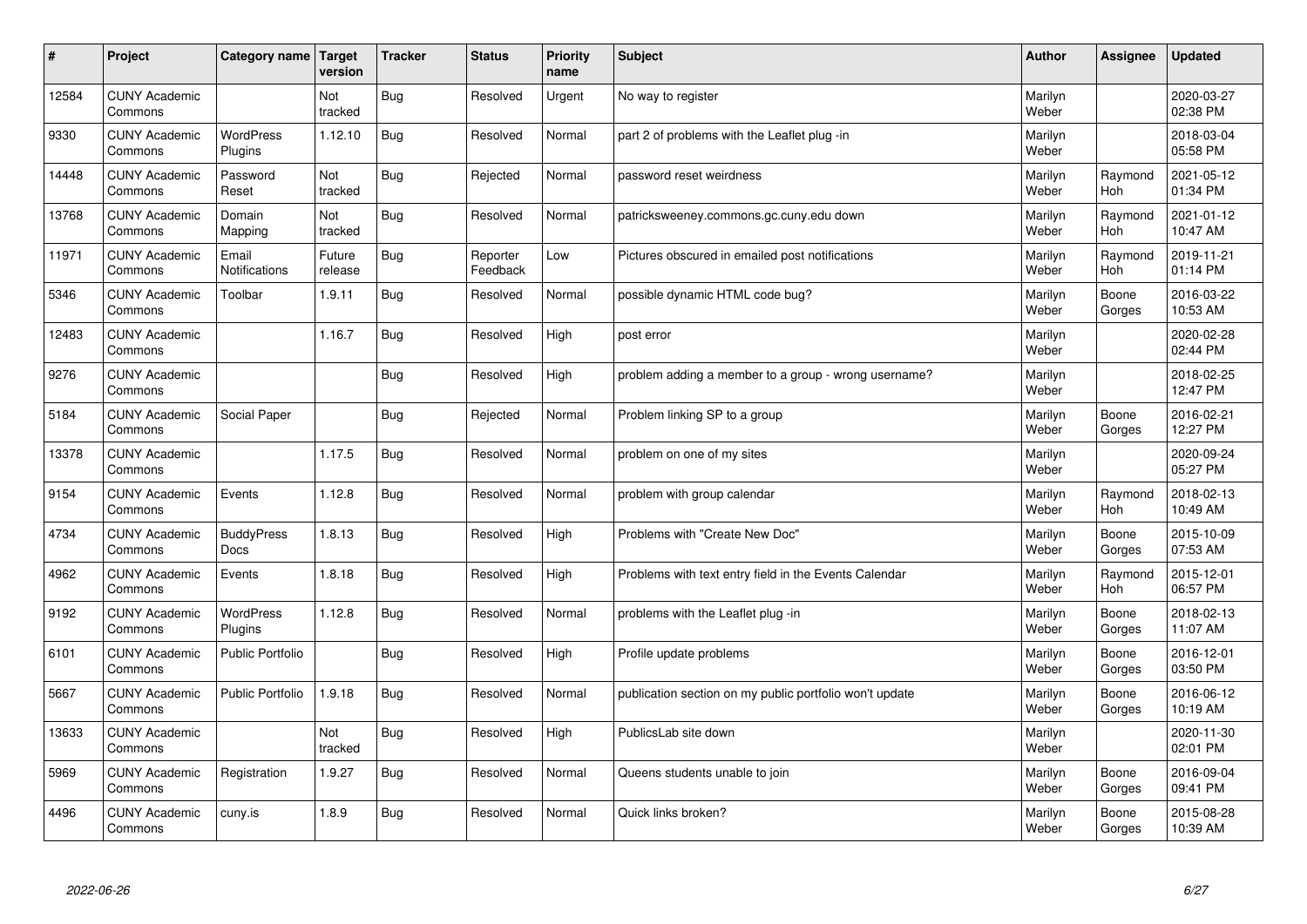| $\vert$ # | Project                         | Category name                     | <b>Target</b><br>version | <b>Tracker</b> | <b>Status</b>        | <b>Priority</b><br>name | <b>Subject</b>                                                                             | <b>Author</b>    | <b>Assignee</b>       | <b>Updated</b>         |
|-----------|---------------------------------|-----------------------------------|--------------------------|----------------|----------------------|-------------------------|--------------------------------------------------------------------------------------------|------------------|-----------------------|------------------------|
| 9062      | <b>CUNY Academic</b><br>Commons |                                   | Not<br>tracked           | Bug            | Resolved             | Normal                  | re-add me as admin of https://commons.gc.cuny.edu/                                         | Marilyn<br>Weber |                       | 2018-01-08<br>12:03 PM |
| 4918      | <b>CUNY Academic</b><br>Commons | ZenDesk                           | Not<br>tracked           | <b>Bug</b>     | Resolved             | High                    | Re-directing Help Requests                                                                 | Marilyn<br>Weber | Raymond<br><b>Hoh</b> | 2015-11-23<br>11:15 AM |
| 10035     | <b>CUNY Academic</b><br>Commons |                                   | Not<br>tracked           | <b>Bug</b>     | Resolved             | Normal                  | Reconnecting user to site                                                                  | Marilyn<br>Weber |                       | 2018-07-23<br>11:55 AM |
| 9828      | <b>CUNY Academic</b><br>Commons | Domain<br>Mapping                 | 1.13.3                   | <b>Bug</b>     | Resolved             | High                    | redirecting problem                                                                        | Marilyn<br>Weber | Raymond<br><b>Hoh</b> | 2018-05-24<br>02:39 PM |
| 14526     | <b>CUNY Academic</b><br>Commons | Registration                      | 1.18.12                  | Bug            | Resolved             | High                    | registration interface won't show a space to enter nonCUNY code                            | Marilyn<br>Weber |                       | 2021-06-03<br>04:02 PM |
| 3593      | <b>CUNY Academic</b><br>Commons | Registration                      | 1.7.2                    | Bug            | Resolved             | High                    | registration problems                                                                      | Marilyn<br>Weber | Boone<br>Gorges       | 2014-11-01<br>02:57 PM |
| 5282      | <b>CUNY Academic</b><br>Commons | Social Paper                      | Future<br>release        | Bug            | <b>New</b>           | Normal                  | Replying via email directs to paper but not individual comment.                            | Marilyn<br>Weber | Raymond<br>Hoh        | 2016-03-02<br>01:48 PM |
| 6025      | <b>CUNY Academic</b><br>Commons | Search                            | Not<br>tracked           | Bug            | Resolved             | Normal                  | Search function not working                                                                | Marilyn<br>Weber | Boone<br>Gorges       | 2016-10-12<br>09:41 AM |
| 13656     | <b>CUNY Academic</b><br>Commons |                                   |                          | Bug            | Resolved             | High                    | site down                                                                                  | Marilyn<br>Weber |                       | 2020-12-11<br>12:50 PM |
| 5713      | <b>CUNY Academic</b><br>Commons | WordPress<br>(misc)               | Not<br>tracked           | Bug            | Abandoned            | High                    | Site freezing                                                                              | Marilyn<br>Weber | Boone<br>Gorges       | 2017-11-15<br>10:58 AM |
| 12360     | <b>CUNY Academic</b><br>Commons | <b>WordPress</b><br><b>Themes</b> | Not<br>tracked           | Bug            | Reporter<br>Feedback | Normal                  | site just says "DANTE We are currently in maintenance mode, please<br>check back shortly." | Marilyn<br>Weber |                       | 2020-02-04<br>12:13 PM |
| 7767      | <b>CUNY Academic</b><br>Commons |                                   | Not<br>tracked           | <b>Bug</b>     | Resolved             | Normal                  | Site loading problems                                                                      | Marilyn<br>Weber |                       | 2017-03-21<br>09:57 PM |
| 11865     | <b>CUNY Academic</b><br>Commons | Onboarding                        | 1.15.10                  | <b>Bug</b>     | Resolved             | Normal                  | Site name not appearing in "Membership" lists of Invitation modal                          | Marilyn<br>Weber | Boone<br>Gorges       | 2019-09-24<br>11:09 AM |
| 6107      | <b>CUNY Academic</b><br>Commons |                                   |                          | Bug            | Resolved             | High                    | site redirect?                                                                             | Marilyn<br>Weber | Boone<br>Gorges       | 2016-09-29<br>03:45 PM |
| 12354     | <b>CUNY Academic</b><br>Commons | <b>WordPress</b><br>Plugins       | 1.16.5                   | <b>Bug</b>     | Resolved             | Urgent                  | sites (including Net-Art) are reporting critical issues                                    | Marilyn<br>Weber | Raymond<br>Hoh        | 2020-02-02<br>03:16 PM |
| 10810     | <b>CUNY Academic</b><br>Commons | WordPress<br>(misc)               | 1.14.2                   | Bug            | Resolved             | Normal                  | Sites set as public are becoming private                                                   | Marilyn<br>Weber |                       | 2018-12-11<br>10:15 AM |
| 14075     | <b>CUNY Academic</b><br>Commons | <b>WordPress</b><br>Plugins       | Not<br>tracked           | <b>Bug</b>     | Resolved             | Normal                  | sludigitalportfolios.commons.gc.cuny.edu                                                   | Marilyn<br>Weber | Boone<br>Gorges       | 2021-03-01<br>10:46 AM |
| 14019     | <b>CUNY Academic</b><br>Commons | WordPress<br>Plugins              | 1.18.5                   | Bug            | Resolved             | Normal                  | smorales.commons.gc.cuny.edu                                                               | Marilyn<br>Weber | Boone<br>Gorges       | 2021-02-23<br>11:06 AM |
| 4657      | <b>CUNY Academic</b><br>Commons | Group Forums                      | 1.8.18                   | Bug            | Resolved             | High                    | Submit button disappears in new post mode in forum                                         | Marilyn<br>Weber | Raymond<br>Hoh        | 2015-12-01<br>11:15 PM |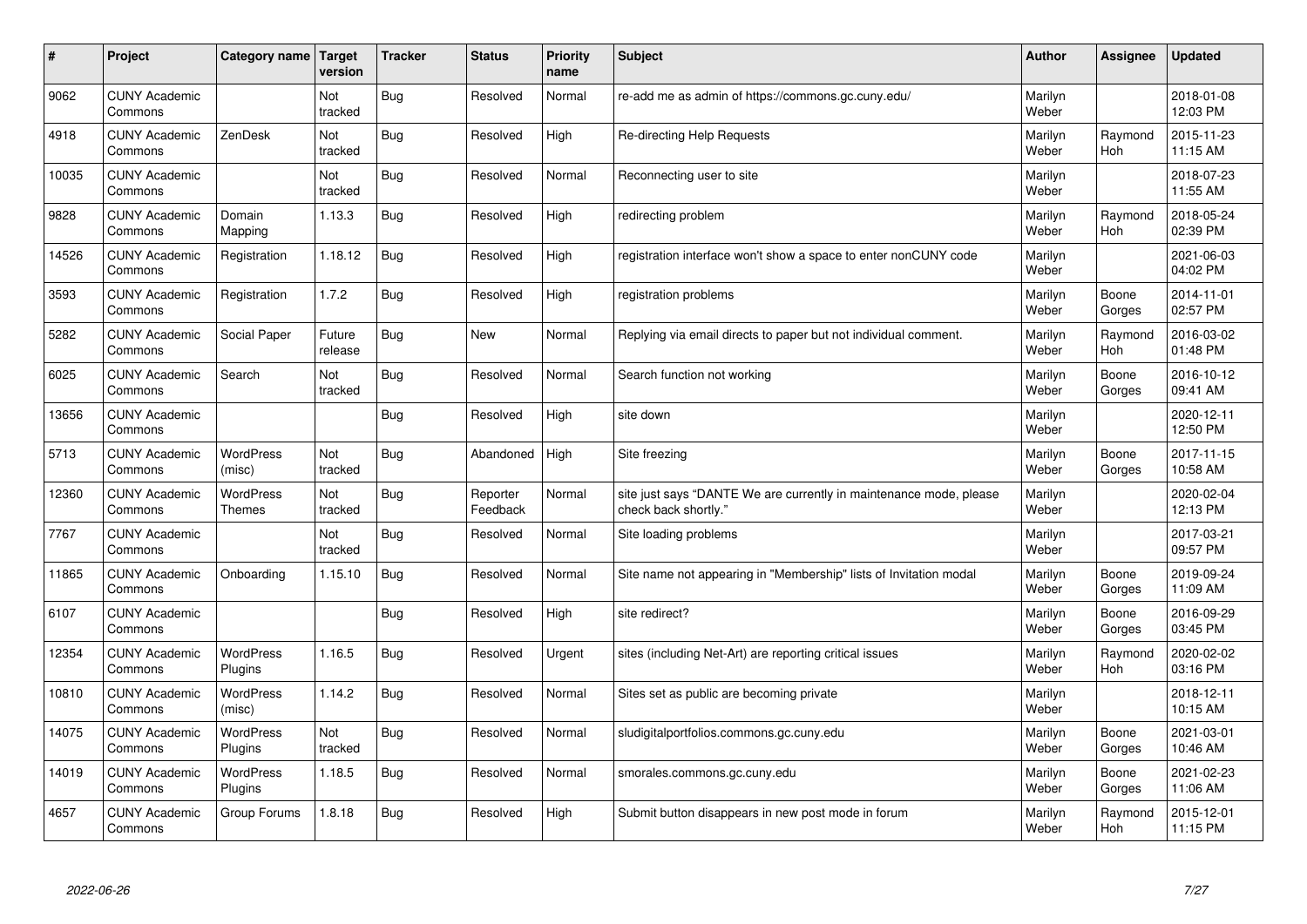| $\vert$ # | Project                         | Category name                     | <b>Target</b><br>version | <b>Tracker</b> | <b>Status</b> | <b>Priority</b><br>name | <b>Subject</b>                                        | <b>Author</b>    | Assignee        | <b>Updated</b>         |
|-----------|---------------------------------|-----------------------------------|--------------------------|----------------|---------------|-------------------------|-------------------------------------------------------|------------------|-----------------|------------------------|
| 4649      | <b>CUNY Academic</b><br>Commons | Registration                      | Not<br>tracked           | <b>Bug</b>     | Resolved      | Urgent                  | Submit button has disappeared                         | Marilyn<br>Weber | Boone<br>Gorges | 2015-09-22<br>11:47 AM |
| 7328      | <b>CUNY Academic</b><br>Commons | <b>WordPress</b><br>Plugins       | Not<br>tracked           | Bug            | Resolved      | Normal                  | technical issue with the Events Manager plugin        | Marilyn<br>Weber | Raymond<br>Hoh  | 2017-11-15<br>06:19 PM |
| 3136      | <b>CUNY Academic</b><br>Commons | <b>WordPress</b><br>Plugins       |                          | Bug            | Rejected      | Normal                  | The Easy Rotator                                      | Marilyn<br>Weber | Boone<br>Gorges | 2014-04-01<br>10:26 PM |
| 7770      | <b>CUNY Academic</b><br>Commons | WordPress<br>Plugins              | Not<br>tracked           | Bug            | Abandoned     | Normal                  | Timeline.js problem                                   | Marilyn<br>Weber |                 | 2017-11-15<br>01:43 PM |
| 9130      | <b>CUNY Academic</b><br>Commons | Homepage<br>Slides                | Not<br>tracked           | Bug            | Resolved      | Normal                  | too many redirects                                    | Marilyn<br>Weber |                 | 2018-01-29<br>10:27 AM |
| 5436      | <b>CUNY Academic</b><br>Commons |                                   | Not<br>tracked           | <b>Bug</b>     | Resolved      | Normal                  | Trying to change email settings for                   | Marilyn<br>Weber | Boone<br>Gorges | 2016-04-21<br>10:12 PM |
| 3533      | <b>CUNY Academic</b><br>Commons | Group<br>Invitations              | 1.7.8                    | <b>Bug</b>     | Resolved      | Low                     | Trying to invite member to a new group                | Marilyn<br>Weber | Boone<br>Gorges | 2015-04-01<br>09:13 PM |
| 7684      | <b>CUNY Academic</b><br>Commons | Reply By Email                    | 1.10.12                  | Bug            | Resolved      | High                    | trying to post too often error                        | Marilyn<br>Weber | Raymond<br>Hoh  | 2017-02-28<br>12:43 PM |
| 3197      | <b>CUNY Academic</b><br>Commons | Groups (misc)                     | 1.6.4                    | Bug            | Resolved      | Normal                  | trying to set up a hidden group blog with no RSS feed | Marilyn<br>Weber | Boone<br>Gorges | 2014-05-21<br>09:39 PM |
| 3071      | <b>CUNY Academic</b><br>Commons | <b>WordPress</b><br>Themes        | 1.5.22                   | Bug            | Resolved      | Normal                  | Twenty Fourteen theme differences                     | Marilyn<br>Weber | Boone<br>Gorges | 2014-04-01<br>08:18 PM |
| 4012      | <b>CUNY Academic</b><br>Commons |                                   | 1.7.20                   | Bug            | Resolved      | Normal                  | Two users reporting same Forbidden 403 error message. | Marilyn<br>Weber |                 | 2015-05-01<br>08:13 PM |
| 3116      | <b>CUNY Academic</b><br>Commons | <b>WordPress</b><br>(Permissions) |                          | Bug            | Resolved      | Normal                  | Updating the FAQ page                                 | Marilyn<br>Weber | Boone<br>Gorges | 2014-04-01<br>10:12 PM |
| 10101     | <b>CUNY Academic</b><br>Commons |                                   | 1.13.7                   | Bug            | Resolved      | Normal                  | URL changes within Manage section of groups           | Marilyn<br>Weber |                 | 2018-08-03<br>01:54 PM |
| 6039      | <b>CUNY Academic</b><br>Commons | Membership                        | 1.9.28                   | Bug            | Resolved      | High                    | User cannot change her email                          | Marilyn<br>Weber |                 | 2016-09-19<br>03:03 PM |
| 6091      | <b>CUNY Academic</b><br>Commons | Group<br>Invitations              | Not<br>tracked           | Bug            | Resolved      | Normal                  | User cannot re-join a group                           | Marilyn<br>Weber | Boone<br>Gorges | 2016-09-28<br>01:47 PM |
| 4831      | <b>CUNY Academic</b><br>Commons | <b>Public Portfolio</b>           | 1.9.4                    | Bug            | Resolved      | Normal                  | User cannot update profile                            | Marilyn<br>Weber | Boone<br>Gorges | 2016-01-11<br>10:46 PM |
| 7803      | <b>CUNY Academic</b><br>Commons |                                   |                          | Bug            | Resolved      | Normal                  | user email change                                     | Marilyn<br>Weber |                 | 2017-03-16<br>11:58 AM |
| 7337      | <b>CUNY Academic</b><br>Commons | Membership                        | Not<br>tracked           | <b>Bug</b>     | Resolved      | Normal                  | User with new email                                   | Marilyn<br>Weber |                 | 2017-01-06<br>11:05 AM |
| 7223      | <b>CUNY Academic</b><br>Commons | Membership                        | Not<br>tracked           | Bug            | Resolved      | Normal                  | User with two profiles would like to merge them       | Marilyn<br>Weber | Boone<br>Gorges | 2017-01-10<br>02:07 PM |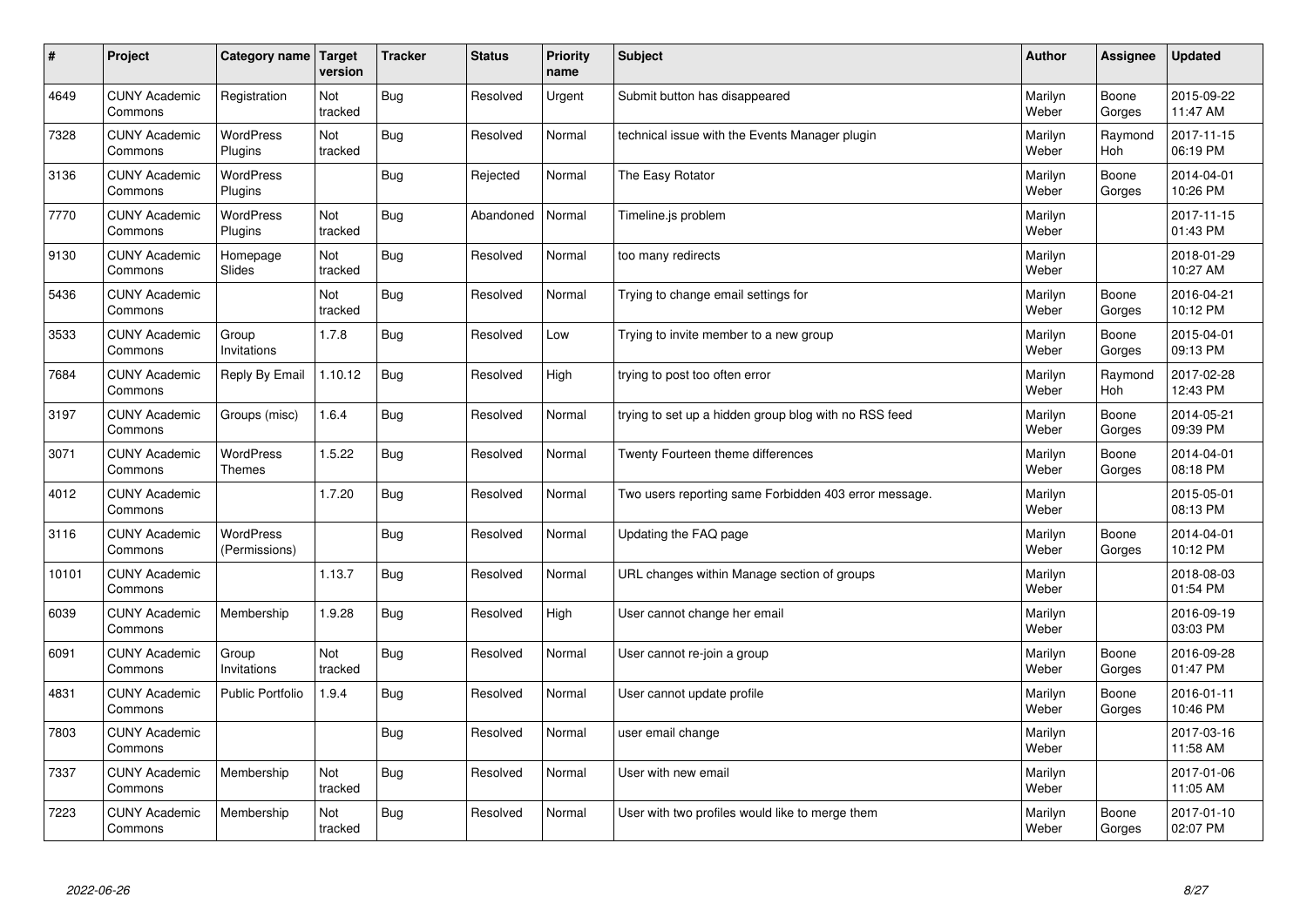| #     | Project                         | Category name   Target            | version           | <b>Tracker</b> | <b>Status</b> | <b>Priority</b><br>name | <b>Subject</b>                                                                                                                                  | <b>Author</b>    | Assignee              | <b>Updated</b>         |
|-------|---------------------------------|-----------------------------------|-------------------|----------------|---------------|-------------------------|-------------------------------------------------------------------------------------------------------------------------------------------------|------------------|-----------------------|------------------------|
| 9470  | <b>CUNY Academic</b><br>Commons |                                   |                   | Bug            | Resolved      | Normal                  | Users not appearing via "Add New"                                                                                                               | Marilyn<br>Weber |                       | 2018-03-22<br>07:44 PM |
| 15252 | <b>CUNY Academic</b><br>Commons | Layout                            | Not<br>tracked    | <b>Bug</b>     | Resolved      | Normal                  | visual glitch with the Segal Center webpage                                                                                                     | Marilyn<br>Weber | Raymond<br><b>Hoh</b> | 2022-02-03<br>04:56 PM |
| 5872  | <b>CUNY Academic</b><br>Commons | Server                            | Not<br>tracked    | Bug            | Resolved      | Immediate               | Whole Commons is down                                                                                                                           | Marilyn<br>Weber | Boone<br>Gorges       | 2016-08-12<br>12:04 AM |
| 8098  | <b>CUNY Academic</b><br>Commons | <b>Public Portfolio</b>           | Not<br>tracked    | Bug            | Abandoned     | Normal                  | Widget in profile not working                                                                                                                   | Marilyn<br>Weber |                       | 2017-11-15<br>01:28 PM |
| 5176  | <b>CUNY Academic</b><br>Commons | <b>Public Portfolio</b>           | 1.9.6             | <b>Bug</b>     | Resolved      | Normal                  | Widgets in Profile not saving                                                                                                                   | Marilyn<br>Weber | Boone<br>Gorges       | 2016-02-01<br>11:07 AM |
| 4881  | <b>CUNY Academic</b><br>Commons | ZenDesk                           | Not<br>tracked    | Bug            | Resolved      | Normal                  | ZenDesk emails not being sent                                                                                                                   | Marilyn<br>Weber |                       | 2015-12-07<br>01:34 AM |
| 15545 | <b>CUNY Academic</b><br>Commons | <b>WordPress</b><br>Plugins       | 1.19.5            | Feature        | Resolved      | Normal                  | 'ZI Hide Featured Image" plugin request                                                                                                         | Marilyn<br>Weber | Boone<br>Gorges       | 2022-03-09<br>10:09 AM |
| 4997  | <b>CUNY Academic</b><br>Commons | <b>WordPress</b><br>Plugins       | 1.9.4             | Feature        | Resolved      | Normal                  | ability to embed maps from StoryMapJS?                                                                                                          | Marilyn<br>Weber | Boone<br>Gorges       | 2016-01-07<br>12:34 PM |
| 5199  | <b>CUNY Academic</b><br>Commons | Social Paper                      | Future<br>release | Feature        | <b>New</b>    | Normal                  | add tables to the SP editor                                                                                                                     | Marilyn<br>Weber |                       | 2016-10-24<br>11:27 AM |
| 9224  | <b>CUNY Academic</b><br>Commons | <b>Group Files</b>                | 1.13              | Feature        | Resolved      | Normal                  | attachments to forum posts clutter up Files area                                                                                                | Marilyn<br>Weber | Boone<br>Gorges       | 2018-03-22<br>03:34 PM |
| 5630  | <b>CUNY Academic</b><br>Commons | <b>WordPress</b><br><b>Themes</b> | 1.9.17            | Feature        | Resolved      | Normal                  | Bavota magazine Pro theme                                                                                                                       | Marilyn<br>Weber | Boone<br>Gorges       | 2016-06-02<br>12:09 AM |
| 5058  | <b>CUNY Academic</b><br>Commons | Social Paper                      | Future<br>release | Feature        | <b>New</b>    | Low                     | Can there be a clearer signal that even when comments have already<br>been made you add comments by clicking on the side? (SP suggestion<br>#5) | Marilyn<br>Weber | Samantha<br>Raddatz   | 2016-02-11<br>10:24 PM |
| 5992  | <b>CUNY Academic</b><br>Commons | Email<br>Notifications            | Future<br>release | Feature        | <b>New</b>    | Normal                  | Changing the From line of autogenerated blog emails                                                                                             | Marilyn<br>Weber |                       | 2018-09-27<br>05:19 PM |
| 7608  | <b>CUNY Academic</b><br>Commons | Registration                      | Not<br>tracked    | Feature        | Resolved      | Normal                  | create an account                                                                                                                               | Marilyn<br>Weber |                       | 2017-02-15<br>10:45 PM |
| 6118  | <b>CUNY Academic</b><br>Commons | cuny.is                           |                   | Feature        | Resolved      | Normal                  | Cuny. Is request from Javier Otero Peña                                                                                                         | Marilyn<br>Weber | Sarah<br>Morgano      | 2016-10-04<br>07:02 PM |
| 4340  | <b>CUNY Academic</b><br>Commons | WordPress -<br>Media              | 1.8.14            | Feature        | Resolved      | Normal                  | embedding a video                                                                                                                               | Marilyn<br>Weber | Daniel<br>Jones       | 2015-10-20<br>12:01 AM |
| 5036  | <b>CUNY Academic</b><br>Commons | <b>WordPress</b><br>Plugins       | 1.9.1.1           | Feature        | Resolved      | Normal                  | <b>Embeds request</b>                                                                                                                           | Marilyn<br>Weber | Boone<br>Gorges       | 2015-12-18<br>10:12 PM |
| 5397  | <b>CUNY Academic</b><br>Commons | Social Paper                      | Future<br>release | Feature        | <b>New</b>    | Normal                  | frustrating to have to enable/disable in SP                                                                                                     | Marilyn<br>Weber | Samantha<br>Raddatz   | 2016-04-20<br>03:39 PM |
| 5050  | <b>CUNY Academic</b><br>Commons | Social Paper                      | Future<br>release | Feature        | <b>New</b>    | Low                     | Making comments visible in SP editing mode (SP suggestion #1)                                                                                   | Marilyn<br>Weber | Samantha<br>Raddatz   | 2019-09-17<br>11:10 PM |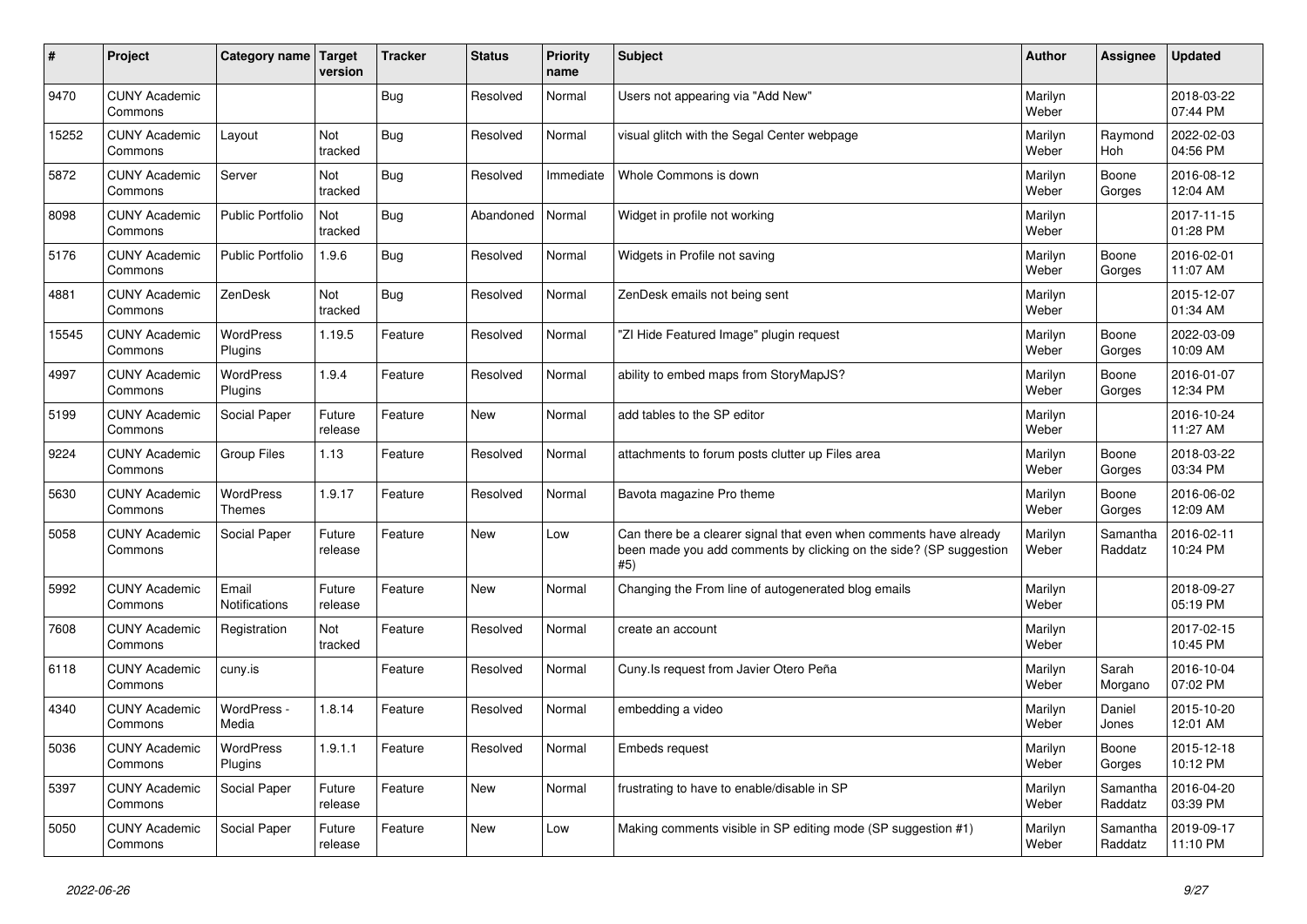| $\sharp$ | Project                         | Category name   Target            | version           | <b>Tracker</b> | <b>Status</b>        | <b>Priority</b><br>name | <b>Subject</b>                                                   | <b>Author</b>    | Assignee            | <b>Updated</b>         |
|----------|---------------------------------|-----------------------------------|-------------------|----------------|----------------------|-------------------------|------------------------------------------------------------------|------------------|---------------------|------------------------|
| 7607     | <b>CUNY Academic</b><br>Commons | <b>WordPress</b><br>(misc)        | Not<br>tracked    | Feature        | Resolved             | Normal                  | mp4 files                                                        | Marilyn<br>Weber |                     | 2017-02-15<br>07:37 PM |
| 5522     | <b>CUNY Academic</b><br>Commons | <b>WordPress</b><br>Plugins       | 1.9.15            | Feature        | Resolved             | Normal                  | plugin request                                                   | Marilyn<br>Weber | Boone<br>Gorges     | 2016-05-09<br>10:36 AM |
| 5657     | <b>CUNY Academic</b><br>Commons | <b>WordPress</b><br>Plugins       | 1.9.18            | Feature        | Resolved             | Normal                  | Plugin Request - Instagram Feed WD                               | Marilyn<br>Weber | Boone<br>Gorges     | 2016-06-08<br>12:36 PM |
| 5345     | <b>CUNY Academic</b><br>Commons | Social Paper                      | 1.9.17            | Feature        | Rejected             | Normal                  | Plus symbol problem in SP                                        | Marilyn<br>Weber | Christian<br>Wach   | 2016-05-27<br>04:26 AM |
| 13912    | <b>CUNY Academic</b><br>Commons |                                   | Not<br>tracked    | Feature        | Hold                 | Low                     | posting "missed schedule"                                        | Marilyn<br>Weber |                     | 2021-02-23<br>10:46 AM |
| 5072     | <b>CUNY Academic</b><br>Commons |                                   |                   | Feature        | Duplicate            | Normal                  | redirect shortcode handler                                       | Marilyn<br>Weber | Boone<br>Gorges     | 2016-01-07<br>12:34 PM |
| 5799     | <b>CUNY Academic</b><br>Commons | <b>Blogs</b><br>(BuddyPress)      | Not<br>tracked    | Feature        | Resolved             | Normal                  | removing one's own access to sites?                              | Marilyn<br>Weber | Boone<br>Gorges     | 2016-07-26<br>01:55 PM |
| 5302     | <b>CUNY Academic</b><br>Commons | <b>WordPress</b><br>Plugins       | 1.9.10            | Feature        | Resolved             | Normal                  | request for WP Gallery Custom Links plug-in                      | Marilyn<br>Weber | Boone<br>Gorges     | 2016-03-11<br>09:20 PM |
| 3466     | <b>CUNY Academic</b><br>Commons | Membership                        | 1.6.16            | Feature        | Resolved             | Normal                  | restricting undergrad registration                               | Marilyn<br>Weber | Boone<br>Gorges     | 2014-09-18<br>12:02 AM |
| 5053     | <b>CUNY Academic</b><br>Commons | Social Paper                      | Future<br>release | Feature        | <b>New</b>           | Low                     | Scrollable menu to add readers (SP suggestion #4)                | Marilyn<br>Weber | Samantha<br>Raddatz | 2016-04-21<br>05:21 PM |
| 5052     | <b>CUNY Academic</b><br>Commons | Social Paper                      | Future<br>release | Feature        | New                  | Low                     | Sentence by sentence or line by line comments (SP suggestion #3) | Marilyn<br>Weber | Boone<br>Gorges     | 2016-02-11<br>10:24 PM |
| 5205     | <b>CUNY Academic</b><br>Commons | Social Paper                      | Future<br>release | Feature        | <b>New</b>           | Normal                  | Social Paper folders                                             | Marilyn<br>Weber |                     | 2016-02-11<br>10:24 PM |
| 5621     | <b>CUNY Academic</b><br>Commons | WordPress<br>Plugins              | 1.9.17            | Feature        | Resolved             | Normal                  | Taxonomy plugin request                                          | Marilyn<br>Weber | Boone<br>Gorges     | 2016-06-01<br>11:28 PM |
| 4965     | <b>CUNY Academic</b><br>Commons | <b>WordPress</b><br><b>Themes</b> | Not<br>tracked    | Feature        | Resolved             | Normal                  | Theme requested                                                  | Marilyn<br>Weber | Boone<br>Gorges     | 2016-02-24<br>09:46 PM |
| 5051     | <b>CUNY Academic</b><br>Commons | Social Paper                      |                   | Feature        | Rejected             | Low                     | Visual cues for comments (SP suggestion #2)                      | Marilyn<br>Weber | Samantha<br>Raddatz | 2016-02-10<br>10:01 AM |
| 11813    | <b>CUNY Academic</b><br>Commons | <b>WordPress</b><br>Plugins       | 1.15.9            | Support        | Resolved             | Normal                  | 'Change Password Protected Message" plugin requests              | Marilyn<br>Weber |                     | 2019-09-10<br>05:57 PM |
| 12741    | <b>CUNY Academic</b><br>Commons | WordPress<br>Plugins              | Not<br>tracked    | Support        | Reporter<br>Feedback | Normal                  | <b>Tableau Public Viz Block</b>                                  | Marilyn<br>Weber | Raymond<br>Hoh      | 2020-05-12<br>11:00 AM |
| 9955     | <b>CUNY Academic</b><br>Commons | WordPress<br>Plugins              | 1.13.4            | Support        | Rejected             | Normal                  | docx converter plugin?                                           | Marilyn<br>Weber |                     | 2018-06-26<br>11:39 AM |
| 15978    | <b>CUNY Academic</b><br>Commons | WordPress -<br>Media              | 2.0.2             | Support        | Reporter<br>Feedback | Normal                  | tex files?                                                       | Marilyn<br>Weber | Raymond<br>Hoh      | 2022-06-14<br>11:36 AM |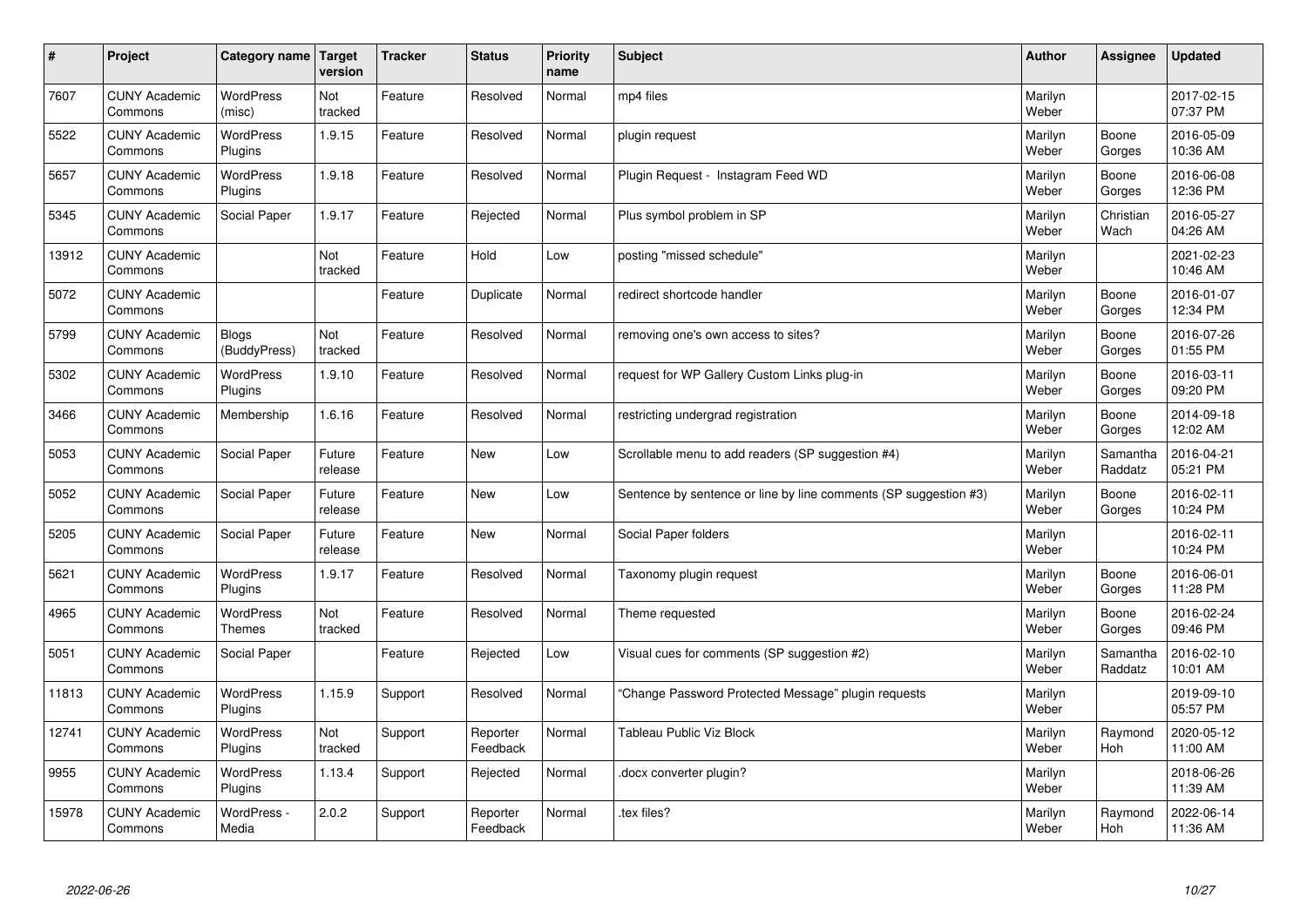| #     | Project                         | Category name               | Target<br>version | <b>Tracker</b> | <b>Status</b>        | <b>Priority</b><br>name | <b>Subject</b>                                                | <b>Author</b>    | Assignee        | <b>Updated</b>         |
|-------|---------------------------------|-----------------------------|-------------------|----------------|----------------------|-------------------------|---------------------------------------------------------------|------------------|-----------------|------------------------|
| 12352 | <b>CUNY Academic</b><br>Commons |                             | Not<br>tracked    | Support        | <b>New</b>           | Normal                  | "posts list" page builder block option                        | Marilyn<br>Weber |                 | 2020-02-03<br>01:29 PM |
| 14246 | <b>CUNY Academic</b><br>Commons |                             | 1.18.8            | Support        | Resolved             | Normal                  | 'Weekly jQuery Migrate Status Update"                         | Marilyn<br>Weber |                 | 2021-04-13<br>11:08 AM |
| 11665 | <b>CUNY Academic</b><br>Commons |                             |                   | Support        | Resolved             | Immediate               | "My Groups" conflating two groups                             | Marilyn<br>Weber |                 | 2019-07-24<br>10:43 PM |
| 9355  | <b>CUNY Academic</b><br>Commons |                             | Not<br>tracked    | Support        | Resolved             | Normal                  | 14gb of video?                                                | Marilyn<br>Weber |                 | 2018-03-13<br>11:56 AM |
| 13944 | <b>CUNY Academic</b><br>Commons | <b>WordPress</b><br>Plugins | 1.18.4            | Support        | Resolved             | Normal                  | 3D FlipBook request                                           | Marilyn<br>Weber |                 | 2021-02-09<br>11:05 AM |
| 11848 | <b>CUNY Academic</b><br>Commons |                             | Not<br>tracked    | Support        | Hold                 | Normal                  | a Dean of Faculty wants to share a large file                 | Marilyn<br>Weber |                 | 2019-09-24<br>08:44 AM |
| 13034 | <b>CUNY Academic</b><br>Commons |                             | Not<br>tracked    | Support        | Reporter<br>Feedback | Normal                  | a site is asking people to join the Commons to get a download | Marilyn<br>Weber |                 | 2020-07-12<br>07:23 AM |
| 13255 | <b>CUNY Academic</b><br>Commons |                             | Not<br>tracked    | Support        | Reporter<br>Feedback | Normal                  | Accessibility problems                                        | Marilyn<br>Weber |                 | 2020-09-01<br>05:48 PM |
| 10440 | <b>CUNY Academic</b><br>Commons |                             | Not<br>tracked    | Support        | Resolved             | Normal                  | Acert post problem                                            | Marilyn<br>Weber |                 | 2018-12-10<br>03:57 PM |
| 9834  | <b>CUNY Academic</b><br>Commons |                             |                   | Support        | Duplicate            | Normal                  | add a "like" function                                         | Marilyn<br>Weber |                 | 2018-05-25<br>10:38 AM |
| 13541 | <b>CUNY Academic</b><br>Commons |                             | Not<br>tracked    | Support        | Resolved             | Normal                  | add a page template to OER site.                              | Marilyn<br>Weber |                 | 2020-11-11<br>11:12 AM |
| 7678  | <b>CUNY Academic</b><br>Commons | Groups (misc)               | Not<br>tracked    | Support        | Resolved             | Normal                  | add admin to student group                                    | Marilyn<br>Weber | Boone<br>Gorges | 2017-02-15<br>11:58 AM |
| 10932 | <b>CUNY Academic</b><br>Commons |                             |                   | Support        | Resolved             | Normal                  | add me as admin to meenaalexander.com                         | Marilyn<br>Weber | Matt Gold       | 2019-01-09<br>02:12 PM |
| 8401  | <b>CUNY Academic</b><br>Commons | Membership                  | Not<br>tracked    | Support        | Resolved             | Normal                  | add me as an admin                                            | Marilyn<br>Weber | Boone<br>Gorges | 2017-07-11<br>11:40 AM |
| 8120  | <b>CUNY Academic</b><br>Commons | Membership                  | Not<br>tracked    | Support        | Resolved             | Normal                  | add me as an admin to https://nyslavery.commons.gc.cuny.edu   | Marilyn<br>Weber |                 | 2017-05-10<br>02:19 PM |
| 10066 | <b>CUNY Academic</b><br>Commons | Membership                  | Not<br>tracked    | Support        | Resolved             | Normal                  | add me as an admin to https://pkms.commons.gc.cuny.edu/       | Marilyn<br>Weber |                 | 2018-07-26<br>11:54 AM |
| 7922  | <b>CUNY Academic</b><br>Commons | Membership                  | Not<br>tracked    | Support        | Resolved             | Normal                  | add me as an admin to the MALs alumni site?                   | Marilyn<br>Weber |                 | 2017-04-06<br>05:19 PM |
| 13935 | <b>CUNY Academic</b><br>Commons | <b>WordPress</b><br>Plugins | 1.18.4            | Support        | Resolved             | Low                     | Add Users sidebar widget not working                          | Marilyn<br>Weber |                 | 2021-02-09<br>11:05 AM |
| 8471  | <b>CUNY Academic</b><br>Commons |                             | Not<br>tracked    | Support        | Resolved             | Normal                  | admin at https://commons.gc.cuny.edu/                         | Marilyn<br>Weber |                 | 2017-09-06<br>01:50 PM |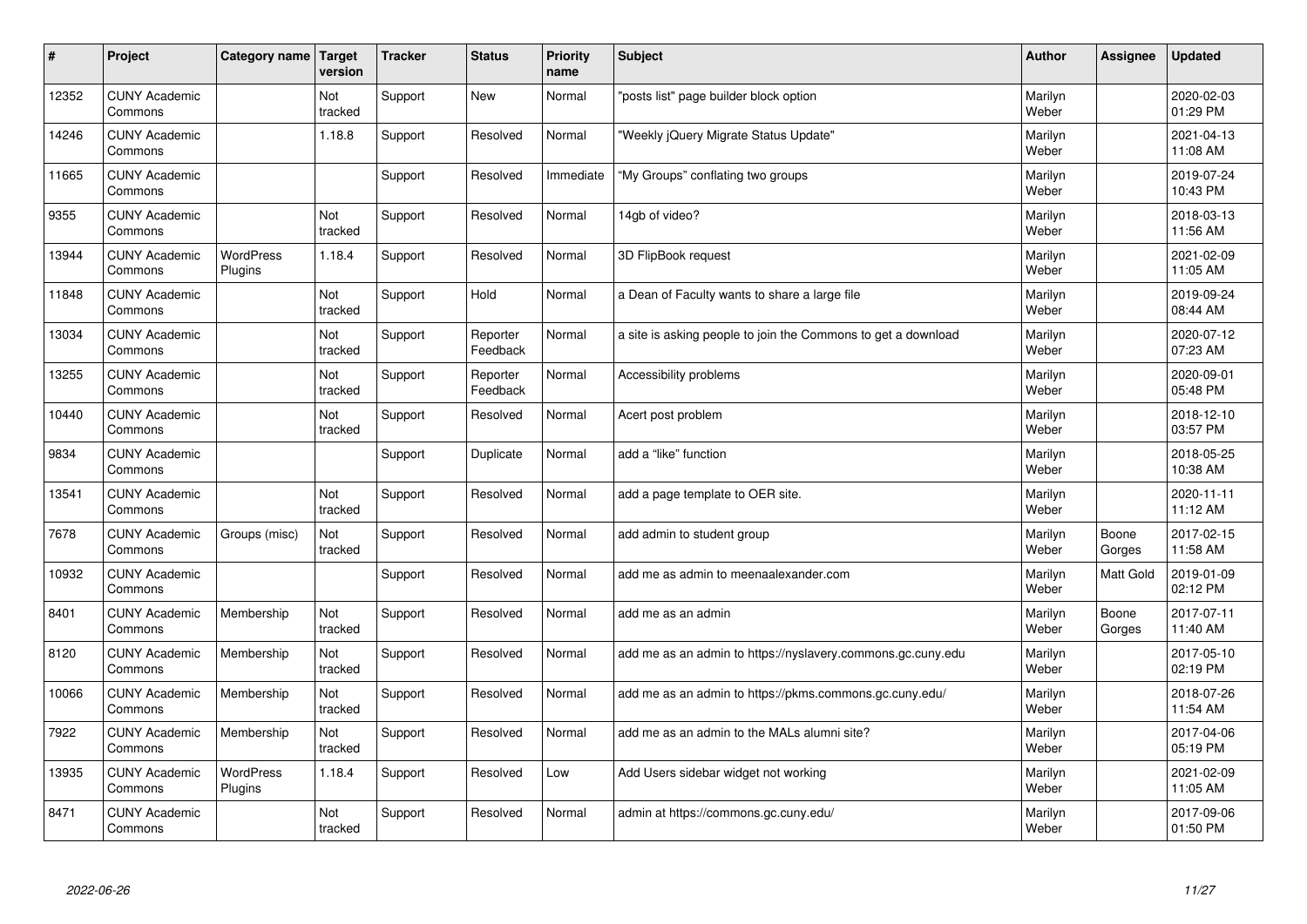| #     | Project                         | Category name   Target | version        | <b>Tracker</b> | <b>Status</b>        | Priority<br>name | <b>Subject</b>                                             | <b>Author</b>    | <b>Assignee</b>  | <b>Updated</b>         |
|-------|---------------------------------|------------------------|----------------|----------------|----------------------|------------------|------------------------------------------------------------|------------------|------------------|------------------------|
| 9535  | <b>CUNY Academic</b><br>Commons |                        | Not<br>tracked | Support        | Resolved             | Normal           | admin for https://video.commons.gc.cuny.edu/?              | Marilyn<br>Weber | <b>Matt Gold</b> | 2018-04-13<br>05:06 PM |
| 8222  | <b>CUNY Academic</b><br>Commons | Membership             | Not<br>tracked | Support        | Resolved             | Normal           | Admin for iletc.commons.gc.cuny.edu                        | Marilyn<br>Weber | Boone<br>Gorges  | 2017-06-08<br>10:06 AM |
| 8481  | <b>CUNY Academic</b><br>Commons | Membership             | Not<br>tracked | Support        | Resolved             | Normal           | admin of http://swipanalytic.org/organizers/               | Marilyn<br>Weber |                  | 2019-02-19<br>01:58 PM |
| 8531  | <b>CUNY Academic</b><br>Commons | Membership             | Not<br>tracked | Support        | Resolved             | Normal           | admin of https://admissions.commons.gc.cuny.edu            | Marilyn<br>Weber |                  | 2017-08-15<br>04:20 PM |
| 14594 | <b>CUNY Academic</b><br>Commons |                        | Not<br>tracked | Support        | Resolved             | Normal           | Administration email verification?                         | Marilyn<br>Weber |                  | 2021-07-12<br>11:40 AM |
| 12515 | <b>CUNY Academic</b><br>Commons | cuny.is                | 1.16.7         | Support        | Resolved             | Normal           | AJAX actions on cuny is admin page are failing             | Marilyn<br>Weber |                  | 2020-03-10<br>11:57 AM |
| 13173 | <b>CUNY Academic</b><br>Commons | Group Library          | 1.17.1         | Support        | Resolved             | High             | all uploads to the library are silent                      | Marilyn<br>Weber |                  | 2020-08-10<br>04:12 PM |
| 15370 | <b>CUNY Academic</b><br>Commons |                        |                | Support        | Reporter<br>Feedback | Normal           | All-in-One Event Calendar?                                 | Marilyn<br>Weber |                  | 2022-02-17<br>11:03 AM |
| 13637 | <b>CUNY Academic</b><br>Commons |                        |                | Support        | Abandoned            | Normal           | All-in-One Migration plugin request                        | Marilyn<br>Weber |                  | 2020-12-08<br>10:46 AM |
| 13238 | <b>CUNY Academic</b><br>Commons | WordPress -<br>Media   | 1.17.3         | Support        | Resolved             | Normal           | allow ppsx file?                                           | Marilyn<br>Weber | Raymond<br>Hoh   | 2020-09-10<br>11:46 AM |
| 8855  | <b>CUNY Academic</b><br>Commons |                        | Not<br>tracked | Support        | Resolved             | Normal           | another email change request                               | Marilyn<br>Weber |                  | 2017-10-25<br>10:55 AM |
| 10006 | <b>CUNY Academic</b><br>Commons | Membership             | Not<br>tracked | Support        | Resolved             | Normal           | another email change request                               | Marilyn<br>Weber |                  | 2018-07-13<br>12:36 PM |
| 11217 | <b>CUNY Academic</b><br>Commons | Membership             | Not<br>tracked | Support        | Resolved             | Normal           | Another email update                                       | Marilyn<br>Weber |                  | 2019-03-12<br>03:37 PM |
| 5037  | <b>CUNY Academic</b><br>Commons | Registration           | Not<br>tracked | Support        | Resolved             | Normal           | Another Forgotten password for user with new email address | Marilyn<br>Weber | Boone<br>Gorges  | 2015-12-22<br>05:24 PM |
| 12346 | <b>CUNY Academic</b><br>Commons | Redmine                |                | Support        | Resolved             | Normal           | another Redmine request                                    | Marilyn<br>Weber | <b>Matt Gold</b> | 2020-01-30<br>08:20 PM |
| 8577  | <b>CUNY Academic</b><br>Commons | Membership             | Not<br>tracked | Support        | Resolved             | Normal           | another user email change                                  | Marilyn<br>Weber |                  | 2017-08-25<br>10:23 AM |
| 8071  | <b>CUNY Academic</b><br>Commons | WordPress<br>Plugins   | Not<br>tracked | Support        | Rejected             | Normal           | Anthologize                                                | Marilyn<br>Weber |                  | 2017-05-10<br>10:15 AM |
| 15022 | <b>CUNY Academic</b><br>Commons |                        |                | Support        | Rejected             | High             | ArabStages                                                 | Marilyn<br>Weber |                  | 2021-12-06<br>10:16 AM |
| 14344 | <b>CUNY Academic</b><br>Commons | Domain<br>Mapping      | Not<br>tracked | Support        | Resolved             | Normal           | arabstages.org site down                                   | Marilyn<br>Weber | Raymond<br>Hoh   | 2021-04-19<br>01:42 PM |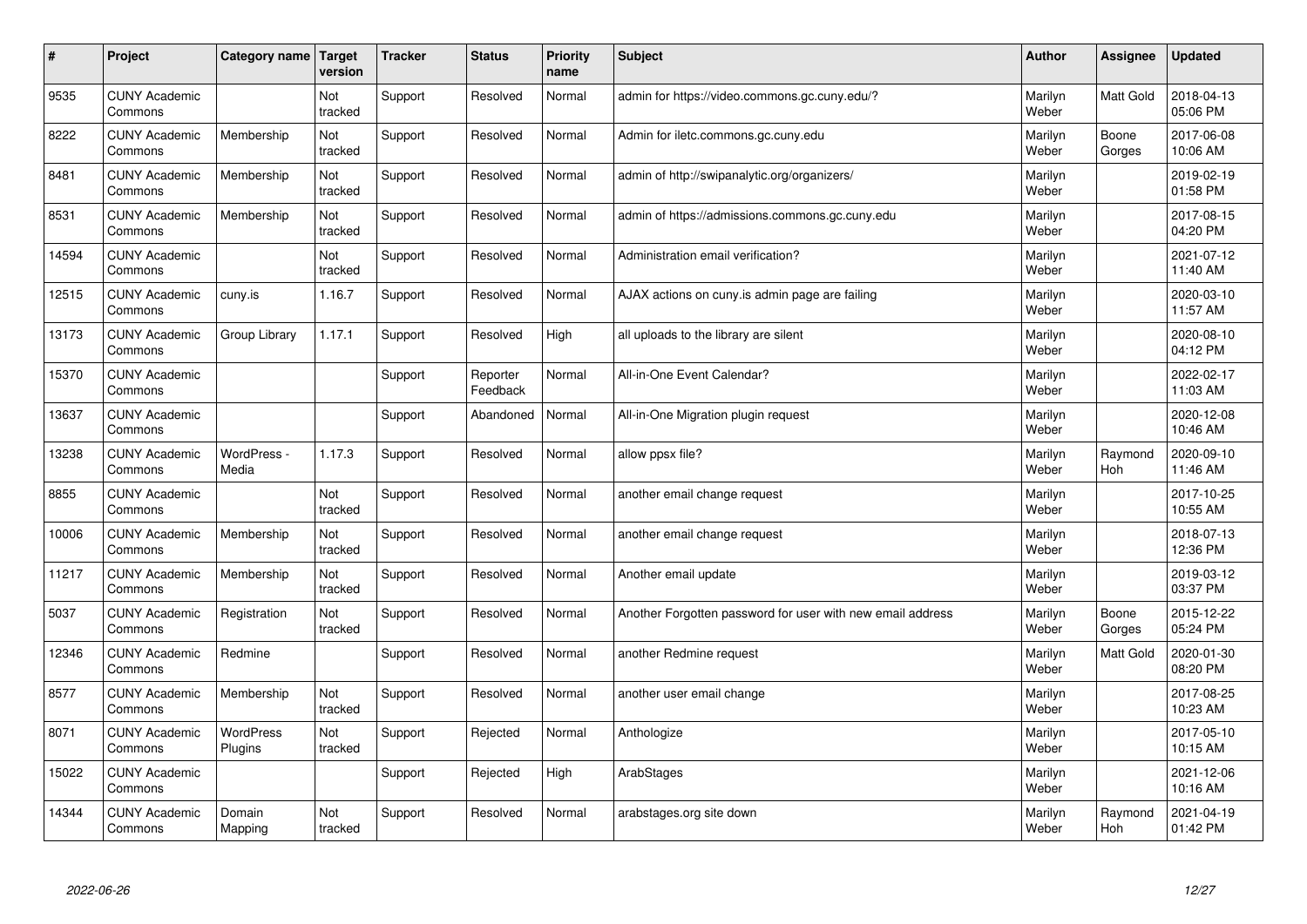| $\vert$ # | Project                         | Category name                 | Target<br>version | <b>Tracker</b> | <b>Status</b>        | <b>Priority</b><br>name | <b>Subject</b>                                       | <b>Author</b>    | Assignee              | <b>Updated</b>         |
|-----------|---------------------------------|-------------------------------|-------------------|----------------|----------------------|-------------------------|------------------------------------------------------|------------------|-----------------------|------------------------|
| 9078      | <b>CUNY Academic</b><br>Commons | <b>WordPress</b><br>Plugins   | 1.12.7            | Support        | Resolved             | Normal                  | arcgis web maps?                                     | Marilyn<br>Weber | Raymond<br><b>Hoh</b> | 2018-01-23<br>11:11 AM |
| 11787     | <b>CUNY Academic</b><br>Commons |                               | Not<br>tracked    | Support        | Reporter<br>Feedback | Normal                  | automated comments notifications on ZenDesk          | Marilyn<br>Weber |                       | 2019-08-26<br>06:18 PM |
| 14404     | <b>CUNY Academic</b><br>Commons |                               | Not<br>tracked    | Support        | Resolved             | Normal                  | blocked IP of user?                                  | Marilyn<br>Weber |                       | 2021-05-10<br>01:00 PM |
| 14850     | <b>CUNY Academic</b><br>Commons |                               |                   | Support        | Abandoned            | Normal                  | brooklyn waterfront site "connection not secure"     | Marilyn<br>Weber |                       | 2022-04-27<br>04:56 PM |
| 11225     | <b>CUNY Academic</b><br>Commons |                               | Not<br>tracked    | Support        | Resolved             | Normal                  | bulk upload?                                         | Marilyn<br>Weber |                       | 2019-09-18<br>10:31 AM |
| 9888      | <b>CUNY Academic</b><br>Commons | <b>WordPress</b><br>Plugins   | 1.13.3            | Support        | Resolved             | Normal                  | Business directory Plug-in request                   | Marilyn<br>Weber |                       | 2018-06-12<br>11:52 AM |
| 13958     | <b>CUNY Academic</b><br>Commons |                               | 1.18.4            | Support        | Resolved             | Normal                  | calendar widget problem                              | Marilyn<br>Weber |                       | 2021-02-09<br>11:05 AM |
| 14606     | <b>CUNY Academic</b><br>Commons | WordPress<br>(misc)           | Not<br>tracked    | Support        | Rejected             | Normal                  | calendar wrong month                                 | Marilyn<br>Weber |                       | 2021-07-23<br>12:11 PM |
| 14129     | <b>CUNY Academic</b><br>Commons | Onboarding                    | 1.18.6            | Support        | Resolved             | Normal                  | can only see some invites sent                       | Marilyn<br>Weber | Raymond<br>Hoh        | 2021-04-09<br>09:00 AM |
| 13975     | <b>CUNY Academic</b><br>Commons | Social Paper                  | Not<br>tracked    | Support        | Reporter<br>Feedback | Normal                  | can't approve comments on Social Paper paper         | Marilyn<br>Weber |                       | 2021-02-12<br>09:33 AM |
| 13295     | <b>CUNY Academic</b><br>Commons |                               | Not<br>tracked    | Support        | Resolved             | Normal                  | can't find new user                                  | Marilyn<br>Weber |                       | 2020-09-08<br>10:18 AM |
| 13065     | <b>CUNY Academic</b><br>Commons |                               | Not<br>tracked    | Support        | Resolved             | Normal                  | can't invite new user to group                       | Marilyn<br>Weber |                       | 2020-07-22<br>04:24 PM |
| 5991      | <b>CUNY Academic</b><br>Commons | Email<br><b>Notifications</b> | Future<br>release | Support        | Resolved             | Normal                  | change format of autogenerated blog emails           | Marilyn<br>Weber | Paige<br>Dupont       | 2018-01-12<br>02:55 PM |
| 8630      | <b>CUNY Academic</b><br>Commons | Membership                    | Not<br>tracked    | Support        | Resolved             | Normal                  | Change in email/campus                               | Marilyn<br>Weber |                       | 2017-08-30<br>03:48 PM |
| 10257     | <b>CUNY Academic</b><br>Commons | Membership                    | Not<br>tracked    | Support        | Resolved             | Normal                  | change the email from @login.cuny.edu to campu email | Marilyn<br>Weber |                       | 2018-12-10<br>03:55 PM |
| 5985      | <b>CUNY Academic</b><br>Commons | Support                       | Not<br>tracked    | Support        | Resolved             | Normal                  | change user's email address (she cannot access old)  | Marilyn<br>Weber | Boone<br>Gorges       | 2016-09-07<br>01:43 PM |
| 7486      | <b>CUNY Academic</b><br>Commons | Membership                    | Not<br>tracked    | Support        | Resolved             | Normal                  | changed email address                                | Marilyn<br>Weber |                       | 2017-01-24<br>10:00 PM |
| 13159     | <b>CUNY Academic</b><br>Commons | Group Library                 | Not<br>tracked    | Support        | Resolved             | Normal                  | changing folder names?                               | Marilyn<br>Weber | Boone<br>Gorges       | 2020-08-27<br>08:59 AM |
| 14891     | <b>CUNY Academic</b><br>Commons |                               | Not<br>tracked    | Support        | Resolved             | Normal                  | changing site template after creation?               | Marilyn<br>Weber |                       | 2022-04-27<br>04:58 PM |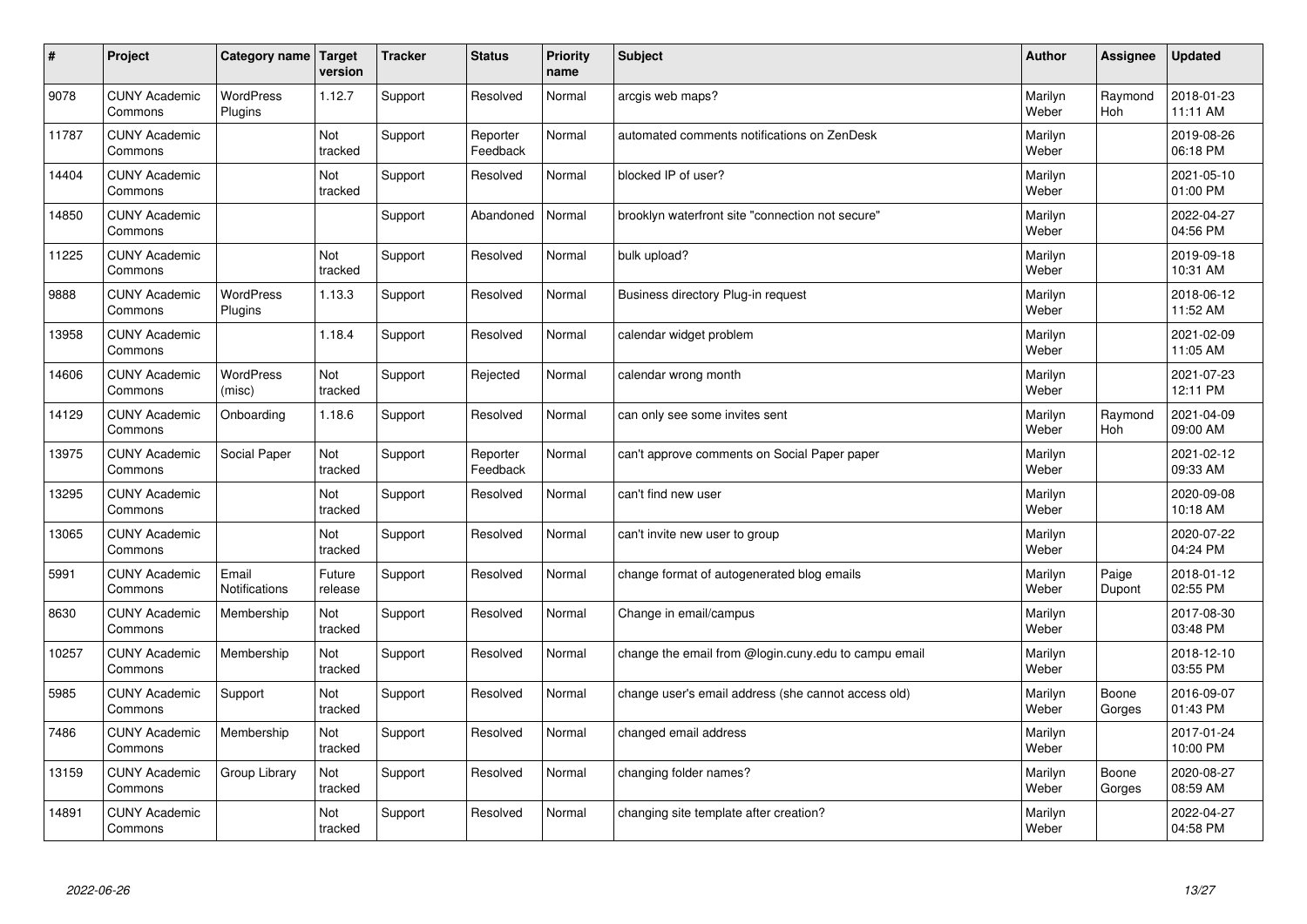| $\vert$ # | Project                         | Category name                     | <b>Target</b><br>version | <b>Tracker</b> | <b>Status</b>        | <b>Priority</b><br>name | <b>Subject</b>                                                      | <b>Author</b>    | Assignee         | <b>Updated</b>         |
|-----------|---------------------------------|-----------------------------------|--------------------------|----------------|----------------------|-------------------------|---------------------------------------------------------------------|------------------|------------------|------------------------|
| 10657     | <b>CUNY Academic</b><br>Commons |                                   | Not<br>tracked           | Support        | Reporter<br>Feedback | Normal                  | child theme problems                                                | Marilyn<br>Weber |                  | 2018-11-08<br>01:19 PM |
| 11976     | <b>CUNY Academic</b><br>Commons | <b>WordPress</b><br><b>Themes</b> | Not<br>tracked           | Support        | Resolved             | Normal                  | ColorMag request                                                    | Marilyn<br>Weber |                  | 2021-02-01<br>10:25 AM |
| 11519     | <b>CUNY Academic</b><br>Commons |                                   | Not<br>tracked           | Support        | Assigned             | Normal                  | comment option not appearing                                        | Marilyn<br>Weber |                  | 2019-09-24<br>10:28 AM |
| 12395     | <b>CUNY Academic</b><br>Commons | Spam/Spam<br>Prevention           | Not<br>tracked           | Support        | Resolved             | Normal                  | comments again being blocked                                        | Marilyn<br>Weber | Raymond<br>Hoh   | 2020-03-10<br>11:13 AM |
| 11149     | <b>CUNY Academic</b><br>Commons |                                   | <b>Not</b><br>tracked    | Support        | Reporter<br>Feedback | Normal                  | comments getting blocked                                            | Marilyn<br>Weber | Raymond<br>Hoh   | 2019-03-26<br>11:40 AM |
| 6857      | <b>CUNY Academic</b><br>Commons | <b>Blogs</b><br>(BuddyPress)      | Not<br>tracked           | Support        | Resolved             | Normal                  | Committee on Religion website                                       | Marilyn<br>Weber | Boone<br>Gorges  | 2017-08-17<br>10:24 AM |
| 11811     | <b>CUNY Academic</b><br>Commons |                                   | Not<br>tracked           | Support        | Duplicate            | Normal                  | Content of Publications widget on profile page being erased on save | Marilyn<br>Weber |                  | 2019-10-08<br>11:16 AM |
| 5083      | <b>CUNY Academic</b><br>Commons | <b>WordPress</b><br>Plugins       | 1.9.5                    | Support        | Rejected             | Normal                  | creating a shortcode for the iframe code of the google form         | Marilyn<br>Weber | Marilyn<br>Weber | 2016-01-12<br>04:25 PM |
| 4880      | <b>CUNY Academic</b><br>Commons | Password<br>Reset                 | Not<br>tracked           | Support        | Resolved             | High                    | CUNY Central person having password trouble                         | Marilyn<br>Weber |                  | 2015-11-10<br>12:40 PM |
| 9886      | <b>CUNY Academic</b><br>Commons | cuny.is                           | Not<br>tracked           | Support        | Resolved             | Normal                  | cuny.is SSL                                                         | Marilyn<br>Weber |                  | 2018-10-26<br>02:07 PM |
| 14711     | <b>CUNY Academic</b><br>Commons |                                   |                          | Support        | Rejected             | Normal                  | Custom Facebook Feed plugin problem                                 | Marilyn<br>Weber |                  | 2022-04-27<br>04:29 PM |
| 13916     | <b>CUNY Academic</b><br>Commons |                                   |                          | Support        | Rejected             | Normal                  | <b>Custom Sidebars</b>                                              | Marilyn<br>Weber |                  | 2021-02-23<br>10:45 AM |
| 14812     | <b>CUNY Academic</b><br>Commons |                                   | Not<br>tracked           | Support        | Resolved             | Normal                  | Custom Sidebars and Wordpress 5.6                                   | Marilyn<br>Weber |                  | 2021-09-30<br>10:43 AM |
| 14360     | <b>CUNY Academic</b><br>Commons |                                   |                          | Support        | Rejected             | Normal                  | danielgerouldarchives.org?                                          | Marilyn<br>Weber |                  | 2021-04-27<br>10:42 AM |
| 11509     | <b>CUNY Academic</b><br>Commons |                                   | Not<br>tracked           | Support        | Reporter<br>Feedback | Normal                  | deleted Page causing a Menu problem?                                | Marilyn<br>Weber |                  | 2019-06-04<br>09:54 AM |
| 15260     | <b>CUNY Academic</b><br>Commons |                                   |                          | Support        | Reporter<br>Feedback | Normal                  | Diacritical markings   European Stages                              | Marilyn<br>Weber |                  | 2022-02-04<br>08:16 AM |
| 8576      | <b>CUNY Academic</b><br>Commons | WordPress<br>Plugins              | 1.11.11                  | Support        | Resolved             | Normal                  | Digital Measures plugin request                                     | Marilyn<br>Weber |                  | 2017-09-01<br>03:44 PM |
| 9207      | <b>CUNY Academic</b><br>Commons |                                   | Future<br>release        | Support        | Reporter<br>Feedback | Normal                  | display dashboards made in Tableau?                                 | Marilyn<br>Weber | Boone<br>Gorges  | 2018-04-10<br>10:42 AM |
| 13085     | <b>CUNY Academic</b><br>Commons | Domain<br>Mapping                 | Not<br>tracked           | Support        | Resolved             | Normal                  | domain mapping request                                              | Marilyn<br>Weber | Matt Gold        | 2020-07-28<br>03:33 PM |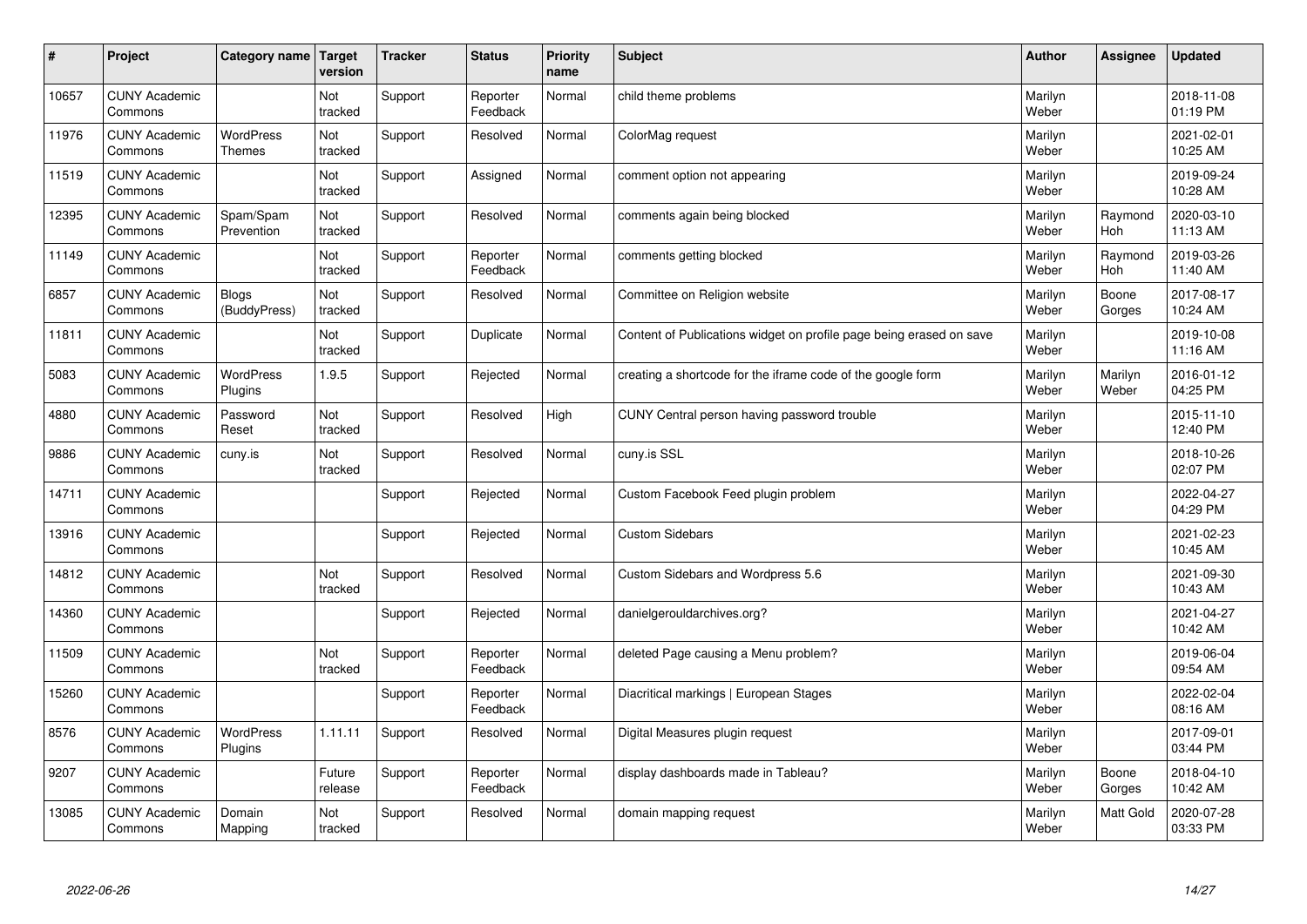| $\sharp$ | Project                         | Category name               | Target<br>version | <b>Tracker</b> | <b>Status</b> | <b>Priority</b><br>name | <b>Subject</b>                                                  | <b>Author</b>    | Assignee         | Updated                |
|----------|---------------------------------|-----------------------------|-------------------|----------------|---------------|-------------------------|-----------------------------------------------------------------|------------------|------------------|------------------------|
| 5844     | <b>CUNY Academic</b><br>Commons |                             | Not<br>tracked    | Support        | Resolved      | Normal                  | edit Host Files on Windows 10 problems                          | Marilyn<br>Weber |                  | 2016-07-27<br>09:08 AM |
| 14077    | <b>CUNY Academic</b><br>Commons | <b>WordPress</b><br>Plugins | 1.18.7            | Support        | Resolved      | Normal                  | Elementor Pro plugin for the slider                             | Marilyn<br>Weber | Raymond<br>Hoh   | 2021-03-23<br>11:43 AM |
| 6175     | <b>CUNY Academic</b><br>Commons | Account<br>settings         |                   | Support        | Resolved      | Normal                  | Email address (user cannot access old)                          | Marilyn<br>Weber | <b>Matt Gold</b> | 2016-11-29<br>06:31 PM |
| 7775     | <b>CUNY Academic</b><br>Commons | Membership                  | Not<br>tracked    | Support        | Resolved      | Normal                  | Email change                                                    | Marilyn<br>Weber |                  | 2017-03-08<br>10:09 PM |
| 8729     | <b>CUNY Academic</b><br>Commons |                             | Not<br>tracked    | Support        | Resolved      | Normal                  | email change                                                    | Marilyn<br>Weber |                  | 2017-09-25<br>02:14 PM |
| 9823     | <b>CUNY Academic</b><br>Commons | Account<br>settings         | Not<br>tracked    | Support        | Resolved      | Normal                  | email change                                                    | Marilyn<br>Weber | Matt Gold        | 2018-05-23<br>01:58 PM |
| 9162     | <b>CUNY Academic</b><br>Commons | Registration                | Not<br>tracked    | Support        | Resolved      | Normal                  | email change due to user error                                  | Marilyn<br>Weber | Matt Gold        | 2018-02-13<br>11:11 AM |
| 8848     | <b>CUNY Academic</b><br>Commons |                             | Not<br>tracked    | Support        | Resolved      | Normal                  | email change request                                            | Marilyn<br>Weber |                  | 2017-10-24<br>11:19 AM |
| 9004     | <b>CUNY Academic</b><br>Commons | Membership                  | Not<br>tracked    | Support        | Resolved      | Normal                  | email change request                                            | Marilyn<br>Weber |                  | 2017-12-14<br>12:27 PM |
| 9477     | <b>CUNY Academic</b><br>Commons | Account<br>settings         |                   | Support        | Resolved      | Normal                  | email change request                                            | Marilyn<br>Weber | <b>Matt Gold</b> | 2018-03-24<br>08:53 AM |
| 9787     | <b>CUNY Academic</b><br>Commons | Registration                |                   | Support        | Resolved      | Normal                  | email change request                                            | Marilyn<br>Weber | <b>Matt Gold</b> | 2018-05-16<br>09:55 PM |
| 9928     | <b>CUNY Academic</b><br>Commons | Account<br>settings         |                   | Support        | Resolved      | Normal                  | email change request from former student                        | Marilyn<br>Weber | <b>Matt Gold</b> | 2018-06-14<br>10:20 AM |
| 10256    | <b>CUNY Academic</b><br>Commons |                             |                   | Support        | Resolved      | Normal                  | email change requested                                          | Marilyn<br>Weber | <b>Matt Gold</b> | 2018-08-29<br>02:52 PM |
| 12382    | <b>CUNY Academic</b><br>Commons | Membership                  | Not<br>tracked    | Support        | <b>New</b>    | Normal                  | Email request change                                            | Marilyn<br>Weber | Marilyn<br>Weber | 2020-02-06<br>12:56 PM |
| 15025    | <b>CUNY Academic</b><br>Commons |                             |                   | Support        | Duplicate     | Normal                  | emails for all the papers on the commons that have been changed | Marilyn<br>Weber |                  | 2021-12-02<br>11:57 AM |
| 13121    | <b>CUNY Academic</b><br>Commons |                             |                   | Support        | Rejected      | Normal                  | embed a DropBox Paper file                                      | Marilyn<br>Weber |                  | 2020-08-25<br>10:56 AM |
| 15120    | <b>CUNY Academic</b><br>Commons |                             |                   | Support        | Resolved      | Normal                  | embed Zoom recordings in a post?                                | Marilyn<br>Weber |                  | 2021-12-29<br>08:15 AM |
| 11147    | <b>CUNY Academic</b><br>Commons | Membership                  | Not<br>tracked    | Support        | Resolved      | Normal                  | employee email change                                           | Marilyn<br>Weber |                  | 2019-03-12<br>03:58 PM |
| 13741    | <b>CUNY Academic</b><br>Commons | <b>WordPress</b><br>Plugins | 1.18.3            | Support        | Resolved      | Normal                  | Ensemble Video Plugin                                           | Marilyn<br>Weber |                  | 2021-01-26<br>04:43 PM |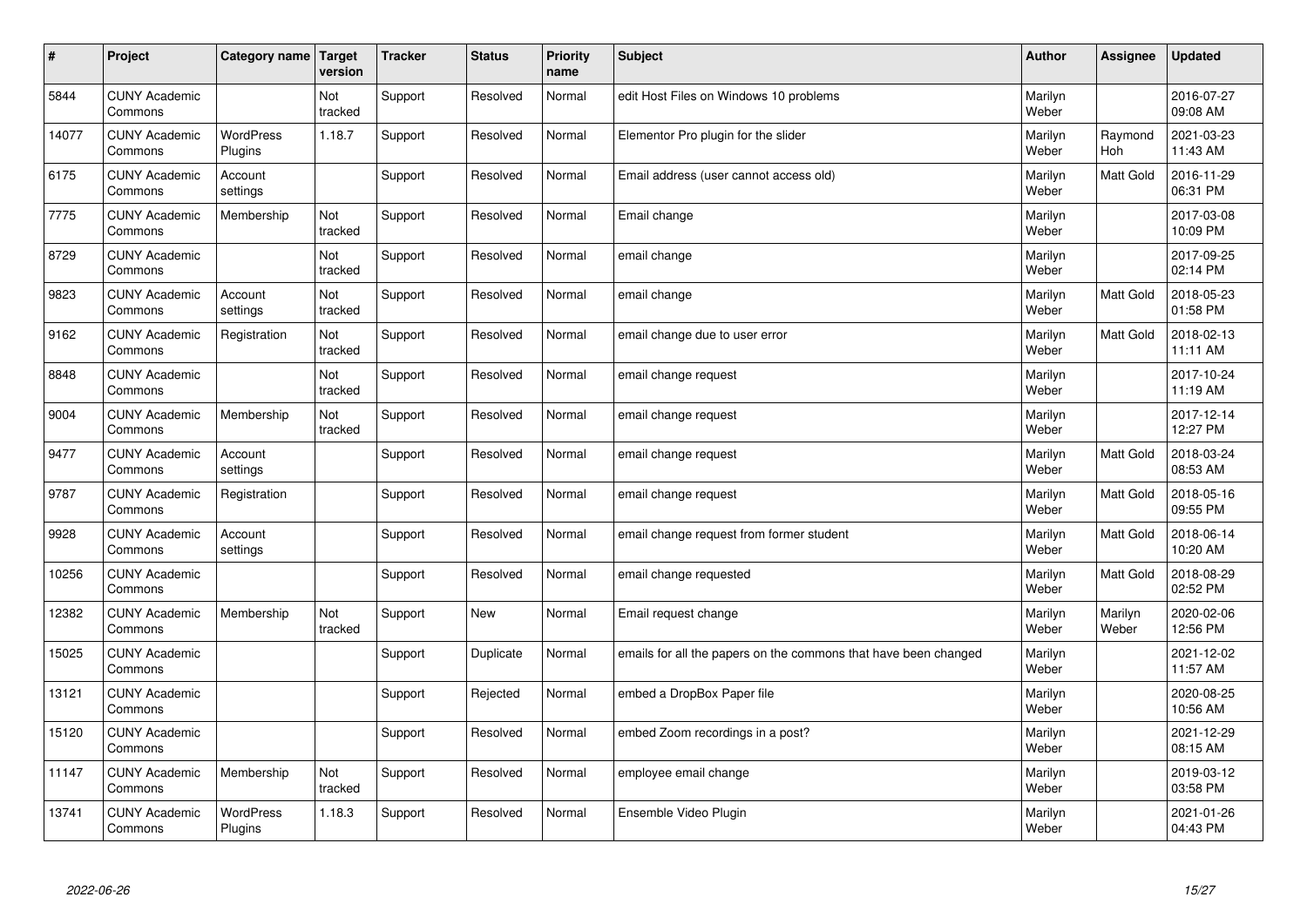| $\sharp$ | Project                         | Category name   Target      | version        | <b>Tracker</b> | <b>Status</b>        | <b>Priority</b><br>name | <b>Subject</b>                                           | <b>Author</b>    | Assignee         | <b>Updated</b>         |
|----------|---------------------------------|-----------------------------|----------------|----------------|----------------------|-------------------------|----------------------------------------------------------|------------------|------------------|------------------------|
| 15655    | <b>CUNY Academic</b><br>Commons |                             | 2.0.2          | Support        | Reporter<br>Feedback | Normal                  | Event Aggregator plugin?                                 | Marilyn<br>Weber |                  | 2022-06-14<br>11:36 AM |
| 15565    | <b>CUNY Academic</b><br>Commons |                             |                | Support        | <b>New</b>           | Normal                  | Events - send updates to an email listserv               | Marilyn<br>Weber |                  | 2022-03-10<br>01:06 PM |
| 14889    | <b>CUNY Academic</b><br>Commons | Events                      | 1.19.0         | Support        | Resolved             | Normal                  | events in group - can they be edited by all admins?      | Marilyn<br>Weber | Raymond<br>Hoh   | 2021-12-13<br>03:31 PM |
| 14398    | <b>CUNY Academic</b><br>Commons |                             | Not<br>tracked | Support        | Reporter<br>Feedback | Normal                  | Events plug-in notification problem                      | Marilyn<br>Weber |                  | 2021-05-11<br>11:21 AM |
| 8693     | <b>CUNY Academic</b><br>Commons | <b>WordPress</b><br>Plugins |                | Support        | Resolved             | Normal                  | Existing blog wants to replace Mailpoet with Newsletters | Marilyn<br>Weber |                  | 2017-09-12<br>02:24 PM |
| 7972     | <b>CUNY Academic</b><br>Commons |                             | Not<br>tracked | Support        | Resolved             | Normal                  | expand the memory limit for videos?                      | Marilyn<br>Weber |                  | 2017-04-20<br>10:07 AM |
| 7745     | <b>CUNY Academic</b><br>Commons | <b>WordPress</b><br>Plugins | 1.10.13        | Support        | Resolved             | Normal                  | Featured Video Plus plugin requested                     | Marilyn<br>Weber |                  | 2017-03-03<br>01:51 PM |
| 13841    | <b>CUNY Academic</b><br>Commons | WordPress<br>Plugins        | 1.18.3         | Support        | Resolved             | Normal                  | Folders plugin request                                   | Marilyn<br>Weber | Boone<br>Gorges  | 2021-01-26<br>04:43 PM |
| 13641    | <b>CUNY Academic</b><br>Commons |                             | 1.18.2         | Support        | Resolved             | Normal                  | follow up to migration request                           | Marilyn<br>Weber | Boone<br>Gorges  | 2021-01-12<br>10:59 AM |
| 13169    | <b>CUNY Academic</b><br>Commons |                             | 1.17.4         | Support        | Rejected             | Normal                  | footer logo image has no alt-text                        | Marilyn<br>Weber |                  | 2020-09-22<br>10:18 AM |
| 5988     | <b>CUNY Academic</b><br>Commons | Support                     |                | Support        | Rejected             | Normal                  | Forbidden error when trying to join                      | Marilyn<br>Weber | Boone<br>Gorges  | 2016-09-08<br>01:42 PM |
| 5019     | <b>CUNY Academic</b><br>Commons | Registration                | Not<br>tracked | Support        | Resolved             | Normal                  | Forgotten password for user with new email address       | Marilyn<br>Weber | Marilyn<br>Weber | 2015-12-11<br>04:18 PM |
| 11198    | <b>CUNY Academic</b><br>Commons |                             | Not<br>tracked | Support        | Resolved             | Normal                  | former CUNY employee                                     | Marilyn<br>Weber |                  | 2019-03-07<br>02:21 PM |
| 9134     | <b>CUNY Academic</b><br>Commons | Membership                  | Not<br>tracked | Support        | Abandoned            | Normal                  | former user                                              | Marilyn<br>Weber | <b>Matt Gold</b> | 2019-09-18<br>10:26 AM |
| 7785     | <b>CUNY Academic</b><br>Commons |                             | Not<br>tracked | Support        | Resolved             | Normal                  | ftp access or files?                                     | Marilyn<br>Weber | Boone<br>Gorges  | 2017-03-13<br>02:34 PM |
| 10266    | <b>CUNY Academic</b><br>Commons |                             |                | Support        | Resolved             | Normal                  | GC email change requested                                | Marilyn<br>Weber | <b>Matt Gold</b> | 2018-08-30<br>03:07 PM |
| 13184    | <b>CUNY Academic</b><br>Commons | WordPress<br>Plugins        | 1.17.2         | Support        | Resolved             | Normal                  | google translate plugin                                  | Marilyn<br>Weber |                  | 2020-08-25<br>11:36 AM |
| 13584    | <b>CUNY Academic</b><br>Commons |                             |                | Support        | Abandoned            | Normal                  | Graphy theme question                                    | Marilyn<br>Weber |                  | 2021-09-14<br>10:41 AM |
| 10850    | <b>CUNY Academic</b><br>Commons |                             |                | Support        | Rejected             | Normal                  | Gravity form being resent                                | Marilyn<br>Weber |                  | 2018-12-20<br>10:18 PM |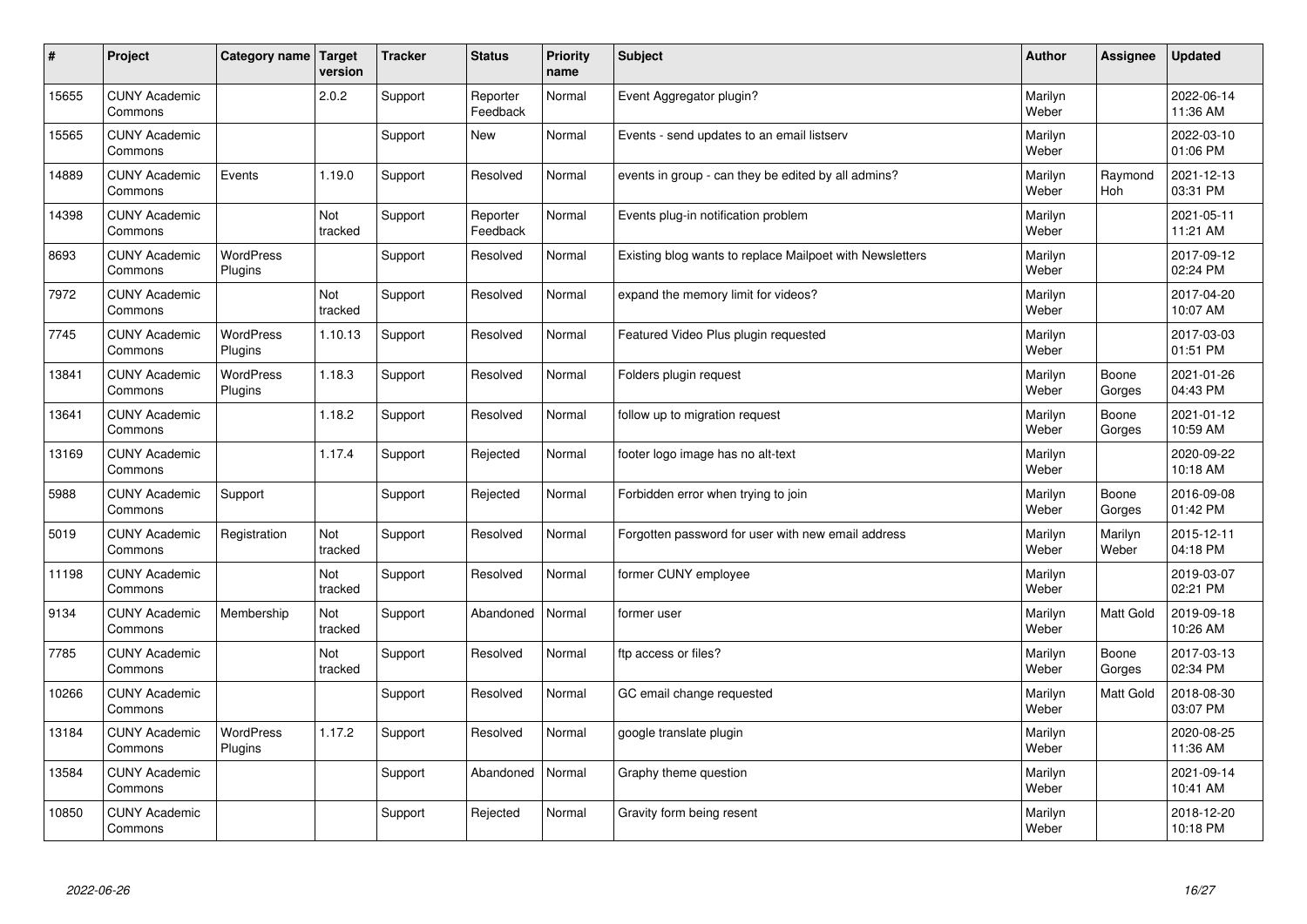| $\vert$ # | Project                         | Category name                     | Target<br>version | <b>Tracker</b> | <b>Status</b>                       | <b>Priority</b><br>name | <b>Subject</b>                                                                                        | <b>Author</b>    | Assignee              | <b>Updated</b>         |
|-----------|---------------------------------|-----------------------------------|-------------------|----------------|-------------------------------------|-------------------------|-------------------------------------------------------------------------------------------------------|------------------|-----------------------|------------------------|
| 14270     | <b>CUNY Academic</b><br>Commons | <b>WordPress</b><br><b>Themes</b> | 1.18.8            | Support        | Resolved                            | Normal                  | grid theme?                                                                                           | Marilyn<br>Weber |                       | 2021-04-13<br>11:20 AM |
| 11233     | <b>CUNY Academic</b><br>Commons |                                   | 1.14.9            | Support        | Resolved                            | Normal                  | Hotjar ?                                                                                              | Marilyn<br>Weber |                       | 2019-03-26<br>12:10 PM |
| 6851      | <b>CUNY Academic</b><br>Commons | Redmine                           | Not<br>tracked    | Support        | Resolved                            | Normal                  | How do I help users join Redmine?                                                                     | Marilyn<br>Weber | <b>Matt Gold</b>      | 2016-11-28<br>10:16 AM |
| 11650     | <b>CUNY Academic</b><br>Commons |                                   | Not<br>tracked    | Support        | Resolved                            | Normal                  | https://commons.gc.cuny.edu/groups/introduction-to-literary-studies-eng<br>ish-252-at-hunter-college/ | Marilyn<br>Weber |                       | 2019-07-18<br>02:28 PM |
| 11922     | <b>CUNY Academic</b><br>Commons | Membership                        | Not<br>tracked    | Support        | Resolved                            | Normal                  | https://commons.gc.cuny.edu/members/cunyhealthequity/                                                 | Marilyn<br>Weber |                       | 2019-10-02<br>04:05 PM |
| 11896     | <b>CUNY Academic</b><br>Commons |                                   | Not<br>tracked    | Support        | Resolved                            | Normal                  | https://thenurseswritingproject.commons.gc.cuny.edu                                                   | Marilyn<br>Weber |                       | 2019-09-24<br>08:09 AM |
| 9604      | <b>CUNY Academic</b><br>Commons |                                   | Not<br>tracked    | Support        | Resolved                            | Normal                  | I (Marilyn) can only log into cdev as teststudent                                                     | Marilyn<br>Weber |                       | 2018-04-21<br>10:20 AM |
| 13012     | <b>CUNY Academic</b><br>Commons | WordPress<br>(misc)               |                   | Support        | Rejected                            | Normal                  | icon image associated with the teaching template's Creative Commons<br>License                        | Marilyn<br>Weber | Raymond<br><b>Hoh</b> | 2020-08-25<br>10:56 AM |
| 8529      | <b>CUNY Academic</b><br>Commons |                                   | Not<br>tracked    | Support        | Resolved                            | Normal                  | Iframe regiest?                                                                                       | Marilyn<br>Weber |                       | 2017-08-16<br>04:40 PM |
| 7668      | <b>CUNY Academic</b><br>Commons | <b>WordPress</b><br>Plugins       |                   | Support        | Rejected                            | Normal                  | Iframes question                                                                                      | Marilyn<br>Weber |                       | 2017-04-11<br>09:29 PM |
| 14625     | <b>CUNY Academic</b><br>Commons |                                   | Not<br>tracked    | Support        | Rejected                            | Normal                  | image won't appear in slideshow.                                                                      | Marilyn<br>Weber |                       | 2021-07-27<br>10:33 AM |
| 16291     | <b>CUNY Academic</b><br>Commons | Site cloning                      | 2.0.2             | Support        | Staged for<br>Production<br>Release | Normal                  | Images coming up blank in Media Library                                                               | Marilyn<br>Weber | Raymond<br><b>Hoh</b> | 2022-06-23<br>08:28 PM |
| 11912     | <b>CUNY Academic</b><br>Commons |                                   |                   | Support        | Resolved                            | Normal                  | influence search results?                                                                             | Marilyn<br>Weber |                       | 2020-02-11<br>10:51 AM |
| 7460      | <b>CUNY Academic</b><br>Commons | <b>WordPress</b><br><b>Themes</b> | 1.10.8            | Support        | Resolved                            | Normal                  | install Independent Publisher theme?                                                                  | Marilyn<br>Weber | Boone<br>Gorges       | 2017-01-21<br>09:34 PM |
| 14799     | <b>CUNY Academic</b><br>Commons |                                   | 1.18.19           | Support        | Resolved                            | High                    | install the official Classic Widgets?                                                                 | Marilyn<br>Weber |                       | 2021-09-22<br>02:17 PM |
| 13596     | <b>CUNY Academic</b><br>Commons |                                   |                   | Support        | Abandoned                           | Normal                  | invited as Author but show as Contributor                                                             | Marilyn<br>Weber |                       | 2021-09-14<br>10:41 AM |
| 13826     | <b>CUNY Academic</b><br>Commons |                                   |                   | Support        | Resolved                            | Normal                  | January 14th                                                                                          | Marilyn<br>Weber |                       | 2021-01-26<br>04:26 PM |
| 15266     | <b>CUNY Academic</b><br>Commons |                                   |                   | Support        | Resolved                            | Normal                  | Just an appreciation                                                                                  | Marilyn<br>Weber |                       | 2022-02-07<br>10:42 AM |
| 14242     | <b>CUNY Academic</b><br>Commons |                                   |                   | Support        | Resolved                            | Normal                  | LAILAC site missing content                                                                           | Marilyn<br>Weber |                       | 2021-03-27<br>08:40 AM |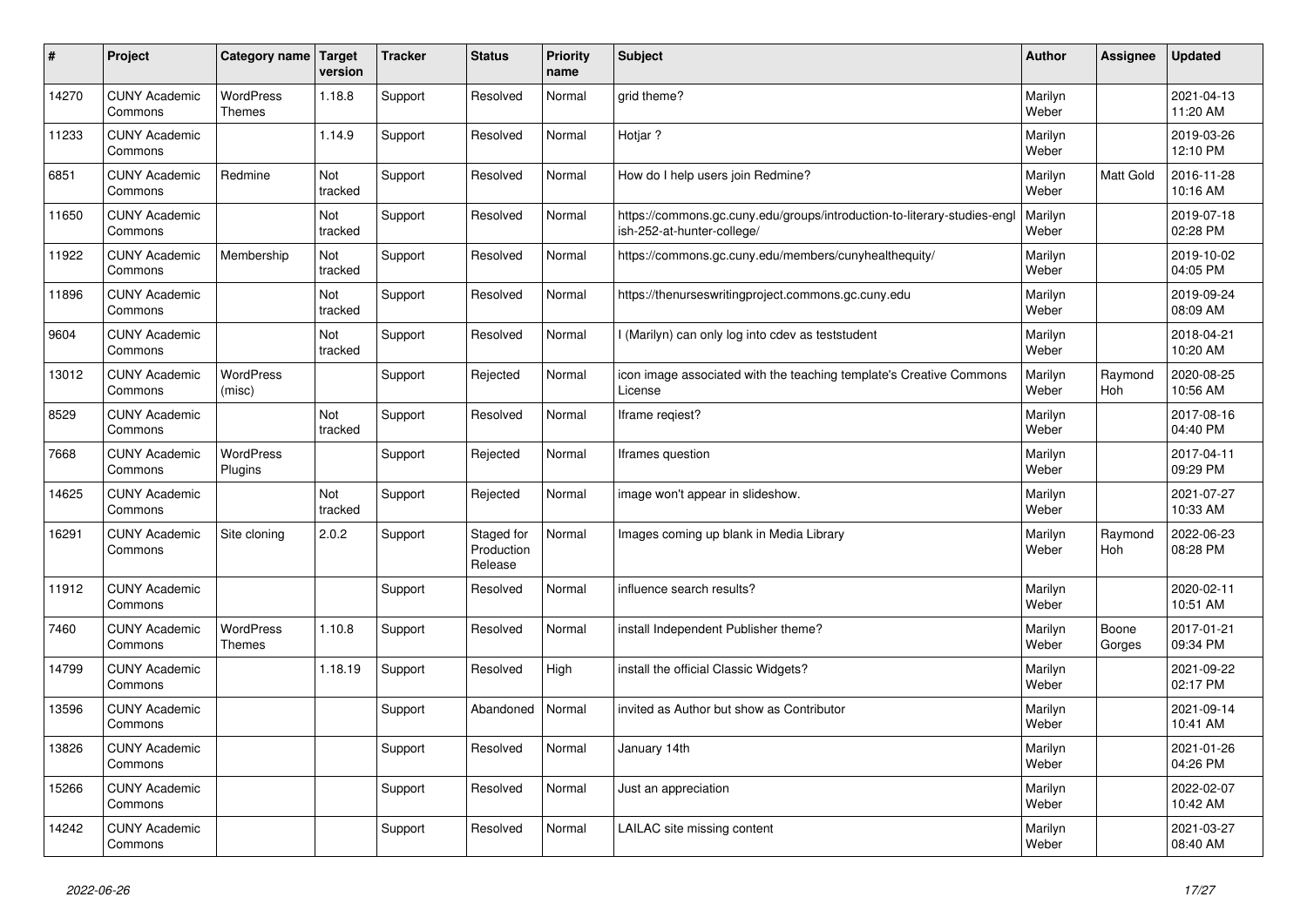| $\sharp$ | Project                         | Category name   Target            | version        | <b>Tracker</b> | <b>Status</b> | <b>Priority</b><br>name | <b>Subject</b>                             | <b>Author</b>    | <b>Assignee</b>       | <b>Updated</b>         |
|----------|---------------------------------|-----------------------------------|----------------|----------------|---------------|-------------------------|--------------------------------------------|------------------|-----------------------|------------------------|
| 13185    | <b>CUNY Academic</b><br>Commons | <b>WordPress</b><br><b>Themes</b> | 1.17.2         | Support        | Resolved      | Normal                  | Less theme?                                | Marilyn<br>Weber |                       | 2020-08-25<br>11:26 AM |
| 13288    | <b>CUNY Academic</b><br>Commons |                                   |                | Support        | Abandoned     | Normal                  | log in problems on iPhone 6                | Marilyn<br>Weber |                       | 2020-10-27<br>10:26 AM |
| 15610    | <b>CUNY Academic</b><br>Commons | <b>WordPress</b><br>Plugins       | Not<br>tracked | Support        | Rejected      | Normal                  | Loops & Logic plugin                       | Marilyn<br>Weber | Raymond<br>Hoh        | 2022-03-19<br>11:16 AM |
| 10059    | <b>CUNY Academic</b><br>Commons | <b>WordPress</b><br><b>Themes</b> | Not<br>tracked | Support        | Resolved      | Normal                  | Magazine Premium theme for new site        | Marilyn<br>Weber |                       | 2020-02-17<br>03:39 PM |
| 14973    | <b>CUNY Academic</b><br>Commons |                                   |                | Support        | Resolved      | Normal                  | <b>Mail Poet</b>                           | Marilyn<br>Weber |                       | 2021-12-06<br>10:20 AM |
| 14972    | <b>CUNY Academic</b><br>Commons |                                   |                | Support        | Rejected      | Normal                  | Mailchimp plugin                           | Marilyn<br>Weber |                       | 2021-11-17<br>02:13 PM |
| 13918    | <b>CUNY Academic</b><br>Commons |                                   | Not<br>tracked | Support        | Rejected      | Normal                  | MailPoet Newsletters Premium plugin        | Marilyn<br>Weber |                       | 2021-02-09<br>11:01 AM |
| 13699    | <b>CUNY Academic</b><br>Commons |                                   | Not<br>tracked | Support        | Resolved      | Normal                  | Martin Segal Center site down              | Marilyn<br>Weber | Raymond<br>Hoh        | 2020-12-22<br>03:03 PM |
| 8873     | <b>CUNY Academic</b><br>Commons |                                   | Not<br>tracked | Support        | Resolved      | Normal                  | maximum file upload size?                  | Marilyn<br>Weber |                       | 2017-10-30<br>11:23 AM |
| 12137    | <b>CUNY Academic</b><br>Commons | <b>WordPress</b><br><b>Themes</b> | Not<br>tracked | Support        | Resolved      | Normal                  | media player problem                       | Marilyn<br>Weber |                       | 2019-12-12<br>08:52 PM |
| 5753     | <b>CUNY Academic</b><br>Commons | <b>WordPress</b><br>(misc)        | Not<br>tracked | Support        | Resolved      | Normal                  | merging blogs and groups                   | Marilyn<br>Weber | Boone<br>Gorges       | 2016-08-29<br>03:09 PM |
| 14734    | <b>CUNY Academic</b><br>Commons | WordPress<br><b>Themes</b>        | 1.18.18        | Support        | Resolved      | Normal                  | missing section of Sujatha Fernandes' site | Marilyn<br>Weber | Raymond<br><b>Hoh</b> | 2021-09-06<br>04:15 PM |
| 7836     | <b>CUNY Academic</b><br>Commons | Social Paper                      | Not<br>tracked | Support        | Resolved      | Normal                  | missing Social Paper                       | Marilyn<br>Weber |                       | 2017-11-15<br>01:31 PM |
| 11609    | <b>CUNY Academic</b><br>Commons |                                   | 1.15.5         | Support        | Resolved      | Normal                  | Mixed Content flag                         | Marilyn<br>Weber |                       | 2019-06-27<br>06:54 PM |
| 9163     | <b>CUNY Academic</b><br>Commons | Layout                            | 1.12.8         | Support        | Resolved      | Normal                  | Mobile responsiveness issues               | Marilyn<br>Weber | Raymond<br><b>Hoh</b> | 2018-02-13<br>10:49 AM |
| 11907    | <b>CUNY Academic</b><br>Commons | <b>Public Portfolio</b>           | 1.15.13        | Support        | Resolved      | Normal                  | more publications problems (in profile)    | Marilyn<br>Weber |                       | 2019-11-04<br>11:16 AM |
| 13138    | <b>CUNY Academic</b><br>Commons | Group Library                     | Not<br>tracked | Support        | Resolved      | Normal                  | moving Library contents for Steve Brier    | Marilyn<br>Weber |                       | 2020-08-03<br>04:00 PM |
| 9223     | <b>CUNY Academic</b><br>Commons |                                   | Not<br>tracked | Support        | Resolved      | Normal                  | moving wordpress sites                     | Marilyn<br>Weber |                       | 2018-02-18<br>08:44 PM |
| 12176    | <b>CUNY Academic</b><br>Commons |                                   | Not<br>tracked | Support        | Resolved      | Normal                  | Mp4s?                                      | Marilyn<br>Weber |                       | 2019-12-05<br>11:04 AM |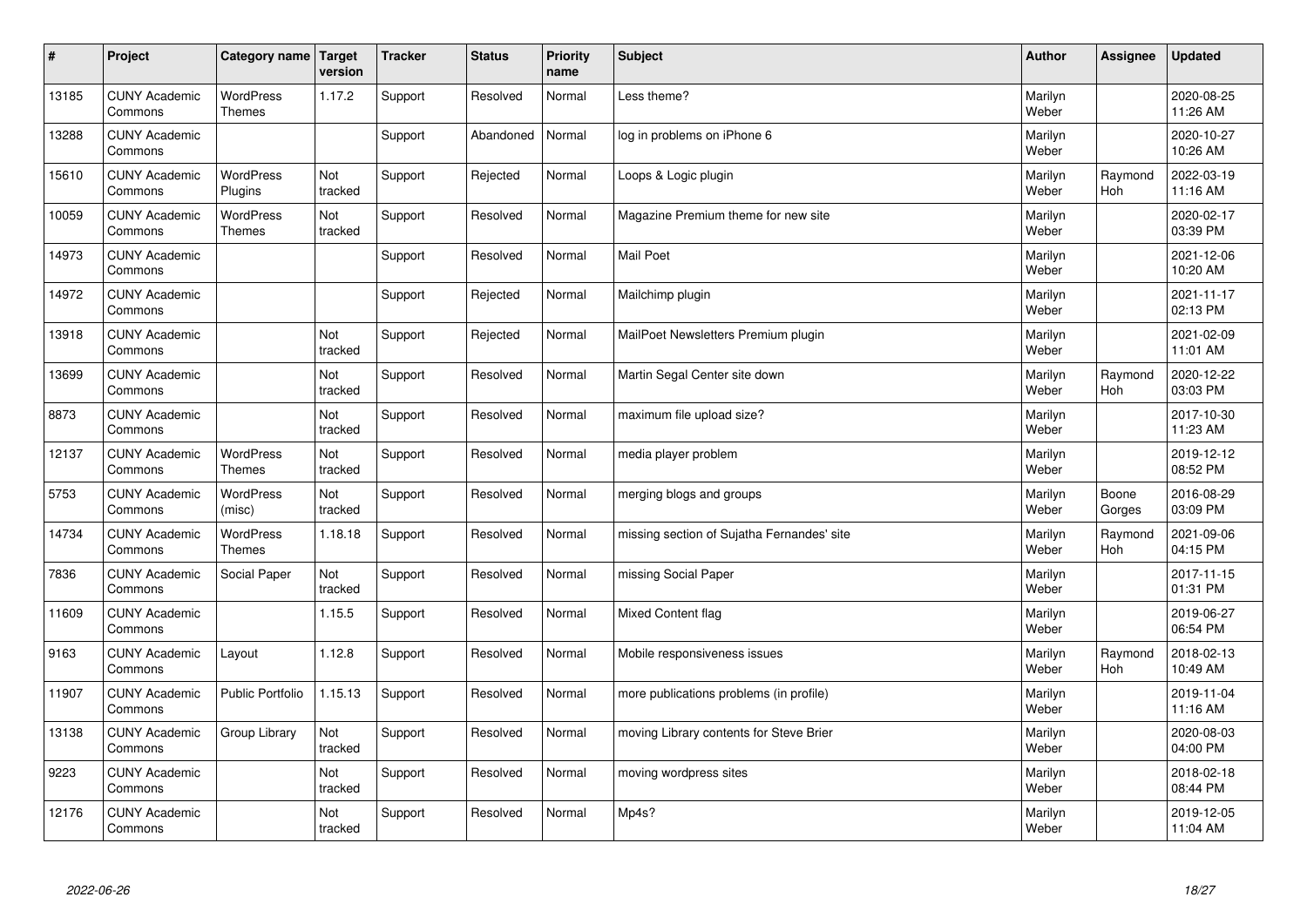| #     | Project                         | Category name   Target       | version        | <b>Tracker</b> | <b>Status</b>        | <b>Priority</b><br>name | <b>Subject</b>                                                                          | <b>Author</b>    | Assignee         | Updated                |
|-------|---------------------------------|------------------------------|----------------|----------------|----------------------|-------------------------|-----------------------------------------------------------------------------------------|------------------|------------------|------------------------|
| 10239 | <b>CUNY Academic</b><br>Commons |                              | Not<br>tracked | Support        | Resolved             | Normal                  | musicroombooking.commons.gc.cuny.edu                                                    | Marilyn<br>Weber |                  | 2018-08-29<br>03:06 PM |
| 12960 | <b>CUNY Academic</b><br>Commons |                              | 1.16.14        | Support        | Resolved             | Normal                  | mutiple plugin in requests                                                              | Marilyn<br>Weber | Boone<br>Gorges  | 2020-06-23<br>10:53 AM |
| 12156 | <b>CUNY Academic</b><br>Commons | <b>Blogs</b><br>(BuddyPress) | Not<br>tracked | Support        | Resolved             | Normal                  | My Sites list (Commons Profile or Sites directory) doesn't match toolbar<br>dropdown    | Marilyn<br>Weber |                  | 2019-12-11<br>10:20 AM |
| 13783 | <b>CUNY Academic</b><br>Commons |                              | 1.18.2         | Support        | Resolved             | Normal                  | new CUNY OneSearch url                                                                  | Marilyn<br>Weber |                  | 2021-01-14<br>04:53 PM |
| 11031 | <b>CUNY Academic</b><br>Commons |                              | Not<br>tracked | Support        | Resolved             | Normal                  | new group with seemingly old topics                                                     | Marilyn<br>Weber |                  | 2019-02-11<br>12:17 PM |
| 15169 | <b>CUNY Academic</b><br>Commons |                              | 2.0.2          | Support        | Reporter<br>Feedback | Normal                  | new Prelude website zipfiles for custom theme and other files.                          | Marilyn<br>Weber |                  | 2022-06-14<br>11:36 AM |
| 13134 | <b>CUNY Academic</b><br>Commons | Site cloning                 | 1.17.1         | Support        | Resolved             | Normal                  | New site (a clone) point to old dashboard                                               | Marilyn<br>Weber |                  | 2020-08-12<br>03:22 PM |
| 6899  | <b>CUNY Academic</b><br>Commons | Account<br>settings          | Not<br>tracked | Support        | Resolved             | Normal                  | New user has misspelled her own name                                                    | Marilyn<br>Weber | Boone<br>Gorges  | 2016-12-01<br>05:10 PM |
| 10571 | <b>CUNY Academic</b><br>Commons |                              | Not<br>tracked | Support        | Abandoned            | Normal                  | newsletter queue problem                                                                | Marilyn<br>Weber |                  | 2018-12-10<br>03:58 PM |
| 15211 | <b>CUNY Academic</b><br>Commons | <b>Blogs</b><br>(BuddyPress) | 1.19.2         | Support        | Resolved             | Normal                  | No good error reporting for already-used domain name when creating a<br>site in Firefox | Marilyn<br>Weber | Boone<br>Gorges  | 2022-01-25<br>11:33 AM |
| 6818  | <b>CUNY Academic</b><br>Commons | Email<br>Notifications       | 1.10.3         | Support        | Resolved             | Normal                  | No more email notifications?                                                            | Marilyn<br>Weber |                  | 2016-11-22<br>02:51 PM |
| 15045 | <b>CUNY Academic</b><br>Commons |                              |                | Support        | <b>New</b>           | Normal                  | no result for KCeL in the search box on the commons                                     | Marilyn<br>Weber |                  | 2021-12-10<br>11:29 AM |
| 7613  | <b>CUNY Academic</b><br>Commons | Registration                 | Not<br>tracked | Support        | Resolved             | Normal                  | non-matriculated students                                                               | Marilyn<br>Weber | Boone<br>Gorges  | 2017-11-15<br>11:03 AM |
| 15654 | <b>CUNY Academic</b><br>Commons | WordPress<br>Plugins         | 1.19.6         | Support        | Resolved             | Normal                  | Numerous Copies of Events showing up                                                    | Marilyn<br>Weber | Boone<br>Gorges  | 2022-03-22<br>11:30 AM |
| 13441 | <b>CUNY Academic</b><br>Commons |                              | 1.17.5         | Support        | Resolved             | Normal                  | ongoing user problems with daily digests                                                | Marilyn<br>Weber |                  | 2020-10-13<br>10:02 AM |
| 14012 | <b>CUNY Academic</b><br>Commons | <b>WordPress</b><br>Plugins  | 1.18.5         | Support        | Resolved             | Normal                  | Open External Links in a New Window plugin?                                             | Marilyn<br>Weber | Boone<br>Gorges  | 2021-03-02<br>02:07 PM |
| 11002 | <b>CUNY Academic</b><br>Commons |                              | Not<br>tracked | Support        | Resolved             | Normal                  | open link in a new tab not working                                                      | Marilyn<br>Weber |                  | 2019-06-03<br>07:57 PM |
| 12427 | <b>CUNY Academic</b><br>Commons |                              | Not<br>tracked | Support        | Resolved             | Normal                  | organizing PDF on a site?                                                               | Marilyn<br>Weber | scott voth       | 2020-03-10<br>11:11 AM |
| 7619  | <b>CUNY Academic</b><br>Commons | Membership                   | Not<br>tracked | Support        | Resolved             | Normal                  | outside users for a site that isn't a class?                                            | Marilyn<br>Weber | <b>Matt Gold</b> | 2017-11-15<br>06:18 PM |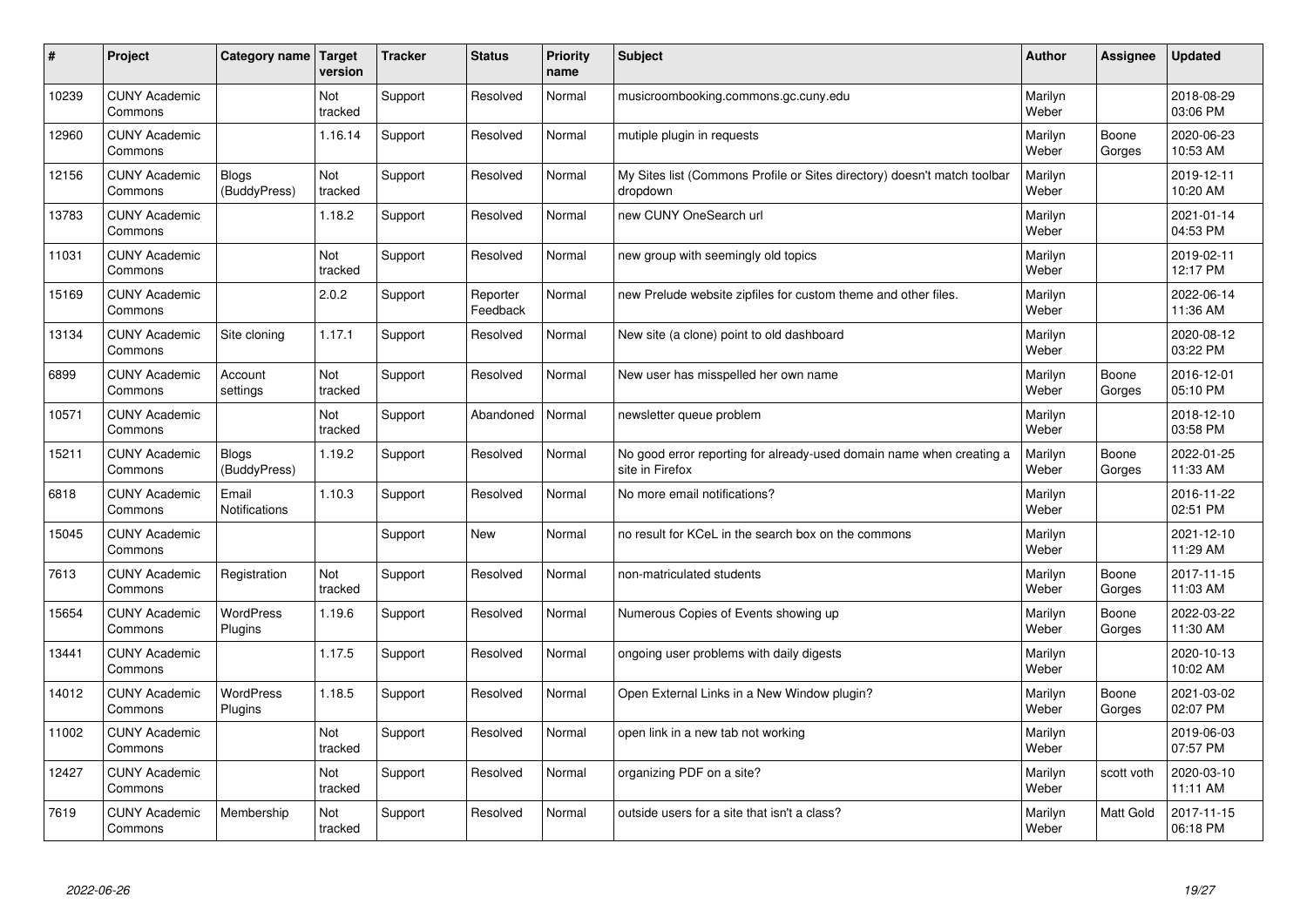| #     | Project                         | Category name   Target        | version        | <b>Tracker</b> | <b>Status</b>        | Priority<br>name | <b>Subject</b>                                                                           | <b>Author</b>    | Assignee              | <b>Updated</b>         |
|-------|---------------------------------|-------------------------------|----------------|----------------|----------------------|------------------|------------------------------------------------------------------------------------------|------------------|-----------------------|------------------------|
| 11908 | <b>CUNY Academic</b><br>Commons | Spam/Spam<br>Prevention       | 1.17.7         | Support        | Resolved             | Normal           | overeager spam filter                                                                    | Marilyn<br>Weber | Raymond<br><b>Hoh</b> | 2020-11-05<br>04:36 PM |
| 14074 | <b>CUNY Academic</b><br>Commons | WordPress<br>(misc)           | Not<br>tracked | Support        | Reporter<br>Feedback | Normal           | page password protection problem                                                         | Marilyn<br>Weber |                       | 2021-03-02<br>11:03 AM |
| 6815  | <b>CUNY Academic</b><br>Commons | Password<br>Reset             | Not<br>tracked | Support        | Resolved             | Normal           | password reset requested                                                                 | Marilyn<br>Weber | <b>Matt Gold</b>      | 2016-11-22<br>10:30 AM |
| 8607  | <b>CUNY Academic</b><br>Commons |                               | Not<br>tracked | Support        | <b>New</b>           | Normal           | Paypal?                                                                                  | Marilyn<br>Weber | Matt Gold             | 2018-05-15<br>01:37 PM |
| 13201 | <b>CUNY Academic</b><br>Commons |                               |                | Support        | Rejected             | Low              | PDF embedder                                                                             | Marilyn<br>Weber |                       | 2020-09-29<br>11:37 AM |
| 10986 | <b>CUNY Academic</b><br>Commons |                               | Not<br>tracked | Support        | Resolved             | Normal           | PDF embedder provoking error                                                             | Marilyn<br>Weber |                       | 2019-03-29<br>04:28 PM |
| 14016 | <b>CUNY Academic</b><br>Commons |                               |                | Support        | Rejected             | Normal           | PDFs not downloading                                                                     | Marilyn<br>Weber |                       | 2021-02-22<br>11:00 AM |
| 12302 | <b>CUNY Academic</b><br>Commons | WordPress<br><b>Themes</b>    | 1.16.4         | Support        | Resolved             | Normal           | Pictorio theme request                                                                   | Marilyn<br>Weber | Raymond<br><b>Hoh</b> | 2020-01-28<br>11:44 AM |
| 10245 | <b>CUNY Academic</b><br>Commons | Email<br><b>Notifications</b> | 1.13.8         | Support        | Resolved             | Urgent           | Placeholders in action emails (activation, password reset) not being<br>properly swapped | Marilyn<br>Weber | Raymond<br>Hoh        | 2018-08-30<br>04:02 PM |
| 11210 | <b>CUNY Academic</b><br>Commons | Membership                    | Not<br>tracked | Support        | Resolved             | Normal           | Please change the email                                                                  | Marilyn<br>Weber |                       | 2019-03-11<br>04:16 PM |
| 8429  | <b>CUNY Academic</b><br>Commons | Membership                    | Not<br>tracked | Support        | Resolved             | Normal           | Please make me an admin of https://arc.commons.gc.cuny.edu                               | Marilyn<br>Weber | Boone<br>Gorges       | 2017-07-24<br>03:33 PM |
| 11977 | <b>CUNY Academic</b><br>Commons |                               | Not<br>tracked | Support        | Resolved             | Normal           | please remove me from many sites                                                         | Marilyn<br>Weber |                       | 2019-11-21<br>01:05 PM |
| 9965  | <b>CUNY Academic</b><br>Commons | <b>WordPress</b><br>Plugins   | 1.13.4         | Support        | Resolved             | Normal           | plug-in request for OneTone Companion                                                    | Marilyn<br>Weber | Raymond<br>Hoh        | 2018-06-26<br>12:00 PM |
| 9026  | <b>CUNY Academic</b><br>Commons | WordPress<br>Plugins          | 1.12.6         | Support        | Resolved             | Normal           | plugin request from Carlos Guevara                                                       | Marilyn<br>Weber |                       | 2018-01-03<br>09:33 AM |
| 8908  | <b>CUNY Academic</b><br>Commons | <b>WordPress</b><br>Plugins   | 1.12.2         | Support        | Resolved             | Normal           | Plugin request from Steve Brier                                                          | Marilyn<br>Weber |                       | 2017-11-27<br>11:39 AM |
| 9587  | <b>CUNY Academic</b><br>Commons |                               |                | Support        | Rejected             | Normal           | possible request for the "PDF Poster" plugin                                             | Marilyn<br>Weber |                       | 2018-04-24<br>10:52 AM |
| 8195  | <b>CUNY Academic</b><br>Commons |                               |                | Support        | Rejected             | Normal           | possible to make the Profile pic semi-hidden?                                            | Marilyn<br>Weber |                       | 2017-05-24<br>11:00 PM |
| 13016 | <b>CUNY Academic</b><br>Commons | Shortcodes and<br>embeds      | 1.16.15        | Support        | Resolved             | Normal           | possible to run code examples, like in Jupyter Notebooks?                                | Marilyn<br>Weber |                       | 2020-07-16<br>11:52 AM |
| 12205 | <b>CUNY Academic</b><br>Commons |                               |                | Support        | Rejected             | Normal           | possible update to the 2019 theme?                                                       | Marilyn<br>Weber |                       | 2020-01-14<br>12:08 PM |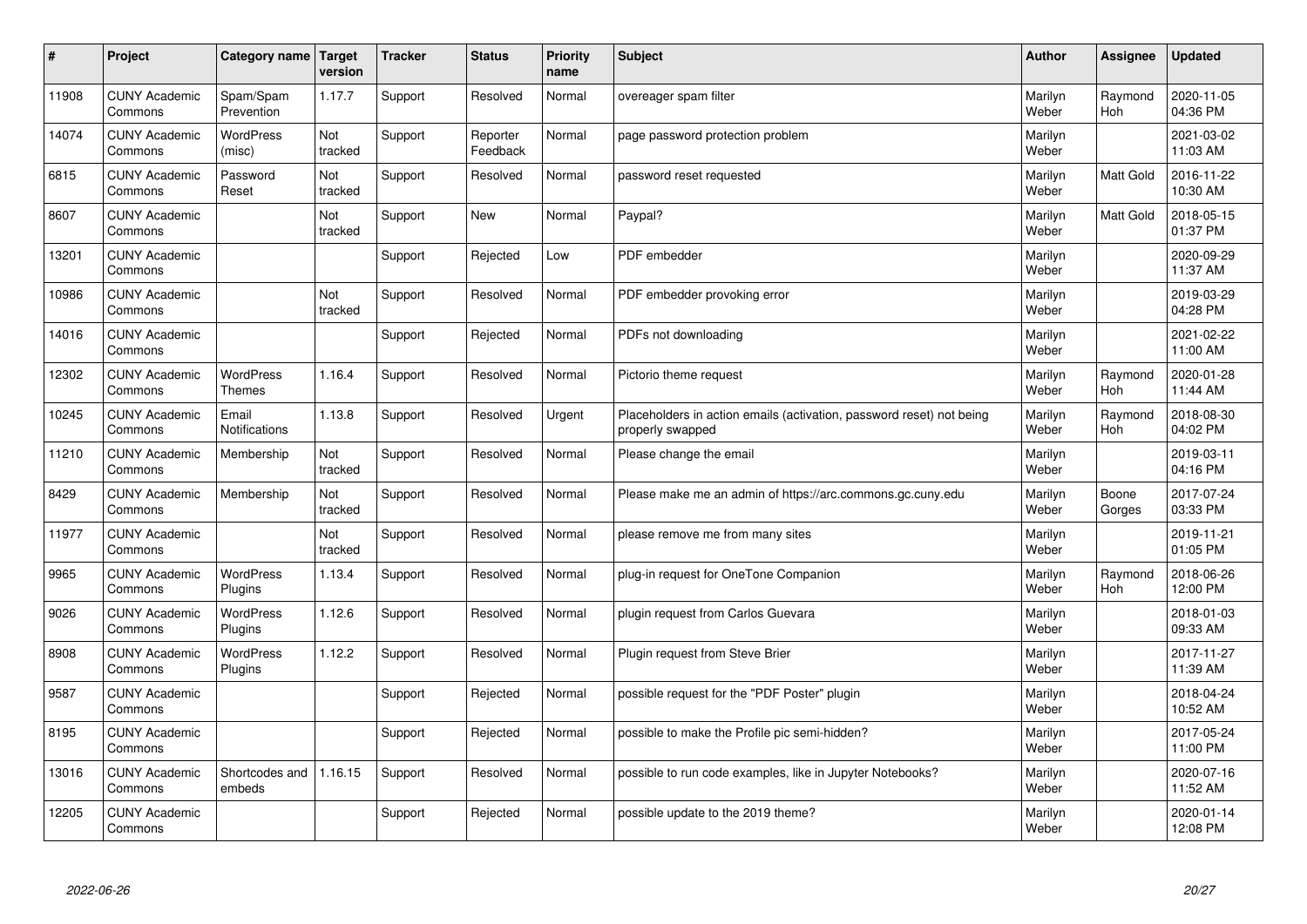| $\sharp$ | Project                         | Category name   Target      | version        | <b>Tracker</b> | <b>Status</b>        | <b>Priority</b><br>name | <b>Subject</b>                                                              | <b>Author</b>    | Assignee              | <b>Updated</b>         |
|----------|---------------------------------|-----------------------------|----------------|----------------|----------------------|-------------------------|-----------------------------------------------------------------------------|------------------|-----------------------|------------------------|
| 11771    | <b>CUNY Academic</b><br>Commons |                             | Not<br>tracked | Support        | Reporter<br>Feedback | Normal                  | post displays in sections                                                   | Marilyn<br>Weber |                       | 2019-08-20<br>10:34 AM |
| 14148    | <b>CUNY Academic</b><br>Commons |                             |                | Support        | Abandoned            | Normal                  | post notification problem                                                   | Marilyn<br>Weber |                       | 2021-09-14<br>10:43 AM |
| 9500     | <b>CUNY Academic</b><br>Commons | <b>WordPress</b><br>Plugins | 1.12.12        | Support        | Resolved             | Normal                  | PowerPoint in the media library?                                            | Marilyn<br>Weber | Raymond<br>Hoh        | 2018-04-12<br>02:28 PM |
| 14378    | <b>CUNY Academic</b><br>Commons |                             | Not<br>tracked | Support        | Resolved             | Normal                  | <b>PPTX</b> files unfetchable                                               | Marilyn<br>Weber |                       | 2021-05-11<br>11:25 AM |
| 14900    | <b>CUNY Academic</b><br>Commons |                             | Not<br>tracked | Support        | Reporter<br>Feedback | Normal                  | previous theme?                                                             | Marilyn<br>Weber |                       | 2021-10-25<br>10:31 AM |
| 13286    | <b>CUNY Academic</b><br>Commons |                             | Not<br>tracked | Support        | <b>New</b>           | Normal                  | problem connecting with WordPress app                                       | Marilyn<br>Weber | Raymond<br>Hoh        | 2020-09-08<br>11:16 AM |
| 15685    | <b>CUNY Academic</b><br>Commons |                             |                | Support        | <b>New</b>           | High                    | problem with chrome?                                                        | Marilyn<br>Weber |                       | 2022-04-25<br>03:40 PM |
| 13091    | <b>CUNY Academic</b><br>Commons |                             | 1.17.0         | Support        | Resolved             | Normal                  | problem with latex (math equations)                                         | Marilyn<br>Weber |                       | 2020-07-28<br>11:09 AM |
| 11866    | <b>CUNY Academic</b><br>Commons | WordPress<br><b>Themes</b>  | 1.15.10        | Support        | Resolved             | Normal                  | problem with project widget and the 'skills' to generate tags               | Marilyn<br>Weber | Raymond<br>Hoh        | 2019-09-19<br>03:20 PM |
| 9725     | <b>CUNY Academic</b><br>Commons |                             | Not<br>tracked | Support        | Resolved             | Normal                  | problems with deleting a site                                               | Marilyn<br>Weber |                       | 2018-05-07<br>10:24 PM |
| 11205    | <b>CUNY Academic</b><br>Commons | <b>WordPress</b><br>Plugins | Not<br>tracked | Support        | Resolved             | Normal                  | problems with Google calendar                                               | Marilyn<br>Weber | Raymond<br><b>Hoh</b> | 2019-03-11<br>02:17 PM |
| 9518     | <b>CUNY Academic</b><br>Commons |                             | Not<br>tracked | Support        | Rejected             | Normal                  | problems with site on Internet Explorer                                     | Marilyn<br>Weber | Raymond<br><b>Hoh</b> | 2019-03-11<br>11:18 PM |
| 10606    | <b>CUNY Academic</b><br>Commons | cdev.gc.cuny.ed<br>u.       | Not<br>tracked | Support        | Resolved             | Normal                  | problems with testing environment                                           | Marilyn<br>Weber |                       | 2018-11-02<br>10:27 AM |
| 9885     | <b>CUNY Academic</b><br>Commons |                             |                | Support        | Rejected             | Normal                  | Publications field problem                                                  | Marilyn<br>Weber |                       | 2018-06-06<br>01:18 PM |
| 8882     | <b>CUNY Academic</b><br>Commons |                             | Not<br>tracked | Support        | Resolved             | Normal                  | question about search engines                                               | Marilyn<br>Weber |                       | 2017-11-01<br>03:26 PM |
| 9949     | <b>CUNY Academic</b><br>Commons |                             | 1.13.4         | Support        | Resolved             | Normal                  | raise storage space limit?                                                  | Marilyn<br>Weber | Boone<br>Gorges       | 2018-06-26<br>12:00 PM |
| 14813    | <b>CUNY Academic</b><br>Commons |                             | Not<br>tracked | Support        | Resolved             | Normal                  | raise the file size limit                                                   | Marilyn<br>Weber |                       | 2021-09-30<br>12:02 PM |
| 8934     | <b>CUNY Academic</b><br>Commons | Reply By Email              | 1.12.4         | Support        | Resolved             | High                    | RBE "could not post" email should have info about attempted From<br>address | Marilyn<br>Weber | Raymond<br><b>Hoh</b> | 2017-12-12<br>11:25 AM |
| 8726     | <b>CUNY Academic</b><br>Commons |                             |                | Support        | Resolved             | Normal                  | Redirect problem                                                            | Marilyn<br>Weber |                       | 2017-09-21<br>12:14 PM |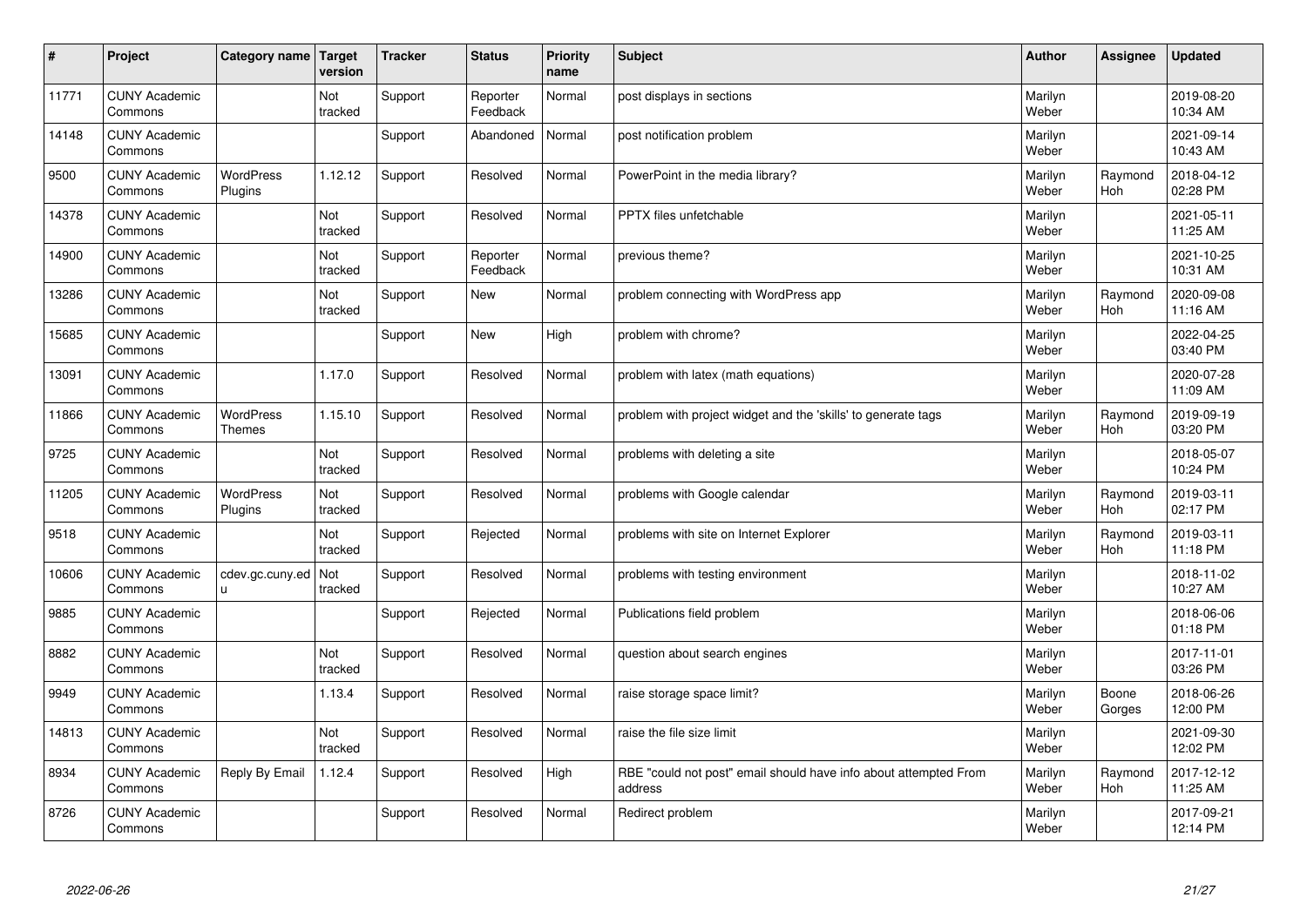| #     | Project                         | Category name   Target      | version        | <b>Tracker</b> | <b>Status</b>        | <b>Priority</b><br>name | <b>Subject</b>                              | <b>Author</b>    | Assignee              | Updated                |
|-------|---------------------------------|-----------------------------|----------------|----------------|----------------------|-------------------------|---------------------------------------------|------------------|-----------------------|------------------------|
| 8906  | <b>CUNY Academic</b><br>Commons | Redmine                     | Not<br>tracked | Support        | Resolved             | Normal                  | Redmine access?                             | Marilyn<br>Weber | <b>Matt Gold</b>      | 2017-11-13<br>06:02 PM |
| 9889  | <b>CUNY Academic</b><br>Commons |                             | Not<br>tracked | Support        | Resolved             | Normal                  | remove comments from activity feed?         | Marilyn<br>Weber |                       | 2018-12-10<br>03:53 PM |
| 16110 | <b>CUNY Academic</b><br>Commons |                             |                | Support        | Reporter<br>Feedback | Normal                  | remove Creative Commons license from pages? | Marilyn<br>Weber | Raymond<br><b>Hoh</b> | 2022-05-17<br>06:11 PM |
| 9780  | <b>CUNY Academic</b><br>Commons |                             | Not<br>tracked | Support        | Resolved             | Normal                  | remove the phone number on this profile?    | Marilyn<br>Weber |                       | 2018-05-15<br>10:35 AM |
| 10387 | <b>CUNY Academic</b><br>Commons | Membership                  | Not<br>tracked | Support        | Resolved             | Normal                  | remove user page                            | Marilyn<br>Weber |                       | 2018-09-28<br>02:26 PM |
| 6656  | <b>CUNY Academic</b><br>Commons | Support                     | Not<br>tracked | Support        | Resolved             | Normal                  | Remove user profile                         | Marilyn<br>Weber | <b>Matt Gold</b>      | 2016-11-10<br>02:18 PM |
| 11006 | <b>CUNY Academic</b><br>Commons | Groups (misc)               | 1.14.6         | Support        | Resolved             | Normal                  | removing members from a group isn't working | Marilyn<br>Weber |                       | 2019-01-24<br>03:18 PM |
| 8289  | <b>CUNY Academic</b><br>Commons |                             | Not<br>tracked | Support        | Resolved             | Normal                  | removing my access to sites                 | Marilyn<br>Weber | Luke<br>Waltzer       | 2017-06-19<br>12:40 PM |
| 8978  | <b>CUNY Academic</b><br>Commons | Groups (misc)               | Not<br>tracked | Support        | Resolved             | Normal                  | removing old groups                         | Marilyn<br>Weber |                       | 2018-12-10<br>03:52 PM |
| 14369 | <b>CUNY Academic</b><br>Commons | WordPress -<br>Media        | Not<br>tracked | Support        | Resolved             | Normal                  | renewed problem with ppsx files             | Marilyn<br>Weber |                       | 2021-04-27<br>12:44 PM |
| 9541  | <b>CUNY Academic</b><br>Commons | WordPress<br>(misc)         | Not<br>tracked | Support        | Resolved             | Normal                  | repeating header banner                     | Marilyn<br>Weber | Raymond<br>Hoh        | 2018-04-06<br>12:33 PM |
| 12334 | <b>CUNY Academic</b><br>Commons |                             |                | Support        | Resolved             | Normal                  | request for a Redmine account               | Marilyn<br>Weber | <b>Matt Gold</b>      | 2020-01-30<br>12:01 PM |
| 12999 | <b>CUNY Academic</b><br>Commons |                             | 1.18.1         | Support        | Resolved             | Normal                  | request for Dentist theme                   | Marilyn<br>Weber | Boone<br>Gorges       | 2020-12-22<br>03:31 PM |
| 11516 | <b>CUNY Academic</b><br>Commons | Membership                  | Not<br>tracked | Support        | Resolved             | Normal                  | request for email change                    | Marilyn<br>Weber |                       | 2019-06-04<br>01:48 PM |
| 8446  | <b>CUNY Academic</b><br>Commons | <b>WordPress</b><br>Plugins | 1.11.14        | Support        | Resolved             | Normal                  | request for multiple accordion menu plugins | Marilyn<br>Weber |                       | 2018-05-07<br>09:57 PM |
| 16099 | <b>CUNY Academic</b><br>Commons |                             |                | Support        | Reporter<br>Feedback | Normal                  | request for Newsletter Glue                 | Marilyn<br>Weber |                       | 2022-05-13<br>12:14 PM |
| 12676 | <b>CUNY Academic</b><br>Commons | WordPress<br>Plugins        | 1.16.10        | Support        | Resolved             | Normal                  | request for Require Post Category plug-in   | Marilyn<br>Weber |                       | 2020-04-28<br>11:03 AM |
| 8379  | <b>CUNY Academic</b><br>Commons |                             | Not<br>tracked | Support        | Resolved             | Normal                  | request for site build help                 | Marilyn<br>Weber |                       | 2017-07-01<br>10:48 AM |
| 9087  | <b>CUNY Academic</b><br>Commons | <b>WordPress</b><br>Plugins | 1.12.7         | Support        | Resolved             | Normal                  | request for WP Social Sharing               | Marilyn<br>Weber |                       | 2018-01-23<br>11:17 AM |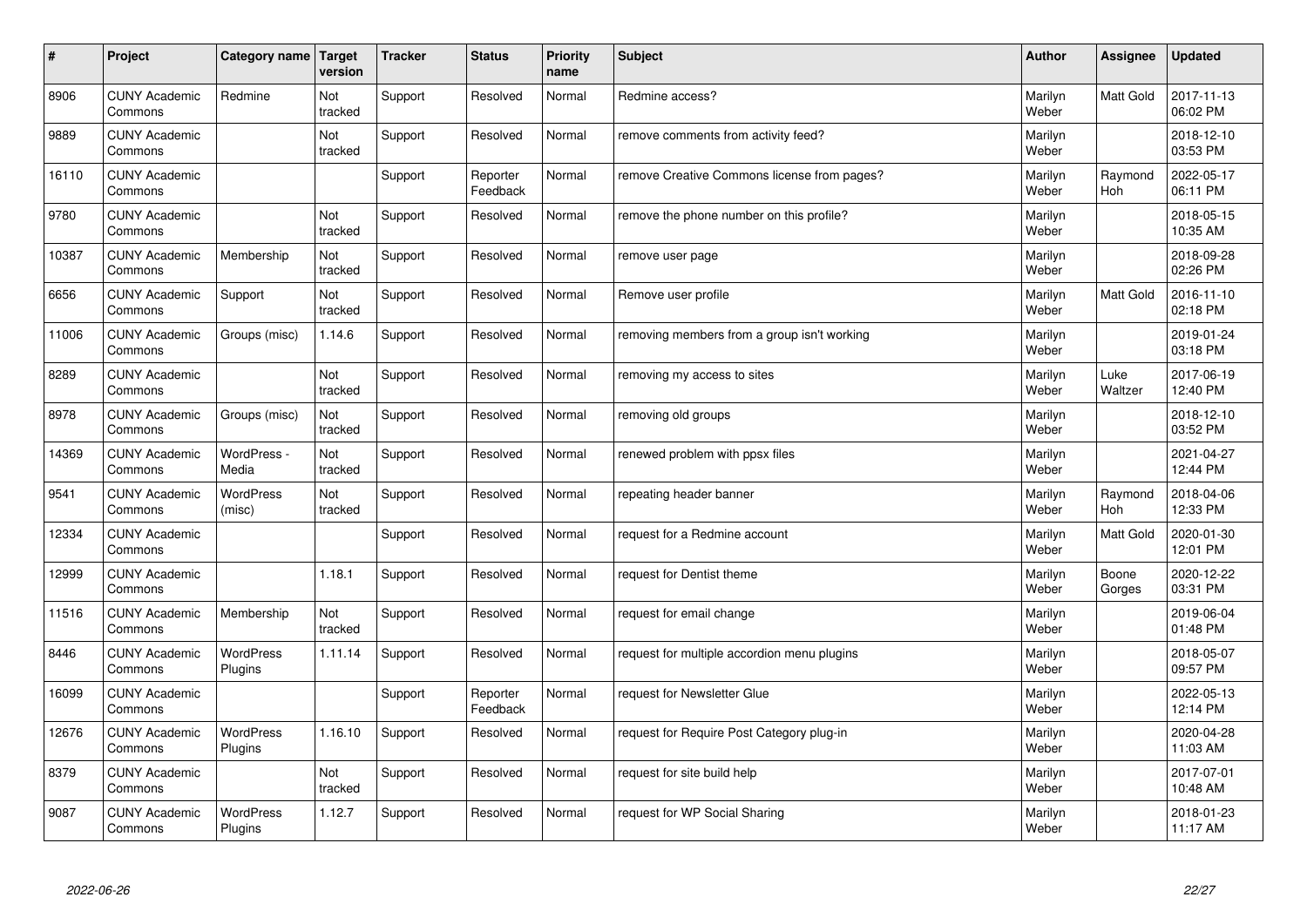| $\pmb{\sharp}$ | Project                         | Category name                | Target<br>version | <b>Tracker</b> | <b>Status</b> | <b>Priority</b><br>name | <b>Subject</b>                                                  | <b>Author</b>    | Assignee        | <b>Updated</b>         |
|----------------|---------------------------------|------------------------------|-------------------|----------------|---------------|-------------------------|-----------------------------------------------------------------|------------------|-----------------|------------------------|
| 10910          | <b>CUNY Academic</b><br>Commons | Membership                   | Not<br>tracked    | Support        | Resolved      | Normal                  | request to be an admin to a prof's site                         | Marilyn<br>Weber |                 | 2019-01-04<br>10:45 AM |
| 12777          | <b>CUNY Academic</b><br>Commons |                              | 1.16.14           | Support        | Resolved      | Normal                  | request to include custom javascript into a Commons-hosted site | Marilyn<br>Weber |                 | 2020-06-16<br>04:03 PM |
| 10240          | <b>CUNY Academic</b><br>Commons | <b>WordPress</b><br>Plugins  | 1.13.8            | Support        | Resolved      | Normal                  | require-featured-image plug-in request                          | Marilyn<br>Weber |                 | 2018-08-29<br>05:15 PM |
| 10820          | <b>CUNY Academic</b><br>Commons |                              | Not<br>tracked    | Support        | Resolved      | Normal                  | retrieve deleted pages/posts                                    | Marilyn<br>Weber |                 | 2018-12-13<br>06:33 PM |
| 10298          | <b>CUNY Academic</b><br>Commons |                              | Not<br>tracked    | Support        | Resolved      | Normal                  | RSS feed to itunes problem                                      | Marilyn<br>Weber |                 | 2018-12-10<br>03:57 PM |
| 15269          | <b>CUNY Academic</b><br>Commons | Redmine                      | Not<br>tracked    | Support        | Resolved      | Normal                  | Segal Theater sites                                             | Marilyn<br>Weber |                 | 2022-02-07<br>04:11 PM |
| 13521          | <b>CUNY Academic</b><br>Commons | Onboarding                   | 1.17.7            | Support        | Resolved      | Normal                  | sent invitations page                                           | Marilyn<br>Weber | Raymond<br>Hoh  | 2020-11-10<br>10:31 AM |
| 9684           | <b>CUNY Academic</b><br>Commons |                              |                   | Support        | Rejected      | Normal                  | SEO cleanup for newlaborforum.cuny.edu                          | Marilyn<br>Weber |                 | 2018-04-30<br>10:29 AM |
| 14265          | <b>CUNY Academic</b><br>Commons | <b>WordPress</b><br>Plugins  | 1.18.10           | Support        | Resolved      | Normal                  | separate the tag cloud in the blog sidebar                      | Marilyn<br>Weber | Boone<br>Gorges | 2021-05-12<br>05:19 PM |
| 14534          | <b>CUNY Academic</b><br>Commons | WordPress<br>Plugins         | 1.18.12           | Support        | Resolved      | Normal                  | Share This Image plugin?                                        | Marilyn<br>Weber |                 | 2021-06-08<br>11:50 AM |
| 3029           | <b>CUNY Academic</b><br>Commons | cuny.is                      | Not<br>tracked    | Support        | Resolved      | Normal                  | shortlink request                                               | Marilyn<br>Weber | Boone<br>Gorges | 2014-02-12<br>10:03 AM |
| 3001           | <b>CUNY Academic</b><br>Commons | <b>WordPress</b><br>(misc)   | Not<br>tracked    | Support        | Resolved      | Normal                  | shortlink requested                                             | Marilyn<br>Weber | Boone<br>Gorges | 2014-01-30<br>01:26 PM |
| 11267          | <b>CUNY Academic</b><br>Commons |                              |                   | Support        | Rejected      | Normal                  | signing up with a nonCUNY signup code from the Register page    | Marilyn<br>Weber |                 | 2019-03-26<br>03:00 PM |
| 12190          | <b>CUNY Academic</b><br>Commons | <b>Blogs</b><br>(BuddyPress) | Not<br>tracked    | Support        | Resolved      | Normal                  | Site avatar in directory is not what user expects               | Marilyn<br>Weber |                 | 2019-12-12<br>08:51 PM |
| 11017          | <b>CUNY Academic</b><br>Commons |                              | Not<br>tracked    | Support        | Resolved      | Normal                  | site didn't save?                                               | Marilyn<br>Weber |                 | 2019-01-25<br>03:47 PM |
| 13160          | <b>CUNY Academic</b><br>Commons |                              |                   | Support        | Rejected      | Normal                  | site not working on iphone                                      | Marilyn<br>Weber |                 | 2020-08-25<br>10:58 AM |
| 9033           | <b>CUNY Academic</b><br>Commons |                              |                   | Support        | Rejected      | Normal                  | Site search terms                                               | Marilyn<br>Weber |                 | 2017-12-22<br>01:10 PM |
| 12393          | <b>CUNY Academic</b><br>Commons | <b>WordPress</b><br>(misc)   |                   | Support        | Resolved      | High                    | size limit for files                                            | Marilyn<br>Weber |                 | 2020-02-18<br>10:13 AM |
| 15816          | <b>CUNY Academic</b><br>Commons |                              | Not<br>tracked    | Support        | New           | Normal                  | slow loading at SPS                                             | Marilyn<br>Weber |                 | 2022-04-05<br>01:26 PM |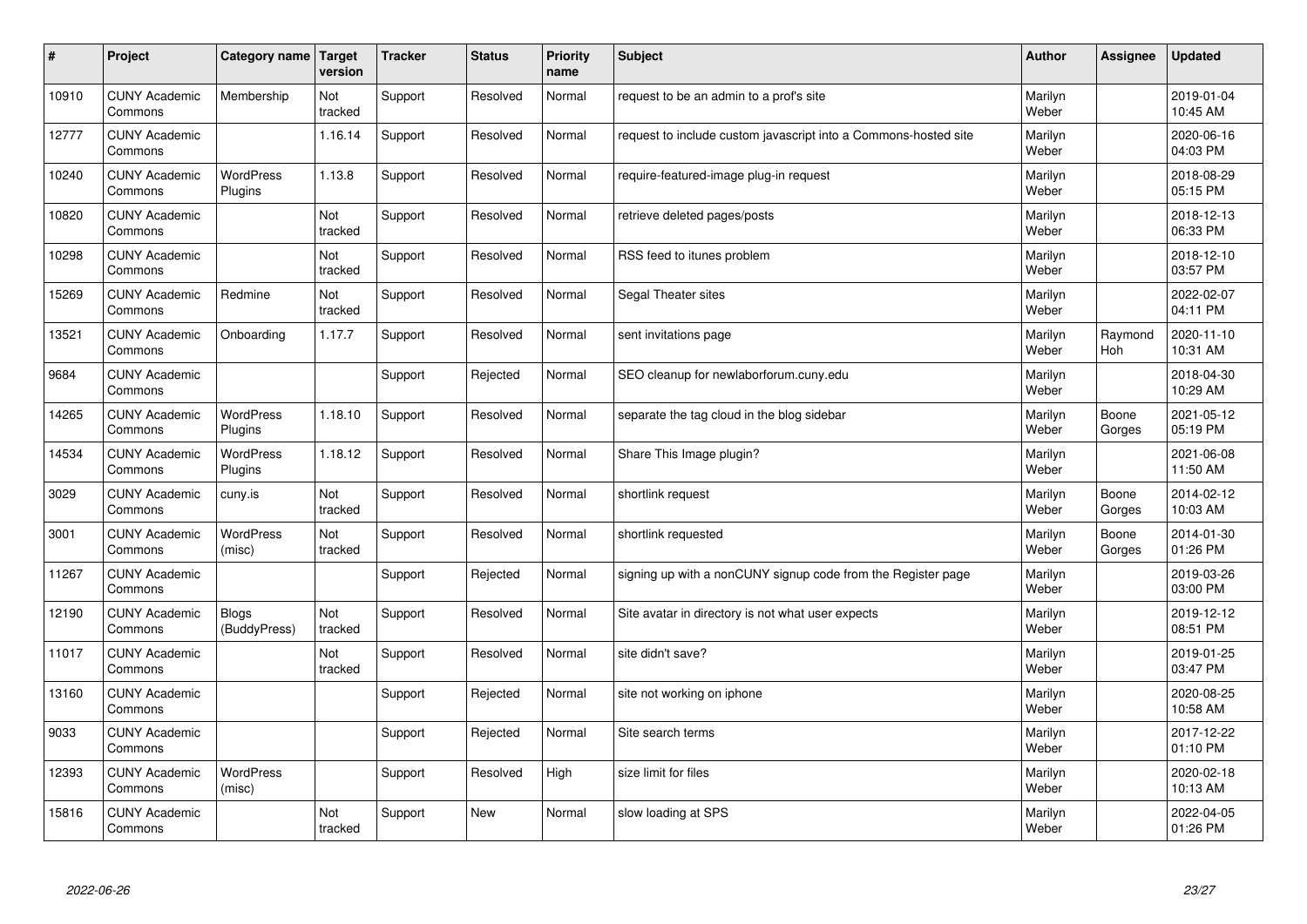| $\vert$ # | Project                         | Category name                     | Target<br>version | <b>Tracker</b> | <b>Status</b> | <b>Priority</b><br>name | <b>Subject</b>                                                       | <b>Author</b>    | Assignee        | <b>Updated</b>         |
|-----------|---------------------------------|-----------------------------------|-------------------|----------------|---------------|-------------------------|----------------------------------------------------------------------|------------------|-----------------|------------------------|
| 7700      | <b>CUNY Academic</b><br>Commons |                                   | Not<br>tracked    | Support        | Abandoned     | Normal                  | slow loading Page on site                                            | Marilyn<br>Weber | Boone<br>Gorges | 2017-11-15<br>11:02 AM |
| 13710     | <b>CUNY Academic</b><br>Commons |                                   | Not<br>tracked    | Support        | Resolved      | Normal                  | small change to Hosting Partner Handbook                             | Marilyn<br>Weber |                 | 2020-12-16<br>04:29 PM |
| 8893      | <b>CUNY Academic</b><br>Commons | Social Paper                      | 1.12.1            | Support        | Resolved      | Normal                  | Social paper won't connect to group?                                 | Marilyn<br>Weber |                 | 2017-12-11<br>01:16 PM |
| 9275      | <b>CUNY Academic</b><br>Commons |                                   |                   | Support        | Rejected      | Normal                  | soft chalk page?                                                     | Marilyn<br>Weber | Boone<br>Gorges | 2018-04-09<br>10:37 AM |
| 11448     | <b>CUNY Academic</b><br>Commons | <b>BuddyPress</b><br>(misc)       | 1.15.1            | Support        | Resolved      | Normal                  | sole administrator listed on sites is not an admin at all?           | Marilyn<br>Weber | Raymond<br>Hoh  | 2019-05-14<br>11:15 AM |
| 12986     | <b>CUNY Academic</b><br>Commons |                                   |                   | Support        | Rejected      | Normal                  | Someone is trying to create accounts using random CUNY entity emails | Marilyn<br>Weber |                 | 2020-07-02<br>09:47 PM |
| 8553      | <b>CUNY Academic</b><br>Commons |                                   | Not<br>tracked    | Support        | Resolved      | Normal                  | storage limits?                                                      | Marilyn<br>Weber |                 | 2017-08-18<br>04:36 PM |
| 11294     | <b>CUNY Academic</b><br>Commons | Account<br>settings               | Not<br>tracked    | Support        | Resolved      | Normal                  | student emgail change                                                | Marilyn<br>Weber | Matt Gold       | 2019-04-07<br>09:11 PM |
| 11029     | <b>CUNY Academic</b><br>Commons | Authentication                    | 1.14.9            | Support        | Resolved      | Normal                  | Sujatha Fernandes cannot edit her site                               | Marilyn<br>Weber | Raymond<br>Hoh  | 2019-03-26<br>12:10 PM |
| 13116     | <b>CUNY Academic</b><br>Commons | ZenDesk                           | 1.17.1            | Support        | Resolved      | Normal                  | support/send us a message link obscured                              | Marilyn<br>Weber | Raymond<br>Hoh  | 2020-07-29<br>09:33 PM |
| 11961     | <b>CUNY Academic</b><br>Commons | Membership                        | Not<br>tracked    | Support        | Resolved      | Normal                  | switch email for student user                                        | Marilyn<br>Weber |                 | 2019-10-09<br>01:56 PM |
| 9726      | <b>CUNY Academic</b><br>Commons | <b>WordPress</b><br>Plugins       | Not<br>tracked    | Support        | Abandoned     | Normal                  | technical error on Contact page                                      | Marilyn<br>Weber |                 | 2018-12-10<br>03:53 PM |
| 7685      | <b>CUNY Academic</b><br>Commons | Password<br>Reset                 | Not<br>tracked    | Support        | Resolved      | Normal                  | temporary password                                                   | Marilyn<br>Weber | Boone<br>Gorges | 2017-02-15<br>07:36 PM |
| 8941      | <b>CUNY Academic</b><br>Commons | WordPress<br><b>Themes</b>        | 1.13.1            | Support        | Resolved      | Normal                  | Theme request: ColorNews                                             | Marilyn<br>Weber |                 | 2018-05-08<br>10:42 AM |
| 13738     | <b>CUNY Academic</b><br>Commons |                                   | 1.18.1            | Support        | Resolved      | Normal                  | theme requests from a non-CUY person                                 | Marilyn<br>Weber |                 | 2020-12-23<br>11:34 AM |
| 13512     | <b>CUNY Academic</b><br>Commons | <b>WordPress</b><br><b>Themes</b> | 1.17.7            | Support        | Resolved      | Normal                  | theme update                                                         | Marilyn<br>Weber |                 | 2020-11-16<br>04:46 PM |
| 9499      | <b>CUNY Academic</b><br>Commons | WordPress<br>(misc)               | Not<br>tracked    | Support        | Resolved      | Normal                  | tiny question - preventing dates on posts?                           | Marilyn<br>Weber | Raymond<br>Hoh  | 2018-04-04<br>03:55 PM |
| 5629      | <b>CUNY Academic</b><br>Commons | Public Portfolio                  | 1.10.4            | Support        | Resolved      | Normal                  | Title field in profile can't be edited                               | Marilyn<br>Weber |                 | 2016-12-13<br>11:19 AM |
| 10407     | <b>CUNY Academic</b><br>Commons |                                   | Not<br>tracked    | Support        | Resolved      | Normal                  | toolbar problem                                                      | Marilyn<br>Weber | Boone<br>Gorges | 2018-10-23<br>10:52 AM |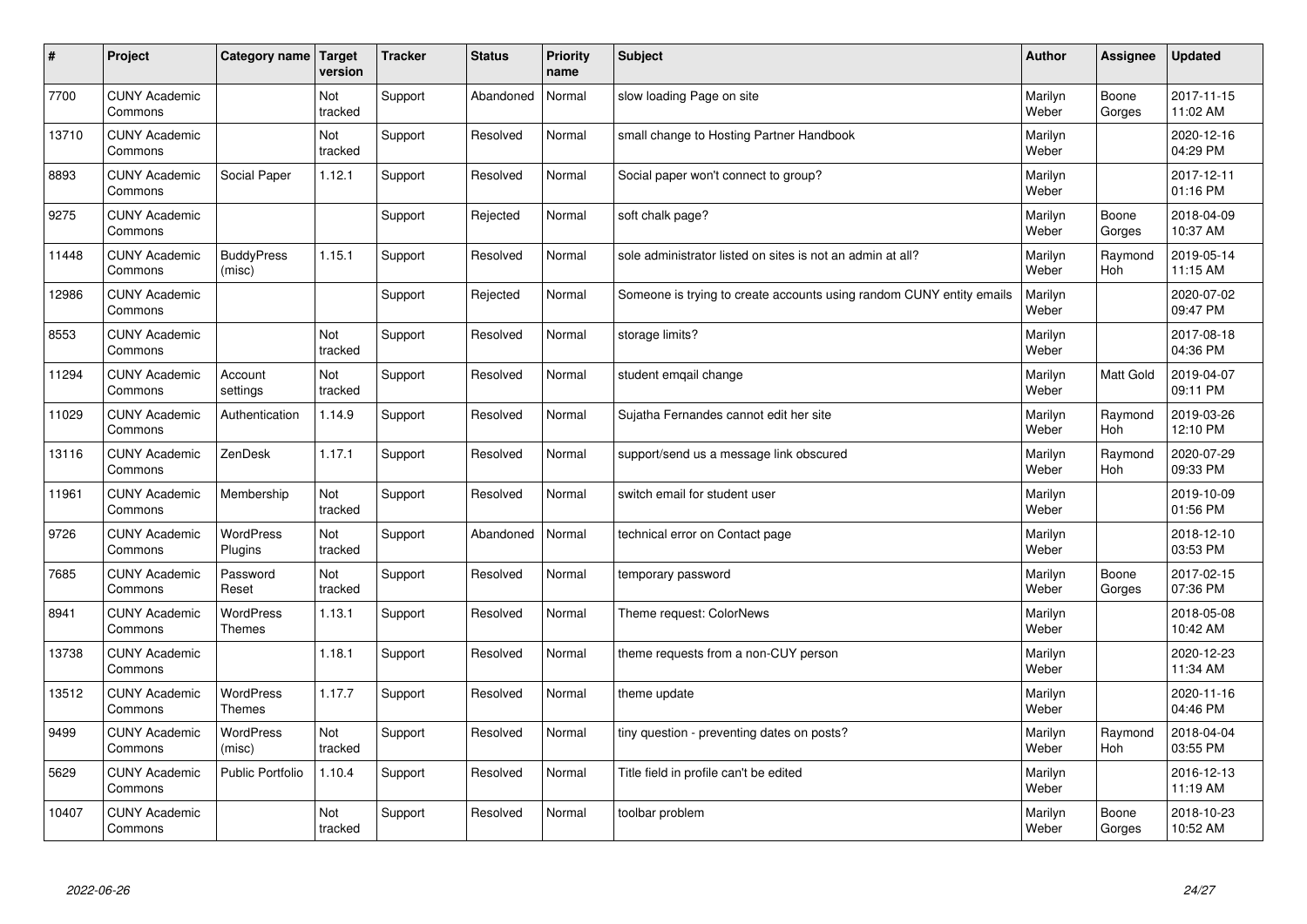| #     | Project                         | Category name   Target            | version        | <b>Tracker</b> | <b>Status</b>        | <b>Priority</b><br>name | <b>Subject</b>                                  | <b>Author</b>    | Assignee         | <b>Updated</b>         |
|-------|---------------------------------|-----------------------------------|----------------|----------------|----------------------|-------------------------|-------------------------------------------------|------------------|------------------|------------------------|
| 11647 | <b>CUNY Academic</b><br>Commons |                                   | 1.15.6         | Support        | Resolved             | Normal                  | <b>Tribulant Newsletters update</b>             | Marilyn<br>Weber |                  | 2019-07-18<br>02:27 PM |
| 12905 | <b>CUNY Academic</b><br>Commons |                                   | 1.16.14        | Support        | Resolved             | Normal                  | trouble embedding a flipbook from Flipsnack     | Marilyn<br>Weber | Boone<br>Gorges  | 2020-06-23<br>10:53 AM |
| 12861 | <b>CUNY Academic</b><br>Commons |                                   |                | Support        | Resolved             | Normal                  | trouble with YouTube                            | Marilyn<br>Weber | Raymond<br>Hoh   | 2020-06-09<br>11:16 AM |
| 14911 | <b>CUNY Academic</b><br>Commons | <b>WordPress</b><br><b>Themes</b> | Not<br>tracked | Support        | <b>New</b>           | Normal                  | Twentytwentyone theme                           | Marilyn<br>Weber |                  | 2021-10-28<br>10:37 AM |
| 10133 | <b>CUNY Academic</b><br>Commons | <b>WordPress</b><br>(misc)        | Not<br>tracked | Support        | Resolved             | Normal                  | two Commons sites to be migrated elsewhere      | Marilyn<br>Weber |                  | 2018-12-10<br>03:54 PM |
| 10838 | <b>CUNY Academic</b><br>Commons |                                   | 1.15.3         | Support        | Rejected             | Normal                  | two plugin/theme requests from a digital fellow | Marilyn<br>Weber |                  | 2019-06-11<br>10:31 AM |
| 12165 | <b>CUNY Academic</b><br>Commons | <b>BuddyPress</b><br>(misc)       | Not<br>tracked | Support        | Resolved             | Normal                  | two reports of Profile problems                 | Marilyn<br>Weber | Boone<br>Gorges  | 2019-12-04<br>05:06 PM |
| 8768  | <b>CUNY Academic</b><br>Commons |                                   | Not<br>tracked | Support        | Resolved             | Normal                  | unsafe redirect?                                | Marilyn<br>Weber |                  | 2017-10-06<br>12:14 PM |
| 13929 | <b>CUNY Academic</b><br>Commons |                                   | 1.18.4         | Support        | Resolved             | Normal                  | update error message                            | Marilyn<br>Weber | Boone<br>Gorges  | 2021-02-09<br>11:05 AM |
| 10941 | <b>CUNY Academic</b><br>Commons | Membership                        | Not<br>tracked | Support        | Resolved             | Normal                  | update user email                               | Marilyn<br>Weber |                  | 2019-02-13<br>02:24 PM |
| 13217 | <b>CUNY Academic</b><br>Commons |                                   |                | Support        | Rejected             | Normal                  | upload recordings of our past webinars?         | Marilyn<br>Weber |                  | 2020-08-25<br>07:56 AM |
| 12350 | <b>CUNY Academic</b><br>Commons | <b>Blogs</b><br>(BuddyPress)      | Not<br>tracked | Support        | Reporter<br>Feedback | Normal                  | URL creation problem                            | Marilyn<br>Weber |                  | 2020-02-03<br>11:27 AM |
| 6812  | <b>CUNY Academic</b><br>Commons |                                   | Not<br>tracked | Support        | Resolved             | Normal                  | User cannot change email                        | Marilyn<br>Weber | Matt Gold        | 2016-12-01<br>06:24 PM |
| 12543 | <b>CUNY Academic</b><br>Commons | <b>Public Portfolio</b>           | Not<br>tracked | Support        | Resolved             | Normal                  | User cannot find profile edit button            | Marilyn<br>Weber | scott voth       | 2020-03-22<br>02:49 PM |
| 9767  | <b>CUNY Academic</b><br>Commons | Registration                      | Not<br>tracked | Support        | Resolved             | Normal                  | user deleted account but now needs one          | Marilyn<br>Weber |                  | 2018-05-11<br>02:39 PM |
| 8566  | <b>CUNY Academic</b><br>Commons | Membership                        | Not<br>tracked | Support        | Resolved             | Normal                  | user email change                               | Marilyn<br>Weber |                  | 2017-11-15<br>01:27 PM |
| 9659  | <b>CUNY Academic</b><br>Commons | Account<br>settings               |                | Support        | Resolved             | Normal                  | user email change                               | Marilyn<br>Weber | <b>Matt Gold</b> | 2018-04-24<br>12:08 PM |
| 11003 | <b>CUNY Academic</b><br>Commons |                                   | Not<br>tracked | Support        | Resolved             | Normal                  | user email change                               | Marilyn<br>Weber |                  | 2019-01-24<br>02:50 PM |
| 5772  | <b>CUNY Academic</b><br>Commons | Membership                        | Not<br>tracked | Support        | Resolved             | Normal                  | User email change and forgotten password        | Marilyn<br>Weber | <b>Matt Gold</b> | 2017-11-15<br>06:18 PM |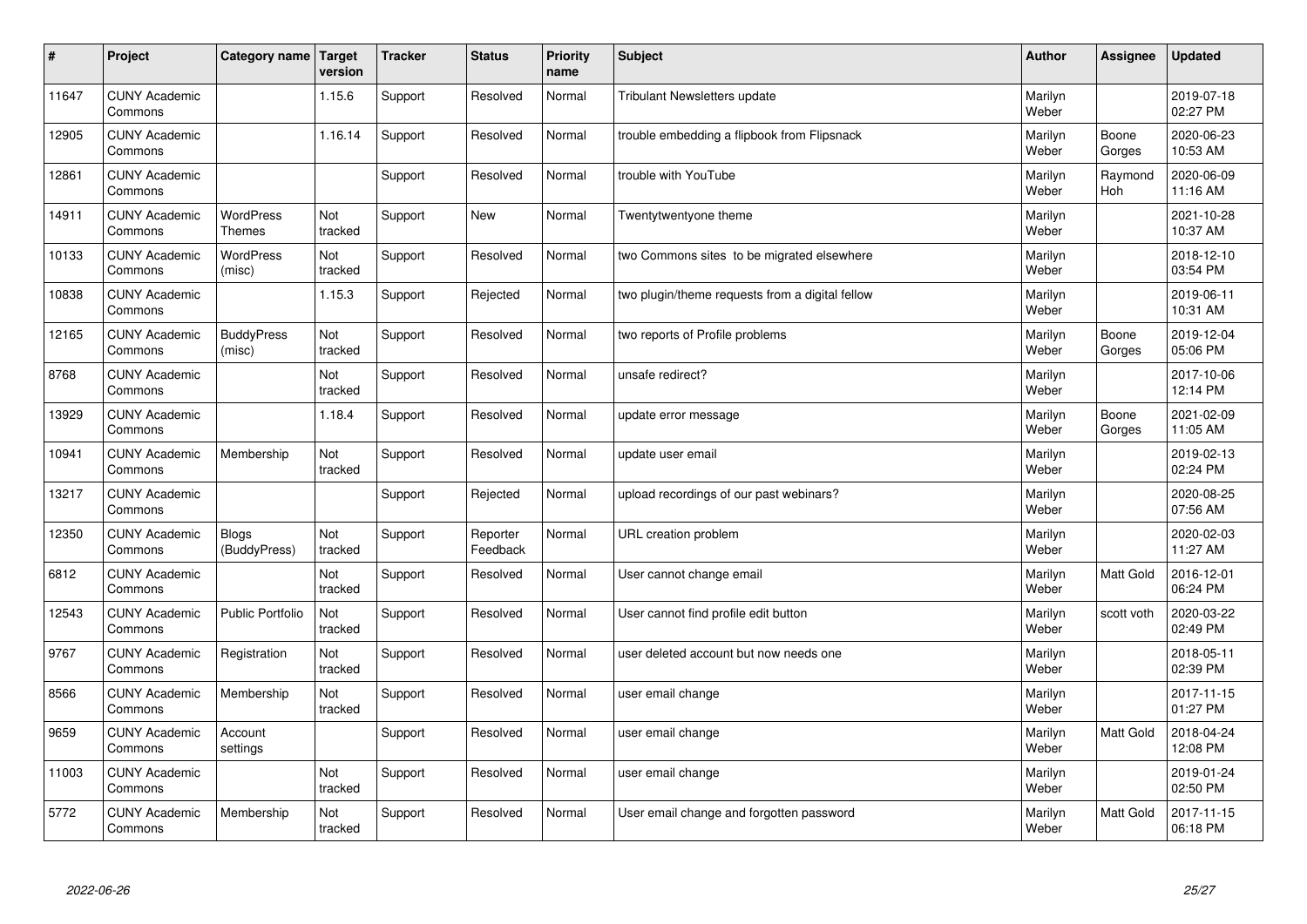| $\sharp$ | Project                         | Category name   Target             | version           | <b>Tracker</b> | <b>Status</b>        | <b>Priority</b><br>name | <b>Subject</b>                                                                        | <b>Author</b>    | Assignee          | <b>Updated</b>         |
|----------|---------------------------------|------------------------------------|-------------------|----------------|----------------------|-------------------------|---------------------------------------------------------------------------------------|------------------|-------------------|------------------------|
| 9996     | <b>CUNY Academic</b><br>Commons | Membership                         | Not<br>tracked    | Support        | Rejected             | Normal                  | user email change request                                                             | Marilyn<br>Weber |                   | 2018-07-16<br>10:49 AM |
| 10227    | <b>CUNY Academic</b><br>Commons |                                    |                   | Support        | Resolved             | Normal                  | user incorrectly entered her email address                                            | Marilyn<br>Weber | <b>Matt Gold</b>  | 2018-08-26<br>08:55 PM |
| 7724     | <b>CUNY Academic</b><br>Commons |                                    | Not<br>tracked    | Support        | Abandoned            | Normal                  | User name confusion                                                                   | Marilyn<br>Weber | Boone<br>Gorges   | 2017-11-15<br>11:12 AM |
| 11211    | <b>CUNY Academic</b><br>Commons | <b>WordPress</b><br><b>Themes</b>  | 1.14.8            | Support        | Resolved             | Normal                  | user needs to edit the HTML coding                                                    | Marilyn<br>Weber |                   | 2019-03-12<br>11:20 AM |
| 11915    | <b>CUNY Academic</b><br>Commons |                                    | Not<br>tracked    | Support        | Resolved             | Normal                  | User not in list                                                                      | Marilyn<br>Weber |                   | 2019-10-28<br>10:13 AM |
| 9779     | <b>CUNY Academic</b><br>Commons | Membership                         | Not<br>tracked    | Support        | Resolved             | Normal                  | user not sure if she is registered.                                                   | Marilyn<br>Weber |                   | 2018-12-10<br>03:53 PM |
| 14784    | <b>CUNY Academic</b><br>Commons |                                    |                   | Support        | Reporter<br>Feedback | Normal                  | User report of logo problem when using Customizer theme                               | Marilyn<br>Weber |                   | 2021-09-17<br>10:25 AM |
| 14718    | <b>CUNY Academic</b><br>Commons |                                    | Not<br>tracked    | Support        | Resolved             | Normal                  | User wants to recover deleted account                                                 | Marilyn<br>Weber |                   | 2021-08-30<br>02:46 PM |
| 11127    | <b>CUNY Academic</b><br>Commons | Membership                         | Not<br>tracked    | Support        | Resolved             | Normal                  | user with new campus affiliation                                                      | Marilyn<br>Weber |                   | 2019-02-19<br>02:09 PM |
| 7771     | <b>CUNY Academic</b><br>Commons | Membership                         | Not<br>tracked    | Support        | Resolved             | Normal                  | User would like to be uncoupled from sites                                            | Marilyn<br>Weber | Boone<br>Gorges   | 2017-03-09<br>12:38 PM |
| 6866     | <b>CUNY Academic</b><br>Commons |                                    | Not<br>tracked    | Support        | Resolved             | Normal                  | User would like to have her account deleted                                           | Marilyn<br>Weber | <b>Matt Gold</b>  | 2017-11-15<br>05:49 PM |
| 10273    | <b>CUNY Academic</b><br>Commons | Registration                       | Not<br>tracked    | Support        | Reporter<br>Feedback | Normal                  | users combining CF and campus address                                                 | Marilyn<br>Weber |                   | 2019-09-18<br>10:58 AM |
| 6533     | <b>CUNY Academic</b><br>Commons | <b>WordPress</b><br>Plugins        | Future<br>release | Support        | Duplicate            | Low                     | very old plugins?                                                                     | Marilyn<br>Weber | <b>Tahir Butt</b> | 2018-10-04<br>12:27 PM |
| 14389    | <b>CUNY Academic</b><br>Commons |                                    |                   | Support        | Abandoned            | Normal                  | WebflowIO?                                                                            | Marilyn<br>Weber |                   | 2021-09-14<br>10:45 AM |
| 9133     | <b>CUNY Academic</b><br>Commons |                                    |                   | Support        | Duplicate            | Normal                  | webrecorder.io                                                                        | Marilyn<br>Weber |                   | 2018-01-29<br>10:34 AM |
| 9131     | <b>CUNY Academic</b><br>Commons |                                    |                   | Support        | Resolved             | Normal                  | webrecorder.io via Firefox                                                            | Marilyn<br>Weber |                   | 2018-01-29<br>11:11 AM |
| 13878    | <b>CUNY Academic</b><br>Commons | Group cloning                      | 1.18.4            | Support        | Resolved             | High                    | When creating Group + Site and choosing 'Clone existing', cannot<br>advance to step 2 | Marilyn<br>Weber | Jeremy<br>Felt    | 2021-02-02<br>11:02 AM |
| 11091    | <b>CUNY Academic</b><br>Commons | <b>BuddyPress</b><br>Docs          | 1.14.7            | Support        | Resolved             | Normal                  | word limit for comments on a group doc?                                               | Marilyn<br>Weber |                   | 2019-02-26<br>02:04 PM |
| 8308     | <b>CUNY Academic</b><br>Commons | <b>WordPress</b><br><b>Plugins</b> | Not<br>tracked    | Support        | Resolved             | Normal                  | WP Migration plugin                                                                   | Marilyn<br>Weber |                   | 2017-11-15<br>01:27 PM |